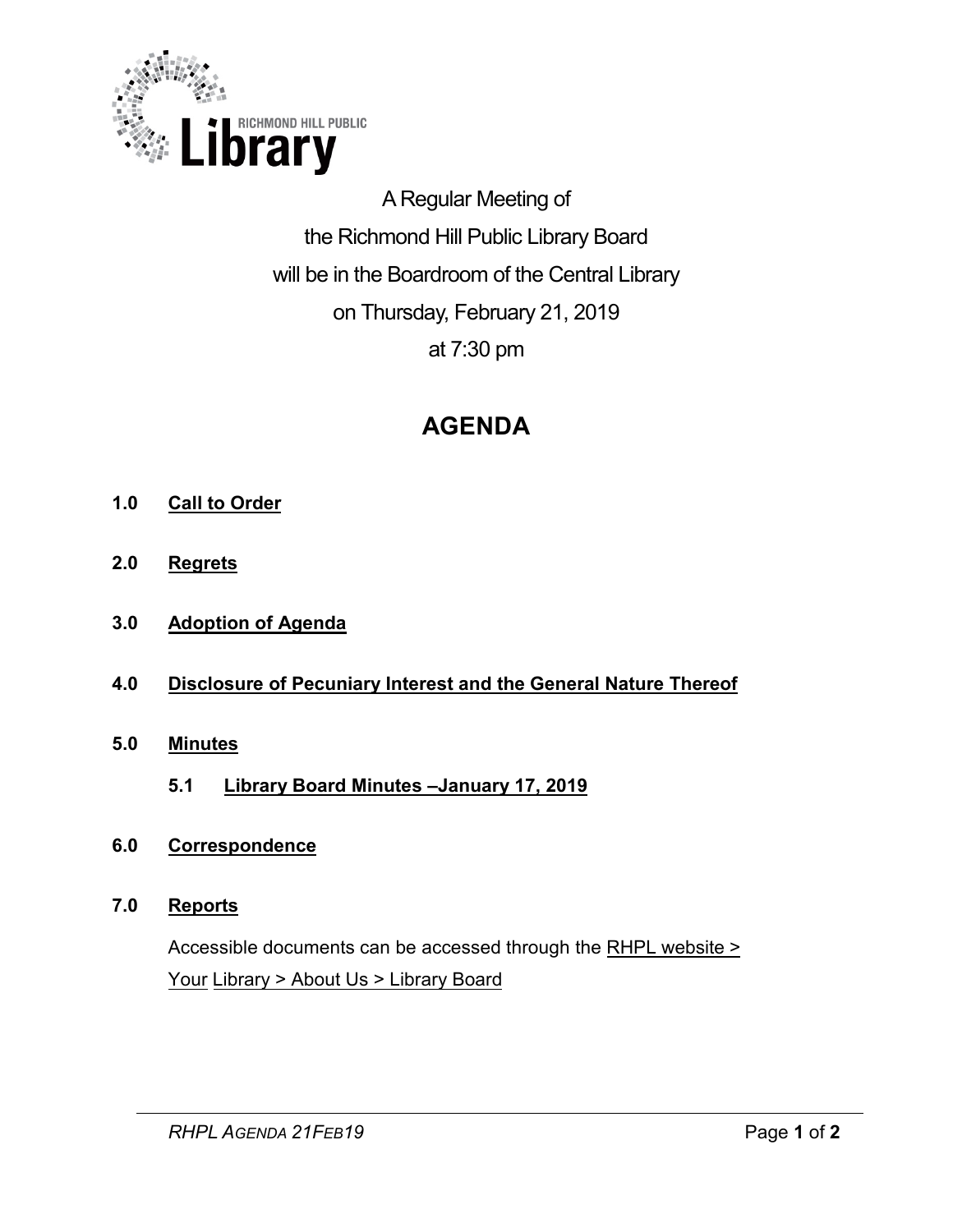- **7.1 [2018 Fourth Quarter Operations Report SRLIB19.05](#page-10-0)**
- **7.2 2018 Annual Use Indicators [and Five Year Snapshot Report](#page-18-0) SRLIB19.06**
- **7.3 FINAL [2019 Capital Budget Report SRLIB19.07](#page-29-0)**
- **7.4 Library Board OLA Conference Highlights**
- **7.5 Status of 2019 Operating Budget Report SRLIB19.08**

#### **8.0 Member Announcements**

#### **9.0 Date of Next Meeting**

The next Meeting of the Library Board will be held on **Thursday, March 28, 2019 at 7:30 p.m.** at Central Library in the Boardroom.

*\*\*Please advise Louise Procter Maio of regrets for attendance, by noon on Thursday, February 21, 2019 at 905–884–9288, extension 5041 or e-mail: lproctermaio@rhpl.ca*

*To request alternate formats of this document please contact Franca Perri at 905–884-9288, extension 5042 or e-mail: [fperri@rhpl.ca](mailto:fperri@rhpl.ca)*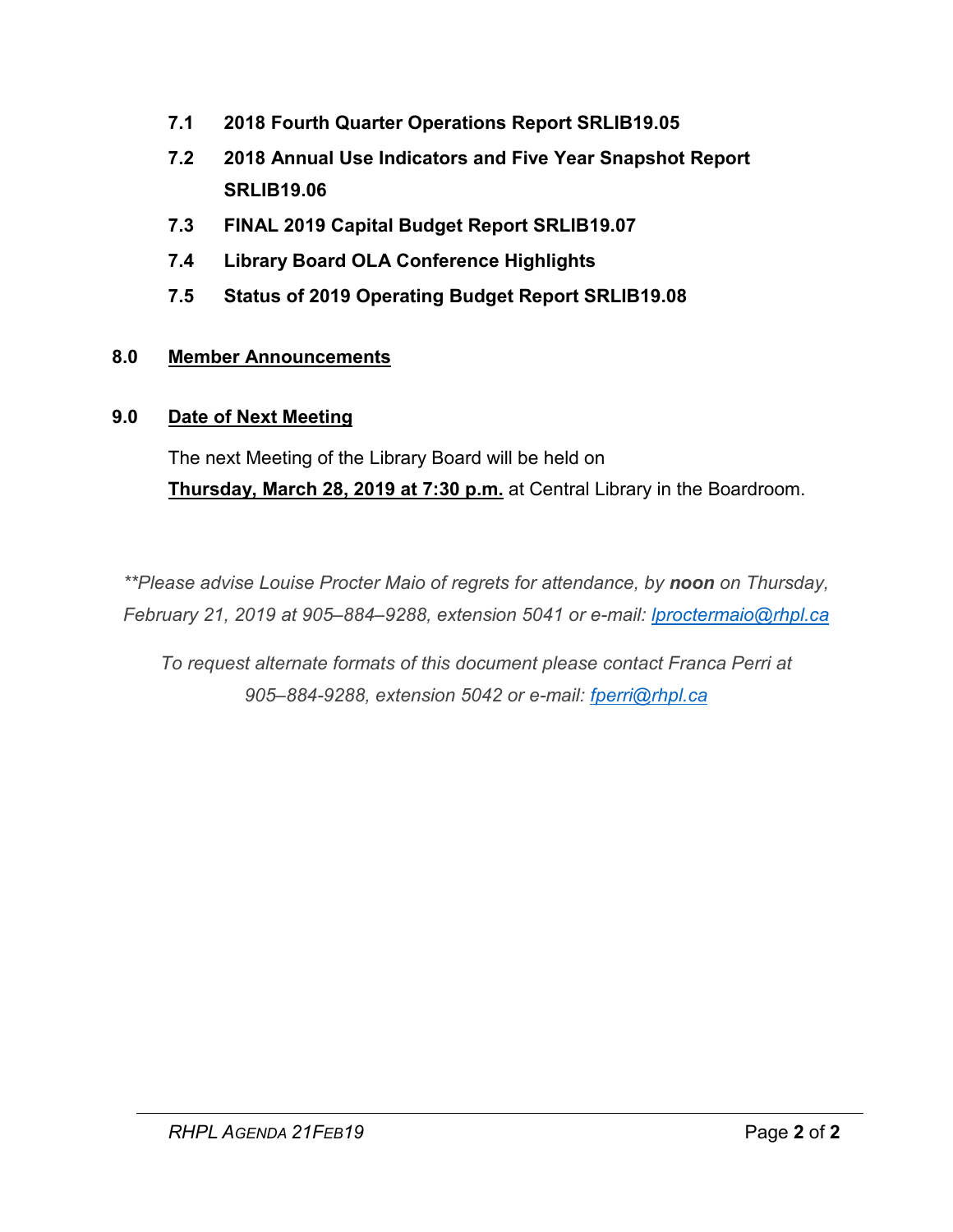**Agenda Item 5.1** 

<span id="page-2-0"></span>

The Richmond Hill Public Library Board Thursday, January 17, 2019

# **MINUTES**

The Richmond Hill Public Library Board held its regularly scheduled meeting on Thursday, January 17, 2019 in the Boardroom at Central Library, 1 Atkinson Street, Richmond Hill, Ontario.

- **Present:** David Bishop, Chair Stephen Chait Gwen Johnstone Shelagh Harris Alicia Lauzon
- **Staff:** Louise Procter Maio, Chief Executive Officer Mary Jane Celsie, Director, Content Catherine Charles, Director, Community Connections Yunmi Hwang, Director, Technologies Barbara Ransom, Director, Customer Experiences Eva Liu, Executive Manager, Talent and Culture Greg Patterson, Manager, Central Library Brock Smith, Manager, Communications Franca Perri, Administrative Assistant

#### **1.0 Call to Order**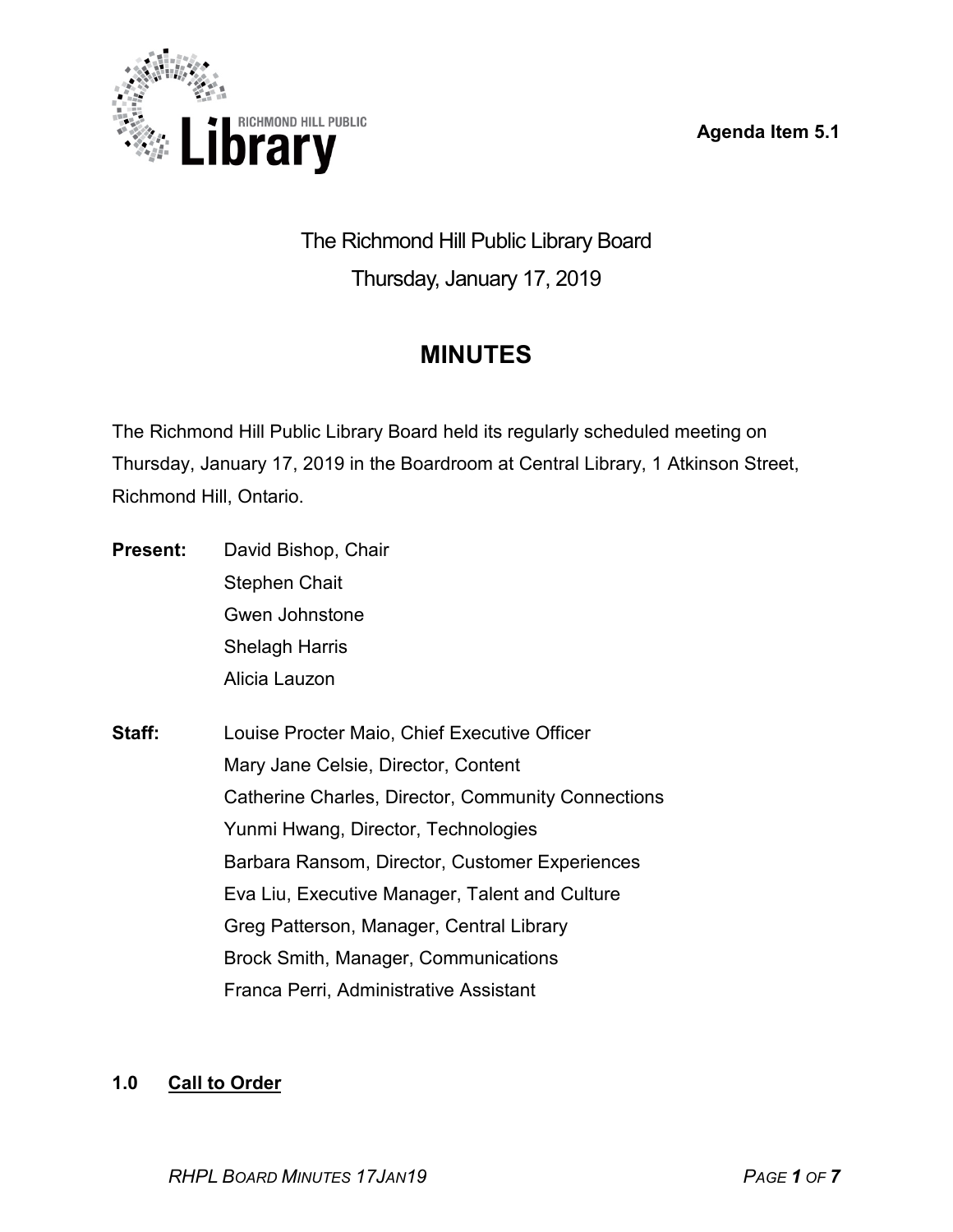The Chair called the meeting to order at 7:30 p.m.

#### **2.0 Regrets**

Marj Andre Adam Grachnik Councillor Castro Liu

#### **3.0 Adoption of Agenda**

**Motion:**  19:01

#### **Moved By:**

S. Chait

#### **Seconded by:**

G. Johnstone

**THAT** the Agenda of January 17, 2019 be adopted as revised by adding Agenda Item 7.5 eContent for Libraries Campaign Report.

#### **CARRIED**

#### **4.0 Disclosure of Pecuniary Interest and the General Nature Thereof**

There were no disclosures of pecuniary interest.

#### **5.0 Minutes**

#### **5.1 Library Board Minutes – December 13, 2018**

**Motion:** 

19:02

#### **Moved By:**

G. Johnstone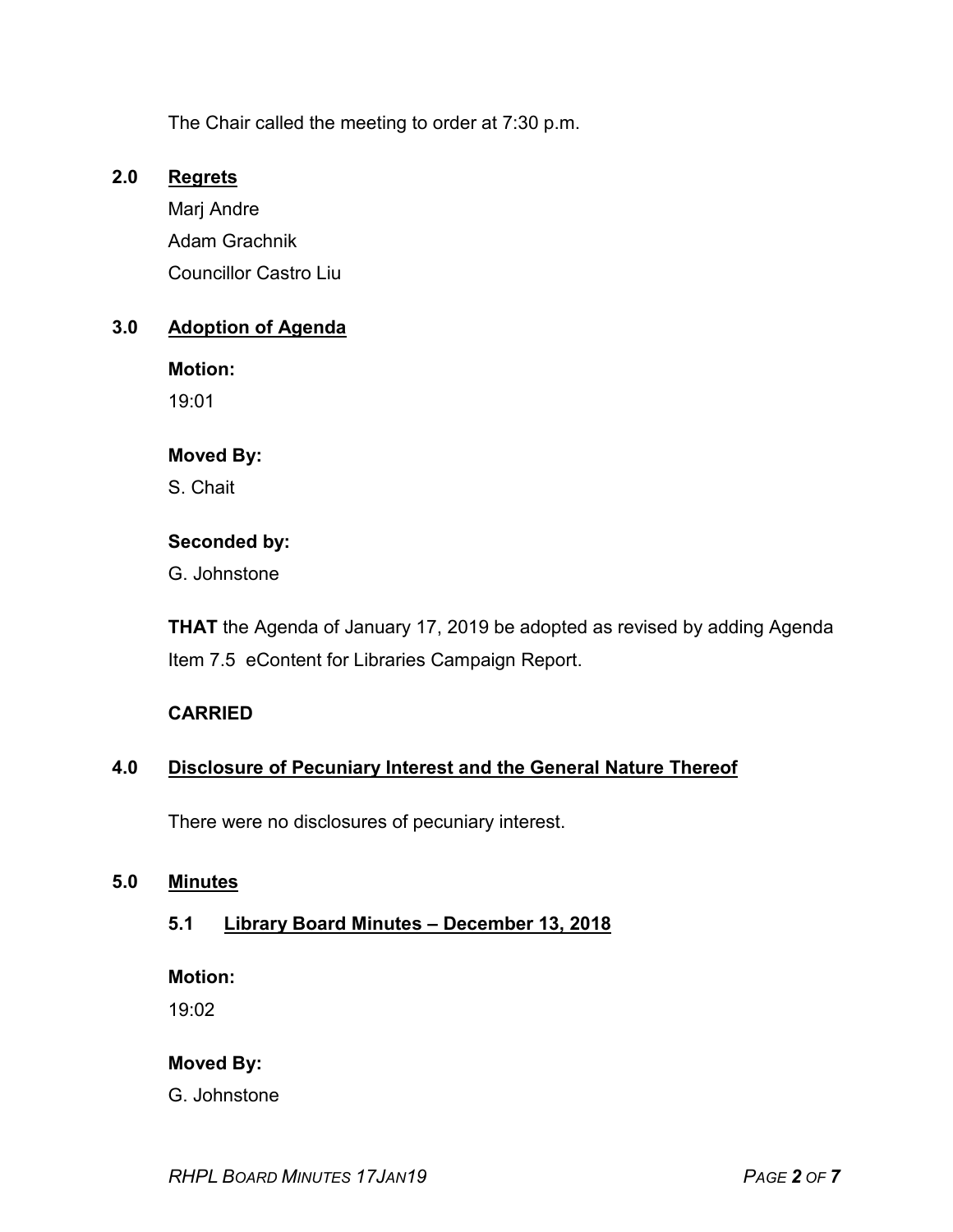#### **Seconded by:**

A. Lauzon

**THAT** the Minutes of December 13, 2018 be adopted.

#### **CARRIED**

#### **6.0 Correspondence**

#### **7.0 Reports**

Accessible documents can be accessed through th[e RHPL website >](https://www.rhpl.ca/your-library/about-us/library-board) Your [Library >](https://www.rhpl.ca/your-library/about-us/library-board) About Us > Library Board

#### **7.1 Final 2013 – 2017 Strategic Plan Status Report – SRLIB19.01**

A report was issued prior to the meeting and was presented by B. Smith, Manager, Communications.

#### **Motion:**

19:03

#### **Moved By:**

A. Lauzon

#### **Seconded by:**

S. Harris

**THAT** the Final 2013 – 2017 Strategic Plan Report Card Report dated January 17, 2019 be received for information.

#### **CARRIED**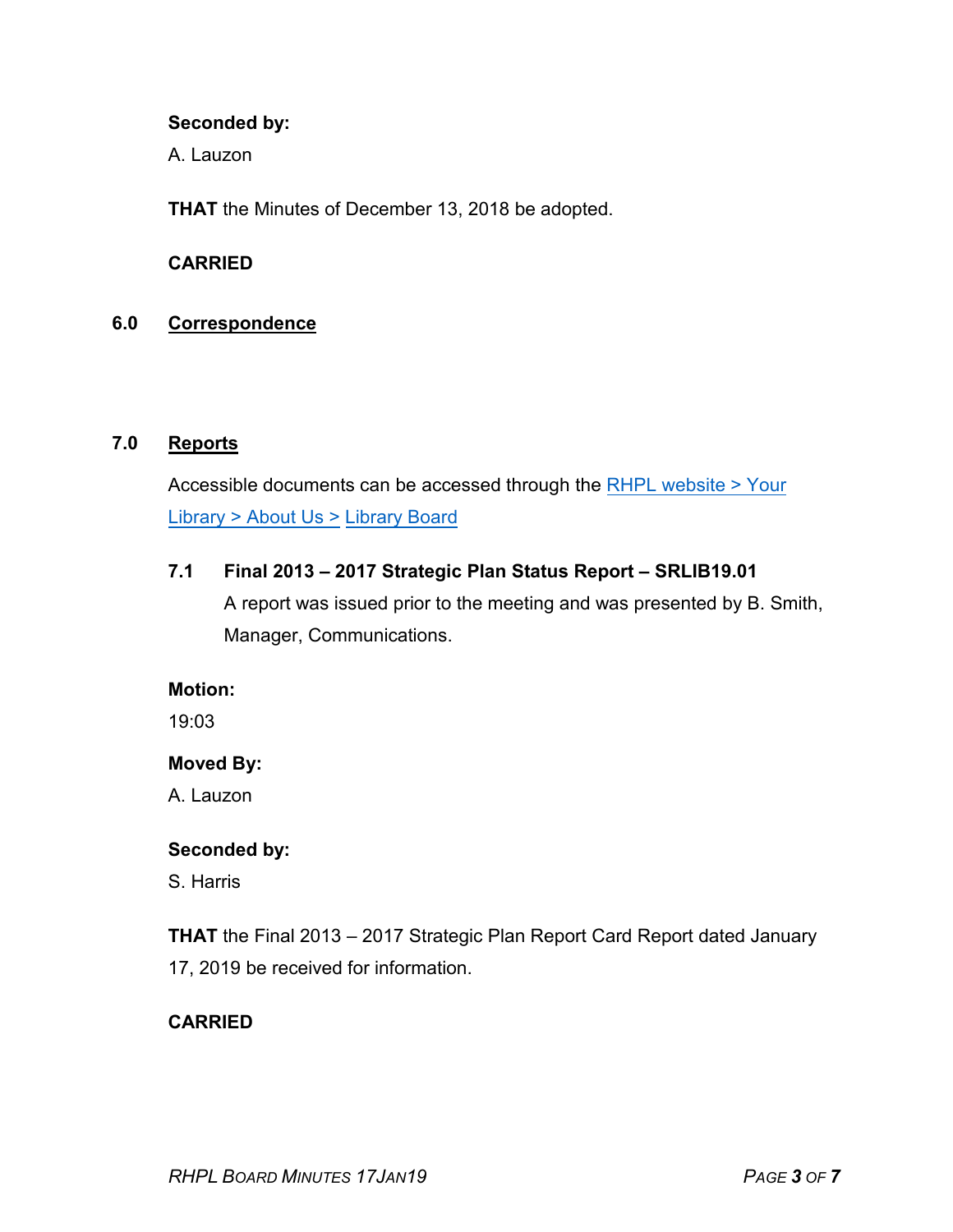#### **7.2 2018 Annual Accessibility Policy and Program Report – SRLIB19.02**

A report was issued prior to the meeting and was presented by M.J. Celsie, Director, Content.

#### **Motion:**

19:04

#### **Moved By:**

G. Johnstone

#### **Seconded by:**

A. Lauzon

**THAT** the Library Board approves the Richmond Hill Public Library Board Accessibility Policy dated January 17, 2019 and receives the 2018 Annual Accessibility Program Report for information.

#### **CARRIED**

### **7.3 2018 Annual Health and Safety Policy and Program Report – SRLIB19.03**

A report was issued prior to the meeting and was presented by G. Patterson, Manager, Central Library.

#### **Motion:**

19:05

#### **Moved By:**

S. Chait

#### **Seconded by:**

G. Johnstone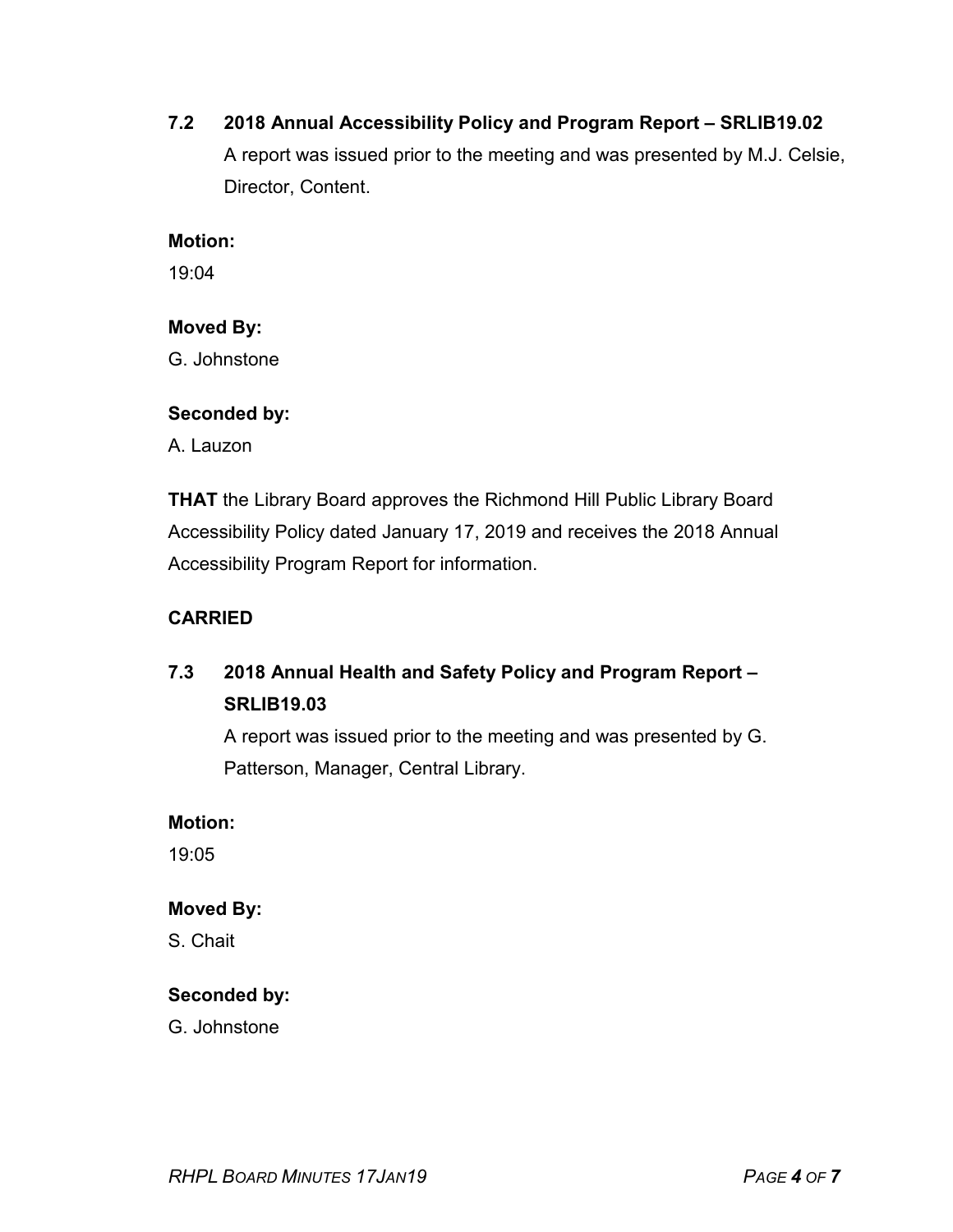**THAT** the Library Board approve the Richmond Hill Public Library Board Health and Safety Policy Statement, and Respect in the Workplace – Harassment & Violence Policy; and receive the Annual Health and Safety Report for 2018 for information.

#### **CARRIED**

#### **7.4 2019 Operating Budget Status Report – SRLIB19.04**

A report was issued prior to the meeting and was presented by L. Procter Maio, Chief Executive Officer.

#### **Motion:**

19:06

#### **Moved By:**

S. Chait

#### **Seconded by:**

G. Johnstone

**THAT** the 2019 Operating Budget Status Report be received for information.

#### **CARRIED**

#### **7.5 eContent for Libraries Campaign Report – SRLIB19.05**

A report was issue prior to the meeting and was presented by M. J. Celsie, Director, Content.

#### **Motion:**

19:07

#### **Moved By:**

S. Chait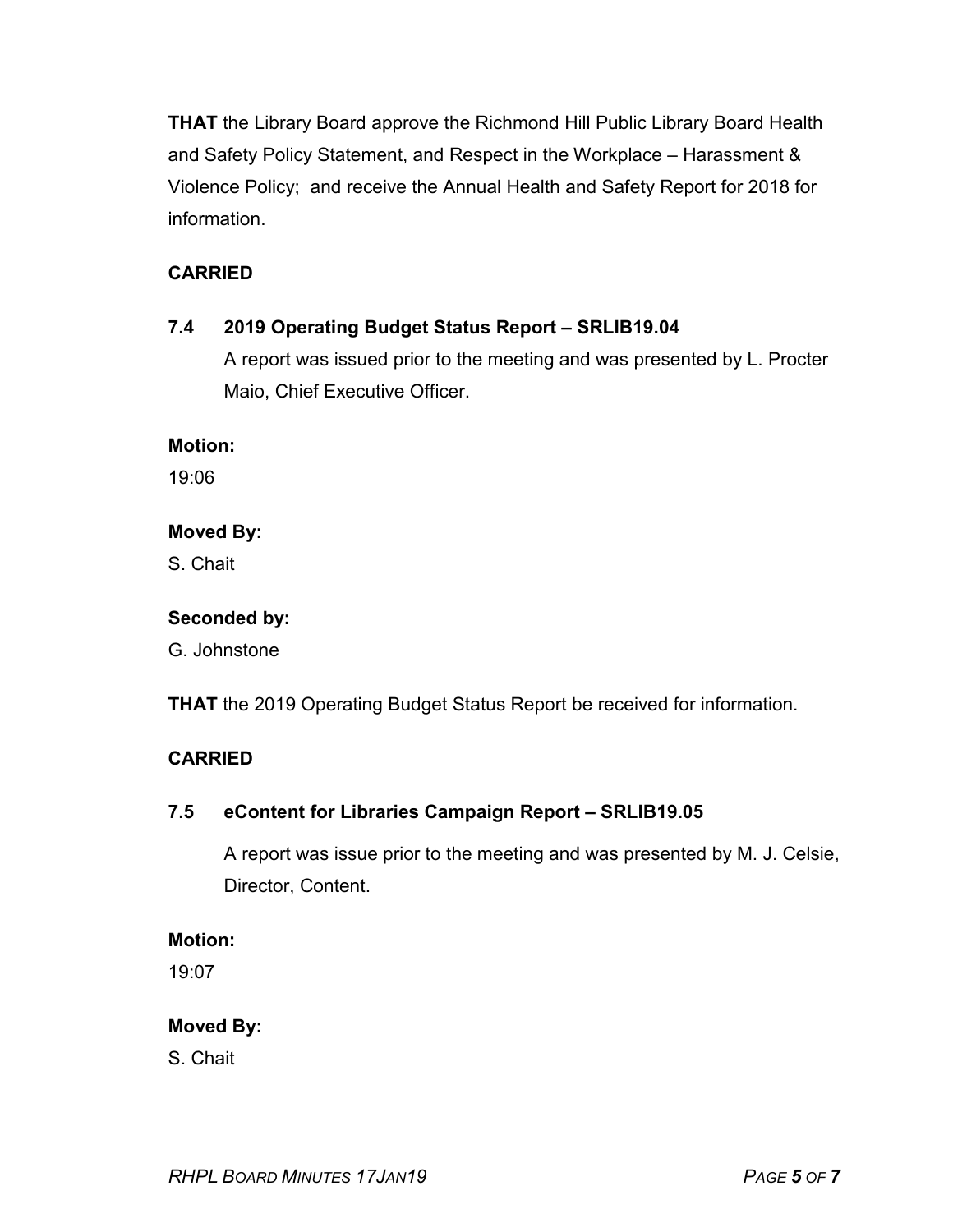#### **Seconded by:**

G. Johnstone

**THAT** the eContent for Libraries Campaign Report be received for information.

#### **CARRIED**

#### **8.0 Member Announcements**

Eva Liu, Executive Manager, Talent and Culture was introduced.

#### **9.0 Date of Next Meeting**

The next Regular Meeting of the Library Board will be held on: **Thursday, February 21, 2019 at 7:30 p.m.**

#### **10.0 Adjournment**

**Motion:** 

19:08

#### **Moved By:**

S. Harris

#### **Seconded by:**

A. Lauzon

**THAT** the meeting be adjourned at 8:15 p.m.

#### **CARRIED**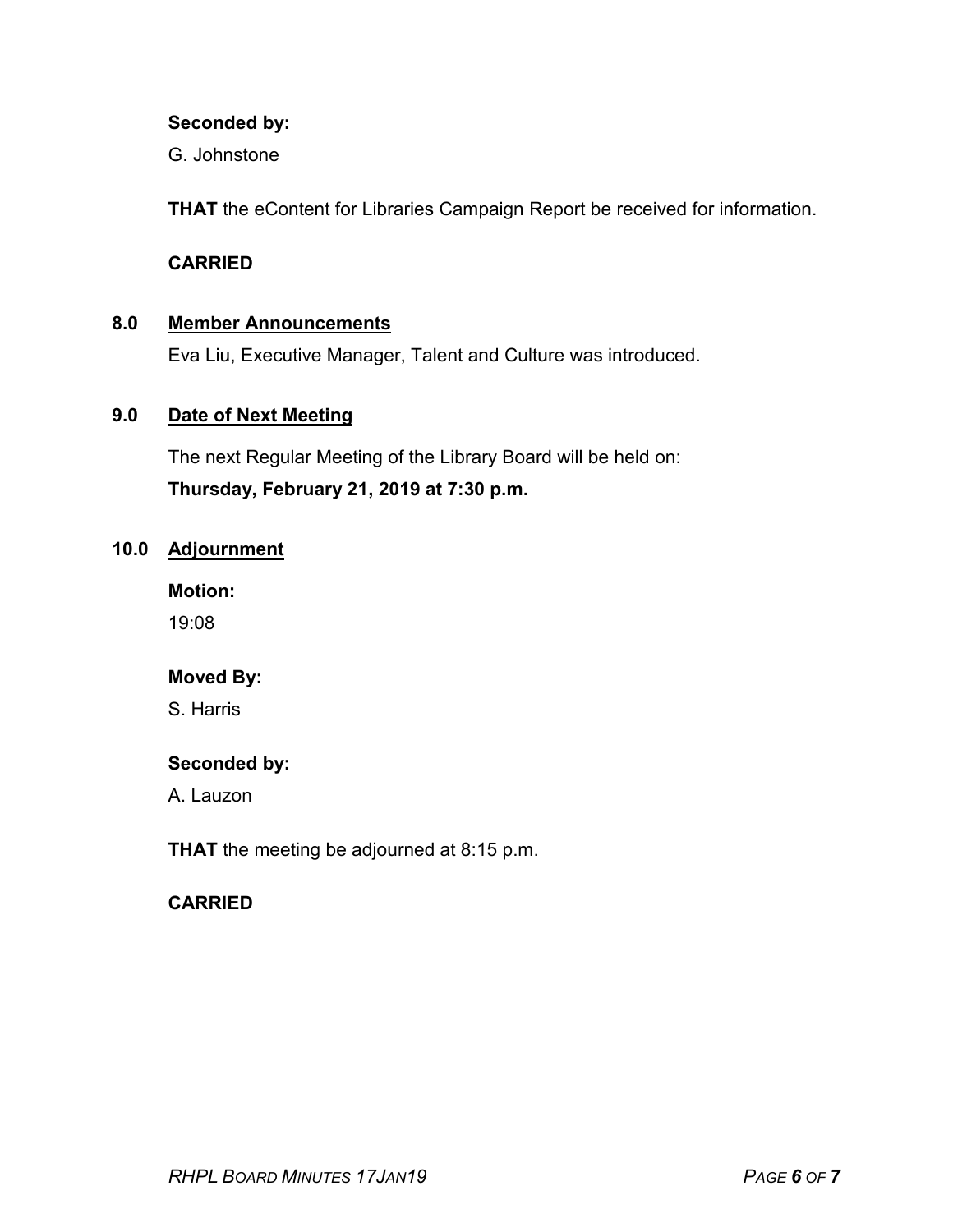Respectfully submitted,

"Signed version on file in the Administration Offices"

D. Bishop **L. Procter Maio** Chair Chair Chair Chief Executive Officer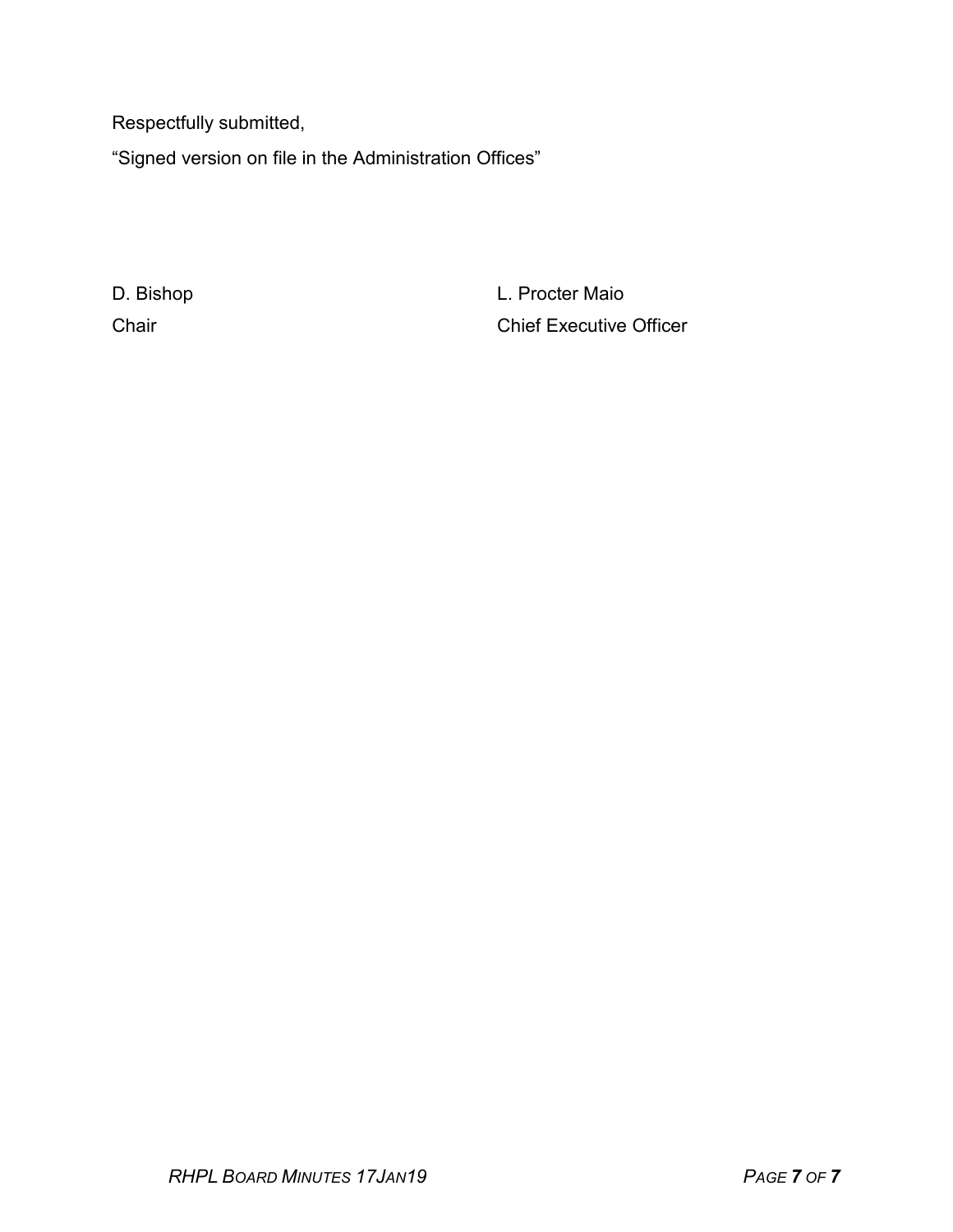<span id="page-9-0"></span>

Richmond Hill Public Library Board

# **CORRESPONDENCE**

Thursday, February 21, 2019

| Article from Richmond Hill Liberal<br>Re: Here are the most-borrowed books, DVDs of 2018 | Jan. 24, 2019                         |
|------------------------------------------------------------------------------------------|---------------------------------------|
| in Richmond Hill                                                                         |                                       |
| Article from Quill and Quire<br>Re: Libraries launch public campaign over publisher      | Jan. 22, 2019                         |
| ebook and audiobook pricing                                                              |                                       |
| Article from Forbes<br>Re: Libraries speak out about e-book costs                        | Feb. 02, 2019                         |
| Article from Insauga.com<br>Re: Multi-million dollar renovation planned for one of       | Feb. 05, 2019                         |
|                                                                                          | <b>Mississauga's Oldest Libraries</b> |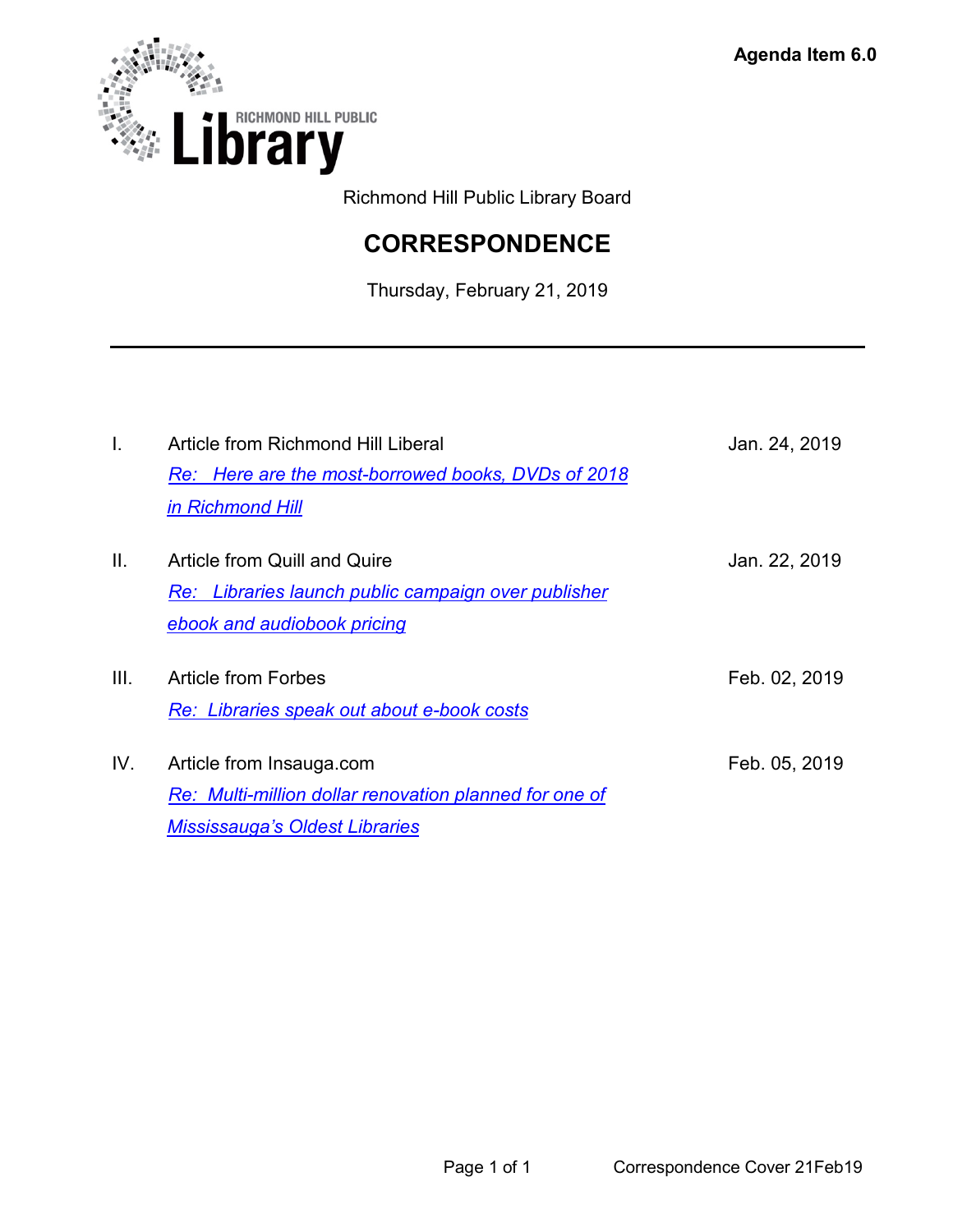**Agenda Item 7.1**

<span id="page-10-0"></span>

## Richmond Hill Public Library Board

# **2018 FOURTH QUARTER OPERATIONS REPORT SRLIB19:05**

Subject: Fourth Quarter Operations Report From: Louise Procter Maio Date: February 21, 2019

#### **1.0 Recommendation**

That the *2018 Fourth Quarter Operations Report* to December 31, 2018 be received as information.

#### **2.0 Purpose**

To provide the Library Board with an overview of operational accomplishments during the period October to December, 2018.

#### **3.0 Background**

The Strategic Plan is the key guiding document that informs all service development of the Library. From that document, a business plan is crafted annually that targets specific objectives and consequently informs the content of the capital and operating budgets based on the strategic goals. Business planning for the Library is intended to briefly describe what the plans are. Operational plans are developed by staff to ensure that the business plan actions are pursued.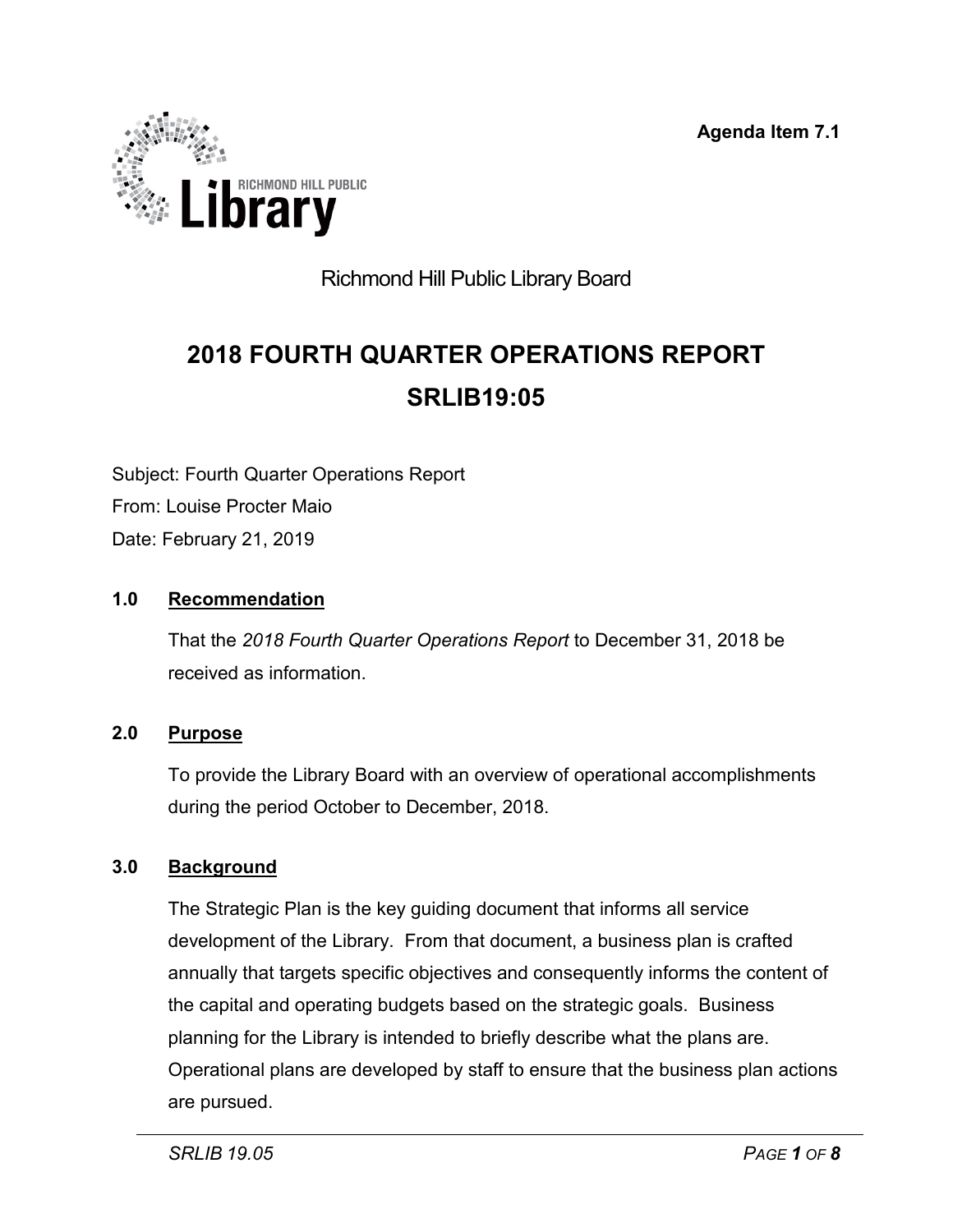The Library opens its doors for 223.5 operating hours per week as the community's knowledge centre, welcoming an average of 62,500 visitors per week (in-person and electronically) and provides residents with sources, services and spaces. The Library Board receives updates concerning Library operations several times throughout the year. The highlights for the fourth quarter ending December 31, 2018 depict the additional initiatives and innovations achieved as per the objectives in the 2018 Business Plan. They are as follows:

#### **4.0 Fourth Quarter Accomplishments**

#### **4.1 Strengthen Your Connections**

- *Collaborate with partners to deliver service and program solutions*:
	- o Co-ordinated the annual Indie Author Day Book Fair. 16 local authors met with 80 community members to discuss and share their works
	- o Provided 36 outreach storytimes to 24 daycares. Reached 689 children who cannot come to the Library for storytime
	- o Facilitated one-on-one consultations for 12 customers with consultants from the Richmond Hill Small Business Enterprise Centre.

## • *Position and market the Library as the connecting Knowledge Centre:*

- o Received 14 media mentions via *The Liberal*, *Toronto Star*, and *Hamilton Spectator*
- o Attended 13 school outreach events, interacting with 1,086 members of the community
- o Created and posted 20 videos to YouTube and Facebook for a total of 6,821 views
- o Reached the following social media followership milestones on key platforms: 2,500 page likes on Facebook, 2,000 followers on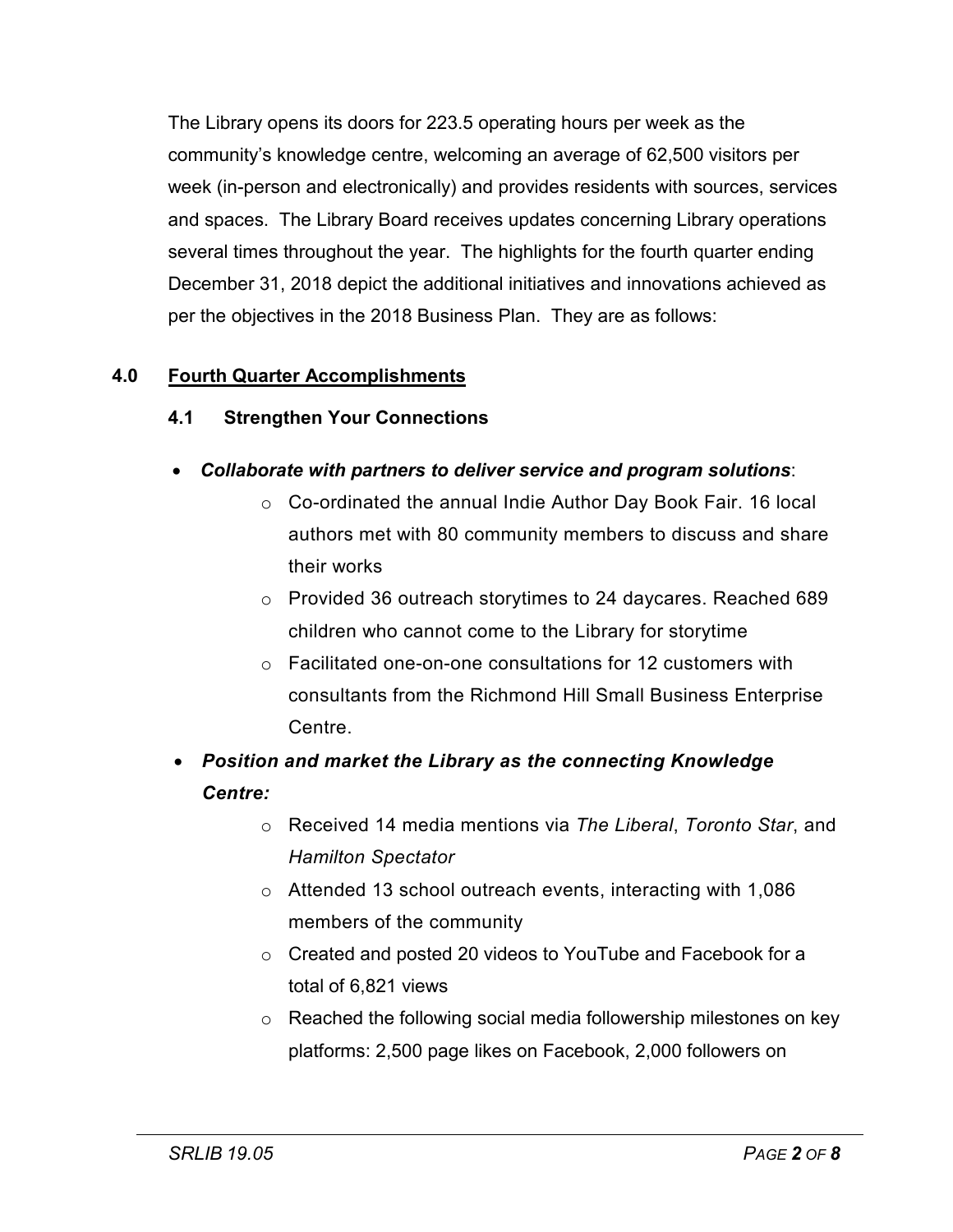Twitter, and 1,500 combined followers on Instagram. Integrated the Instagram Stories tool into the Library's social media strategy

- o Liaised with community partners, notably Town of Richmond Hill including Interdepartmental Culture Team, Richmond Hill Cultural Leadership Council, Community Services and Asset Management; RH Board of Trade, York Region District School Board Resilience Table, Catholic Community Services of York Region re: Library Settlement Program, Richmond Hill Welcome Centre, 360 Kids, Richmond Hill Historical Society
- o Liaised with Library partners, notably: York Region Libraries, Federation of Ontario Public Libraries (FOPL), Human Resources Network of Ontario (HRNOL), Canadian Urban Libraries of Canada (CULC), Chief Executives of Large Urban Public Libraries (CELUPL), SirsiDynix Library User Group of Ontario (SLUGO), Seneca College Library & Information Technician Program Advisory Committee, Ontario Library Association (OLA), and Southern Ontario Library Service (SOLS)

#### • *Furthered the Newcomer Strateg*y:

o Partnered with L.I.G.H.T. (Lead Inspire Grow Hope Transform) to offer a second session of Homework Help Buddies. 16 volunteers partnered with 18 elementary students to help with homework and ESL exercises.

#### **4.2 Contribute Vibrant Spaces**

#### • *Retool facilities and identify innovative space* **solutions:**

- o Continued extensive research and planning for technologies, collections, furniture, equipment, programming and staffing for the new Oak Ridges Library
- o Refreshed some of public spaces at Central Branch by removing old OPAC stations and allowing the spaces to be used as study/work tables with access to additional electrical outlets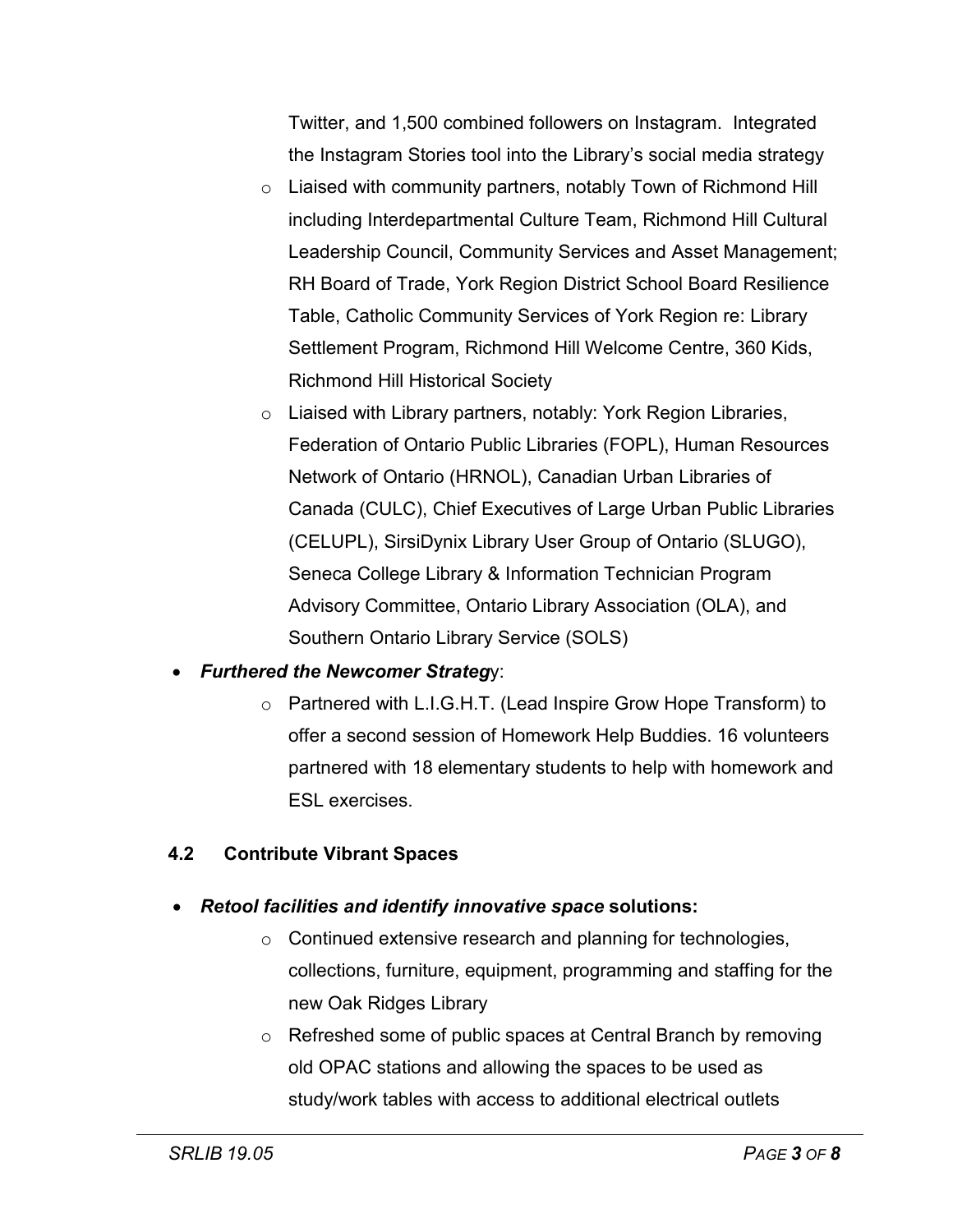- *Reshape our website as a virtual space and services:*
	- o Refreshed the main website page biweekly to provide our customers with fresh reading selections and program information
	- o Soft-launched new Library website (www.rhpl.ca) and provided technical support for required modifications

#### **4.3 Enrich Your Choices**

## • *Review our many services and programs, refining our offerings to deliver unique, meaningful choices for individuals and community segments:*

- o Coordinated Central Library's Extended Study Hours service for college and university students from November 24 to December 20, 2018. A total of 1,575 students participated.
- $\circ$  Completed the 5<sup>th</sup> module in Magnus Cards to provide step-bystep guides on how to register for a program using the library website designed for customers with cognitive disabilities. The Magnus Cards enrich customer choices by reducing barriers to accessing library services.
- o Launched new monthly eNewsletter service; amassed 190 subscribers in initial quarter
- o Hosted an interactive presentation by *Ballet Jorgen* to encourage children to participate in ballet as both dancers and attendees at performances
- o Offered themed musical performances and films on Sunday afternoons to 90+ customers
- $\circ$  Established a BYOB Bring Your Own Baby book club.
- o Hosted the Library's first Photographer in Residence Program. Artist Petrija Dos Santos launched her program at the Library's Annual Ontario Public Library Week celebration. She delivered 4 workshops attended by 50+ people.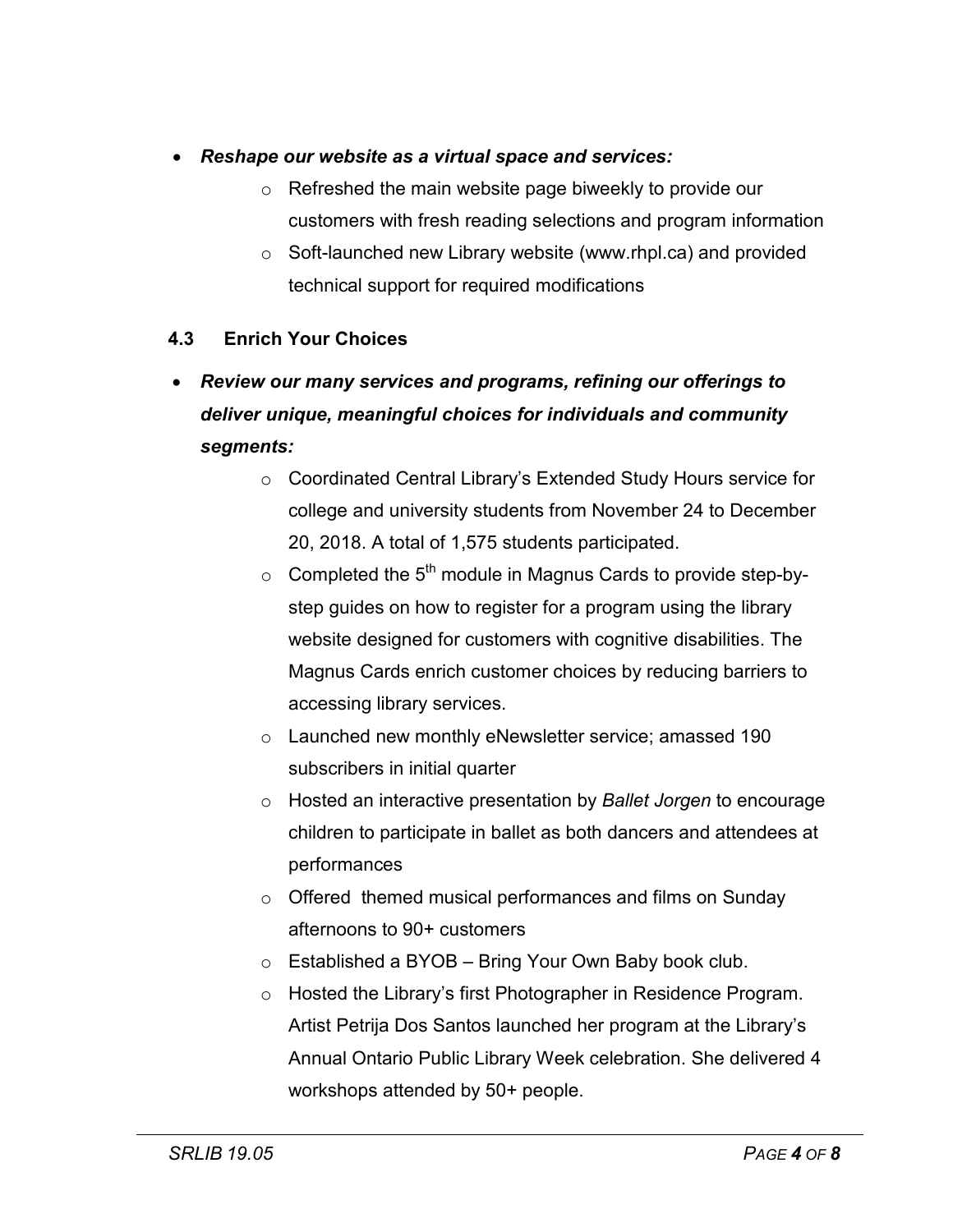- o Welcomed well know author and journalist Doug Saunders to discuss his book, *Maximum Canada: Why 35 Million Canadians are Not Enough,* a bold vison for Canada's future.
- o Hosted an evening about reconciliation. Joel Clements, a Richmond Hill documentary photographer screened and discussed his documentary film *The Weight of Your Heart: A Walk with Chanie Wenjack*. Conversation was further facilitated by Robert Ferreira of the Gord Downie and Chanie Wenjack Fund.
- o Offered 6 local history and genealogy programs to 130+people
- *Reinforce our services with on-target, unique, curated medleys of content:* 
	- $\circ$  Curated themed lists of recommendations of eBooks on OverDrive for the RHPL website
	- o Reviewed, selected and ordered 10,714 print/audio-visual and electronic items for the Library's collections
	- $\circ$  Coordinated 151 topical displays across all 4 library branches, promoting awareness of the collection as well as arts and culture
	- o Introduced PressReader, which gives customers access to thousands of magazines and newspapers through one app. PressReader includes more than 7,000 magazines and newspapers, in 60 + languages, from 120 countries, including *The Toronto Star, GQ, Popular Science, PC Gamer*, and many more.

#### **4.4 Reinforce Our Capabilities**

#### • *Provide staff with support and processes to confidently fulfill their role:*

- o Continued ongoing development, recruitment, hiring, onboarding and training of staff at all 4 sites
- o Completed researching, procuring and testing management application for staff mobile devices.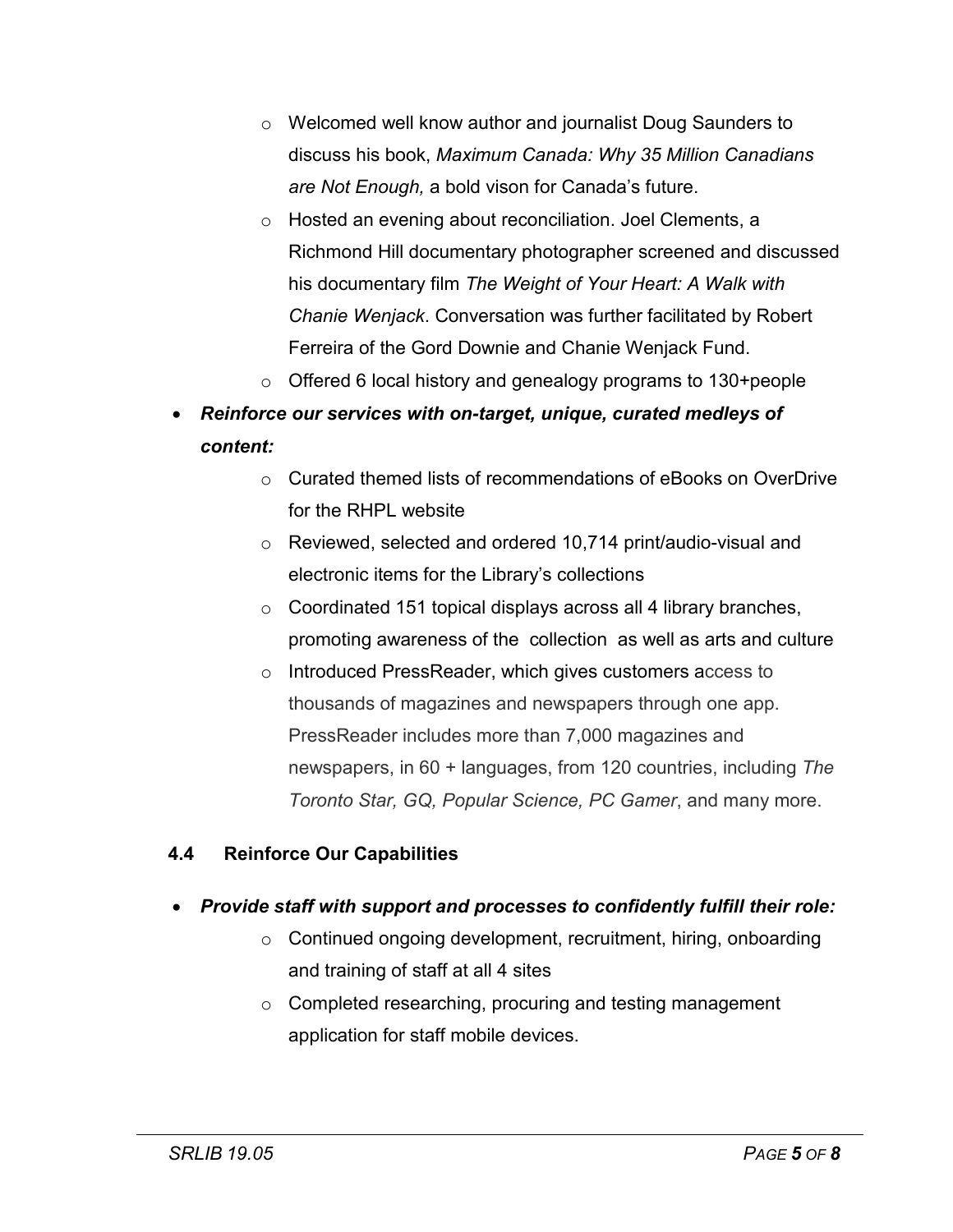- $\circ$  Provided access to the library network for all administrative staff. This work improved communication and collaboration for all staff and achieved efficiencies
- o Implemented offline mode for circulation. This module creates efficiencies in workflow by providing circulation functionalities during service outages.
- o Hosted Staff Appreciation Reception to recognize staff service awards and retirees
- o Developed and provided selected staff with in-house leadership development training course
- o Provided CAMH Customer Service and De-escalation training workshops for all staff

## • *Enable staff to fully contribute to the realization of the Vision with training and development opportunities such as:*

- o Participated in Vulnerable Populations Roundtable event hosted by the Toronto Public Library
- o Attended Copyright Symposium hosted by the Ontario Library Association which focused on copyright for historical and local interest sources
- o Attended and presented at the Internet Librarian Conference that provides insights, strategies and best practices for library and information professionals interested in technology. Yunmi Hwang, Director of Technologies, presented a session on the implementation of digital information kiosk under the topic of Innovation & Reinvention
- o Attended TRH Creative Industries Symposium at RHCPA
- o Participated in the first York Region Trialogue on mental health, co-ordinated by the Krasman Centre, Seneca College Psychology Department and other local service organizations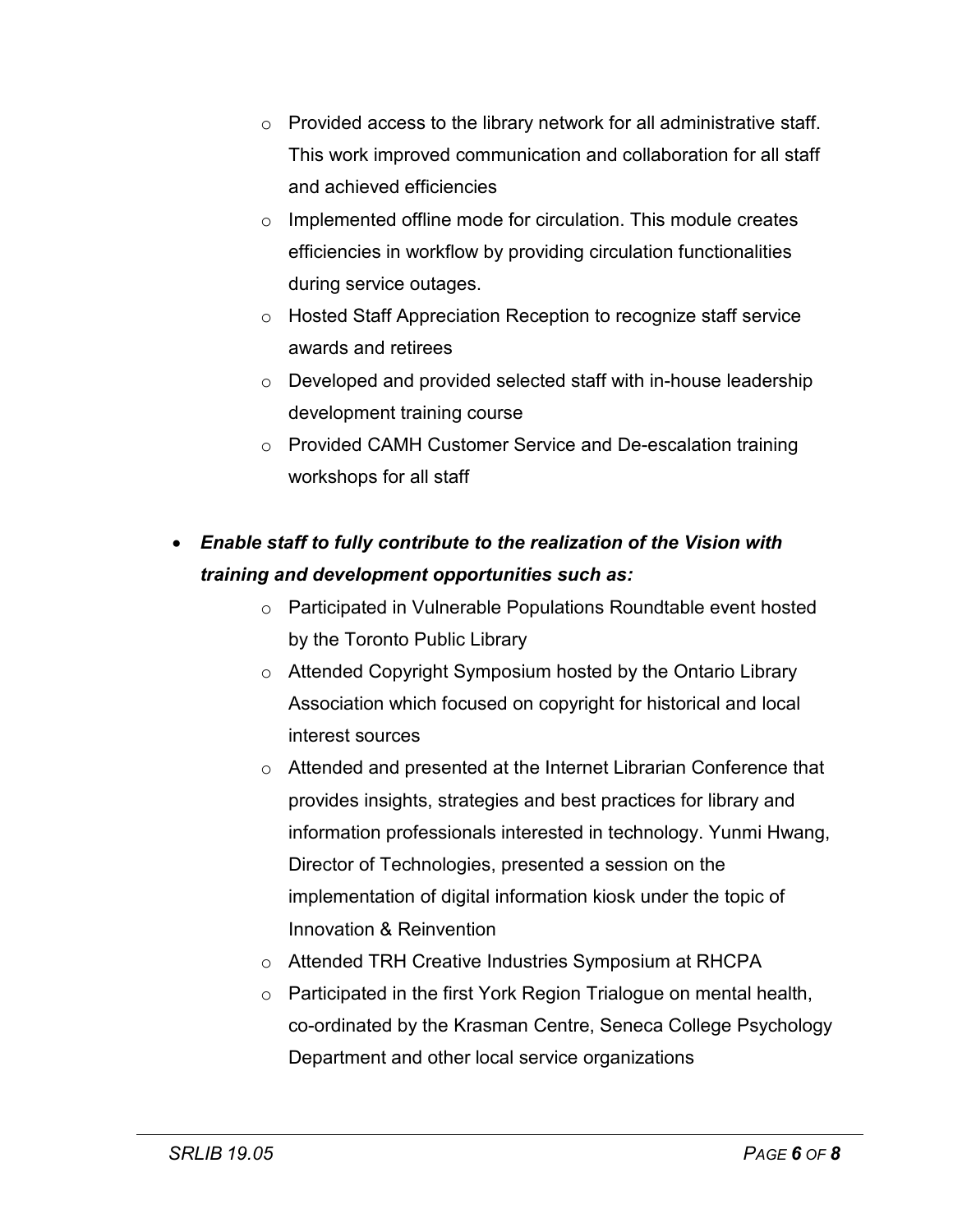- o Participated in the Newcomer Youth Committee meeting at York Region Police (YRP) in Richmond Hill. YRP officers and guest speakers discussed gang related behaviours and warning signs of youth vulnerability
- *Develop and implement other key guiding documents that underpin our strategies:*
	- o Developed 2019 business plan and budget documents
	- o Submitted data for the Town of Richmond Hill (TRH) Development Charges Background Study
	- o Facilitated interim audit
	- $\circ$  Liaised with TRH on new automated financial processes (SAP)

#### **5.0 Alignment with Strategic Plan**

This report aligns with the strategic direction to *Reinforce Our Capabilities* that bring our programs and services to life. This summary demonstrates the activities undertaken to fulfill our role in strengthening connections, contributing vibrant spaces, enriching choices and reinforcing our capabilities.

#### **6.0 Conclusion**

The Strategic Plan describes how we will work with our Council, our community, and our residents to ensure the Library remains a vital and essential part of our changing community. We don't take our strategies lightly. Each year we target specific goals and implement the strategies into services. In the fourth quarter of 2018 staff continued to craft and refine services, programs and collections, reflecting the goals in the 2018 Business Plan to move us closer to our vision of a 21<sup>st</sup> century library.

#### **Pre-Submission Review**

Executive Leadership Team - Friday, February 15, 2019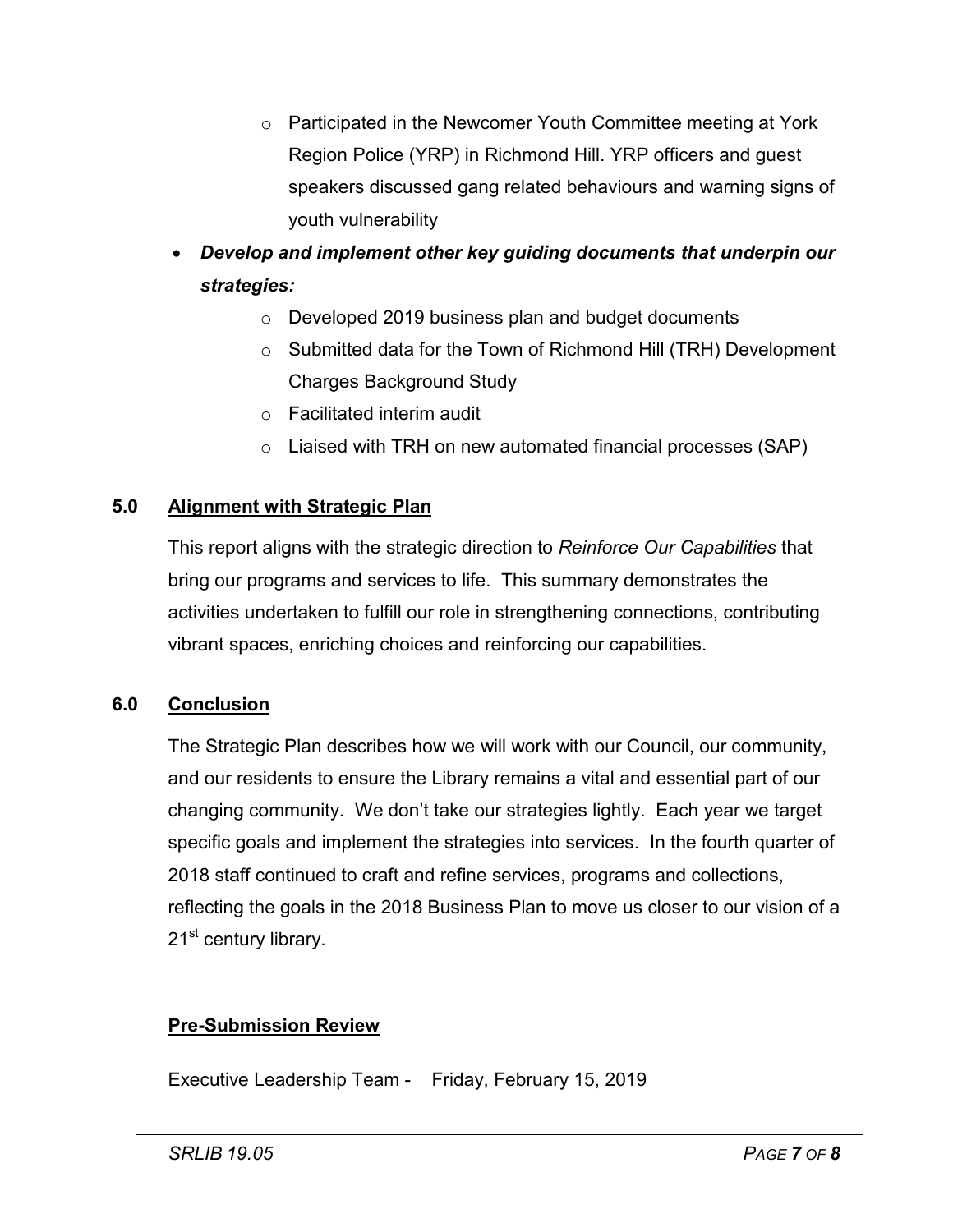Approved by:

"Signed version on file in the Administration Office"

Louise Procter Maio Chief Executive Officer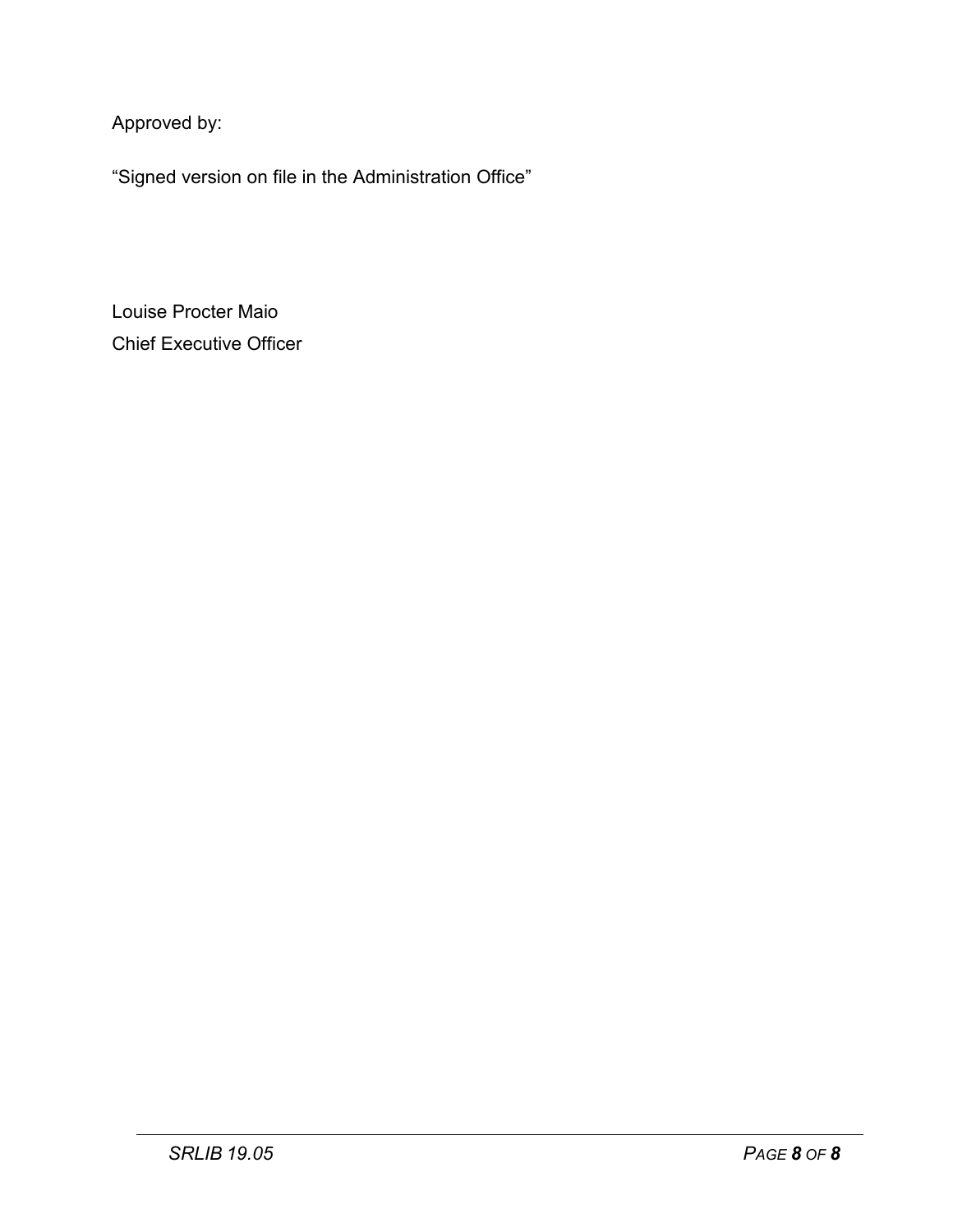**Agenda Item 7.2**

<span id="page-18-0"></span>

## Richmond Hill Public Library Board

# **2018 ANNUAL USE INDICATORS AND FIVE YEAR SNAPSHOT REPORT SRLIB19.06**

- Subject: 2018 Annual Use Indicators and Five Year Snapshot Report
- From: Louise Procter Maio, Chief Executive Officer
- Date: February 21, 2019

#### **1.0 Recommendation**

That the *2018 Annual Use Indicators and Five Year Snapshot Report* be received as information.

#### **2.0 Purpose**

To provide the Board with performance metrics annually and with a five year snapshot to track changes and developments for service development planning and to fulfill the annual reporting requirements of the Ministry of Tourism, Culture and Sport for public library boards.

#### **3.0 Background**

Richmond Hill Public Library has tracked various types of use indicators for many years. The types of use indicators evolve over time as the role of the library and the way it serves its community changes. Libraries are evolving from book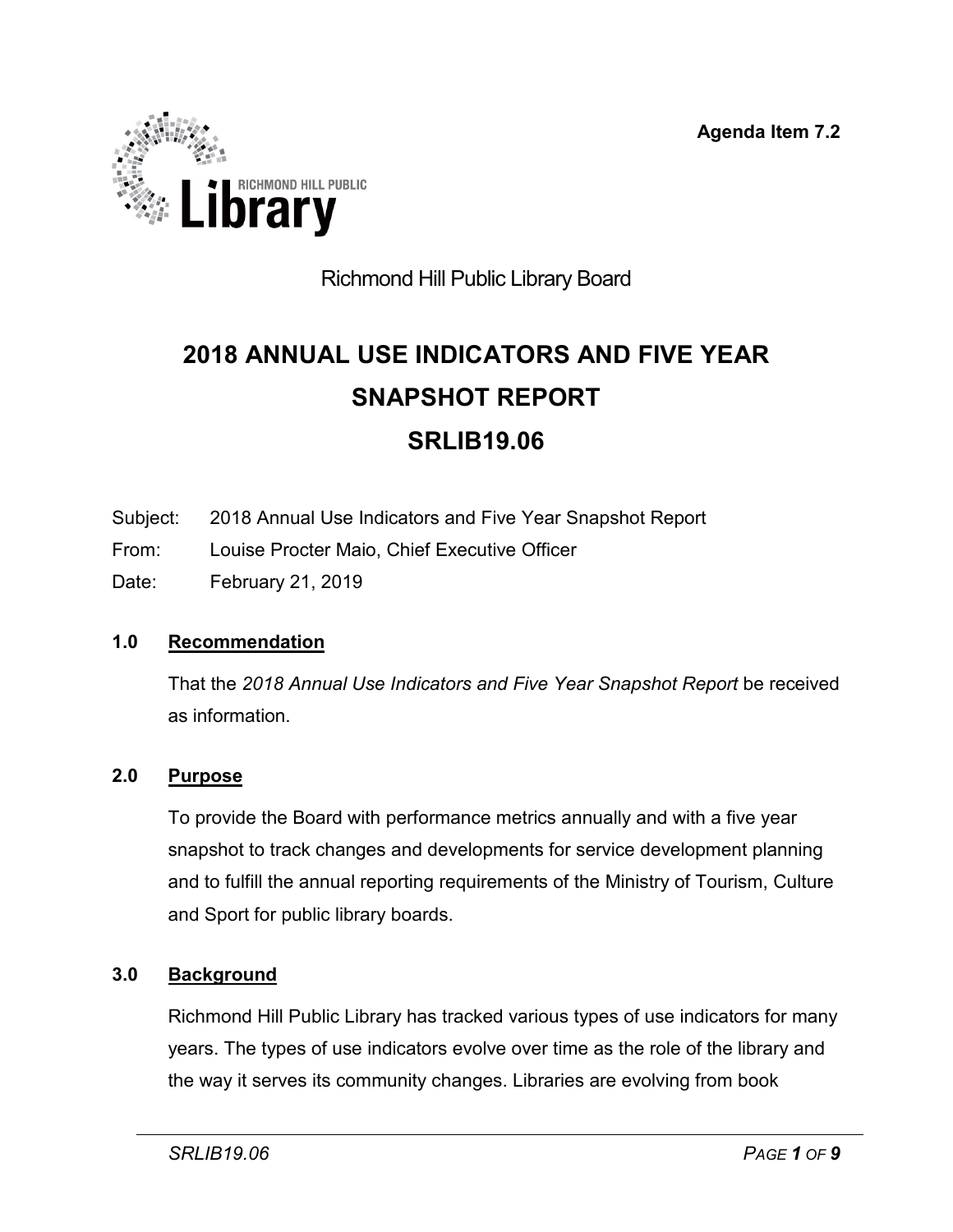repositories to spaces for active learning and social engagement with access to information resources and technology services. Libraries provide a platform for learning, innovation and creativity.  $\frac{1}{1}$  $\frac{1}{1}$  $\frac{1}{1}$ 

Some of the use indicators are selected and are maintained as they are required to meet the annual reporting requirements of the Ministry of Tourism, Culture and Sport. In order to receive the annual provincial operating grant, public libraries must submit an annual report in the form of a survey of prescribed use indicators and financial data. Some of the use indicators are tracked to observe the changes in Library use patterns and to develop services accordingly.

Attached is the annual summary of RHPL Use Indicators for 2018 and a five year snapshot from 2014 – 2018. Comparable figures are included, where such exist.

The Use Indicators serve two primary purposes:

- Tracking changes and developments in Library use patterns, for the purposes of planning for service development as well as collection development
- Fulfilling the annual reporting requirement of the Ministry of Tourism, Culture and Sport for public library boards

#### **4.0 2018 Annual Use Indicators**

#### **Circulation**

Circulation of print, audio visual and electronic collections continues to be stable with a 0.3% overall decrease from the previous year. Print materials remain popular, accounting for 59% of circulation and audio visual materials represent only 11% of circulation. As anticipated, use of resources continues to increase

 $\overline{a}$ 

<span id="page-19-0"></span><sup>1</sup> Garmer, Amy K., *Libraries in the Exponential Age: moving from the edge of Innovation to the centre of communit*y (Washington: The Aspen Institute, 2016), 2.0.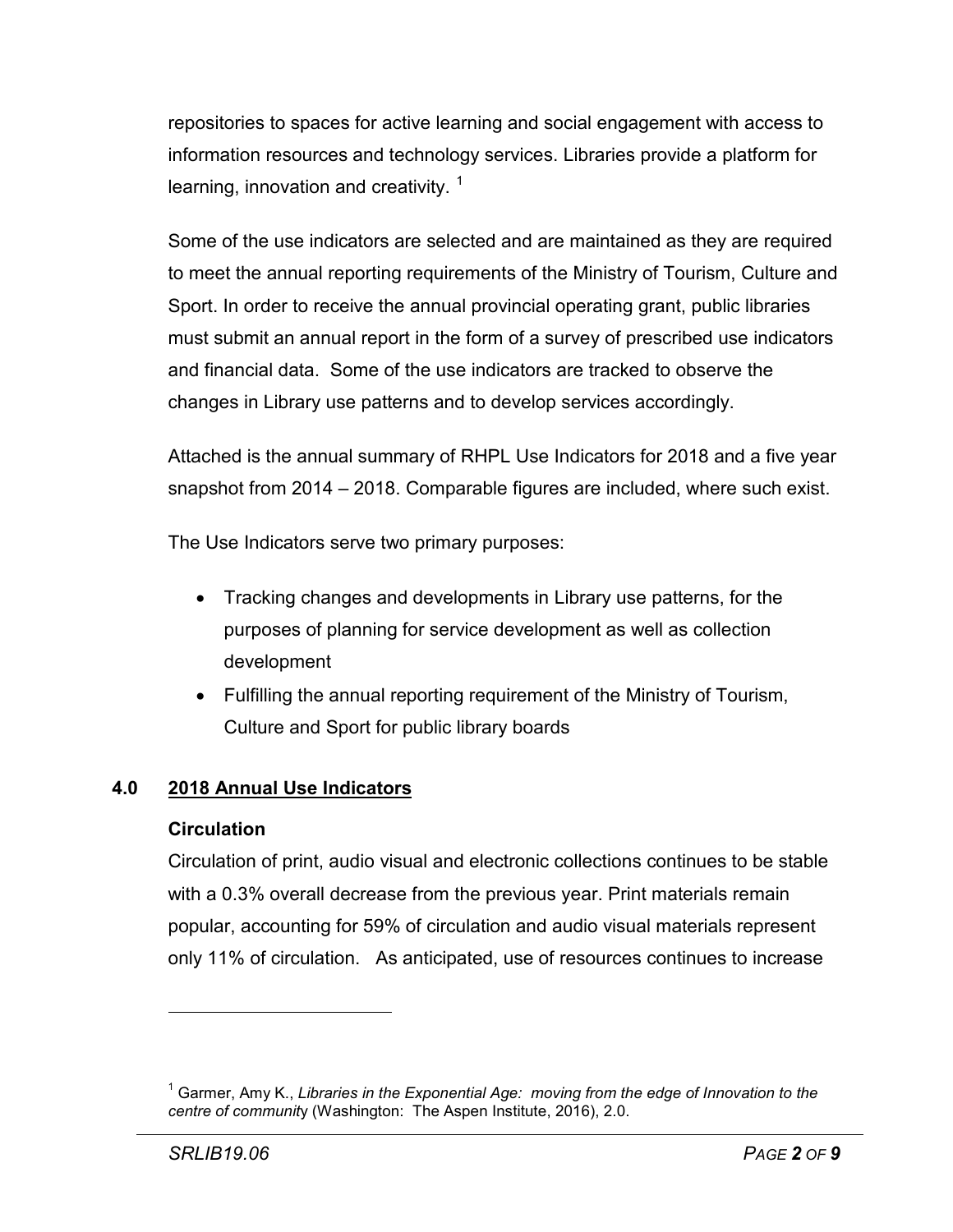in electronic formats. Circulation of electronic materials (eBooks, eAudiobooks, downloadable music, magazines and movies) has increased dramatically in the past 6 years representing 30% of total circulation. This is in keeping with the consumption trends towards downloading and streaming. The Library's ability to meet the demands of the customers is impacted due to the USD exchange rate and the high prices charged to libraries by publishers of e-Content. Both factors affect the Library's buying power and leads to fewer titles in the electronic format for offer. The Library continues to look for electronic materials licensed for public libraries to meet the demands and to enrich choices. The Loanable devices have experienced a large increase in circulation mainly due to the implementation of the iPad lending kiosk at Central Library. The 3 hour in-library loan of iPads became available to customers in December 2016 and has been well received with 1,206 uses in 2018. Overall collection use will continue to be studied closely, notably with respect to use and industry trends, for resulting collection development needs.

#### **Self-Check Service**

The Library continues to transition its transactional service to self-service. This enables staff to engage with customers in meaningful ways and provide valueadded service. Self-check-out kiosks are available in all branches and have been enhanced with a self-payment feature on kiosks at Central and the new Oak Ridges Libraries. This feature is targeted for roll-out to Richmond Green and Richvale in 2019. Self-check-in kiosks are available at Central and Richmond Green Library, and are expected to be introduced at the new Oak Ridges and Richvale Library in 2019.

#### **Holds on materials**

In 2018 the placement of holds increased by 4.1% compared to 2017. The Library is enriching choices for customers by providing the option to place holds on both physical and electronic items. The introduction of the new online catalogue interface in 2016 enabled customers to additionally place holds on new materials on order. The ability to place holds on physical and electronic materials,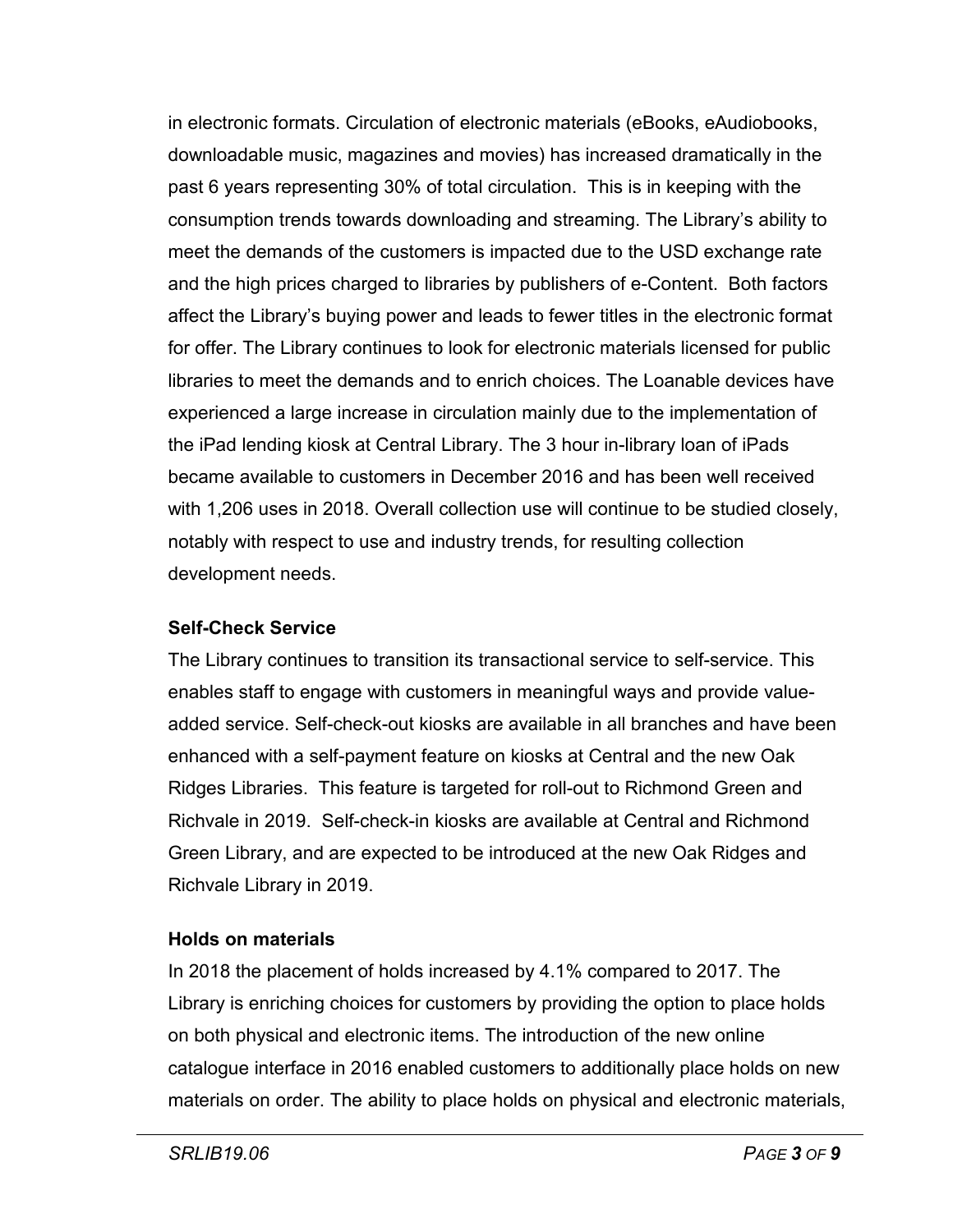both on-site and remotely, remains a popular service used frequently by customers.

#### **Interlibrary loan transactions**

Items "loaned" refers to material loaned to other libraries by RHPL for use by their users. Items "borrowed" refers to material borrowed from other libraries for use by RHPL members. Most interlibrary loan transactions result from requests for a specific item not owned by the requesting library. Richmond Hill Public Library lends more than it borrows, typical of a large library. The service continues to be a valuable public service.

#### **Program sessions and attendance**

More program sessions were delivered in 2018 compared to 2017 and the increased number of programs was received favourably by the community. In 2018, the Library offered an average of 316 programs and 5,559 attendees per month versus the 294 programs and 5,446 attendees per month in 2017. The Library continues to develop and realign both adult/teen and children's programs to increase community engagement, offering programs in the Library and in the community. This is especially prevalent with respect to early childhood development opportunities, liaising with local schools, and with local agencies engaged in newcomer and vulnerable youth services. A major focus of the Library is to provide convenient, local access and training to new and emerging technologies through the Makerspace and STEAM programs.

#### **Electronic services**

Library metrics demonstrate the digital use of the library through its "virtual" branch. Website visits are a strong indication of public interest in self-service and interaction with the Library. This metric indicates visits to the library homepage, visits to the online catalogue as well as visits to other digital content sites for a combined total of 1,451,515 visits. The website acts as an effective marketing tool, promoting collections, programs and services as well as a virtual space and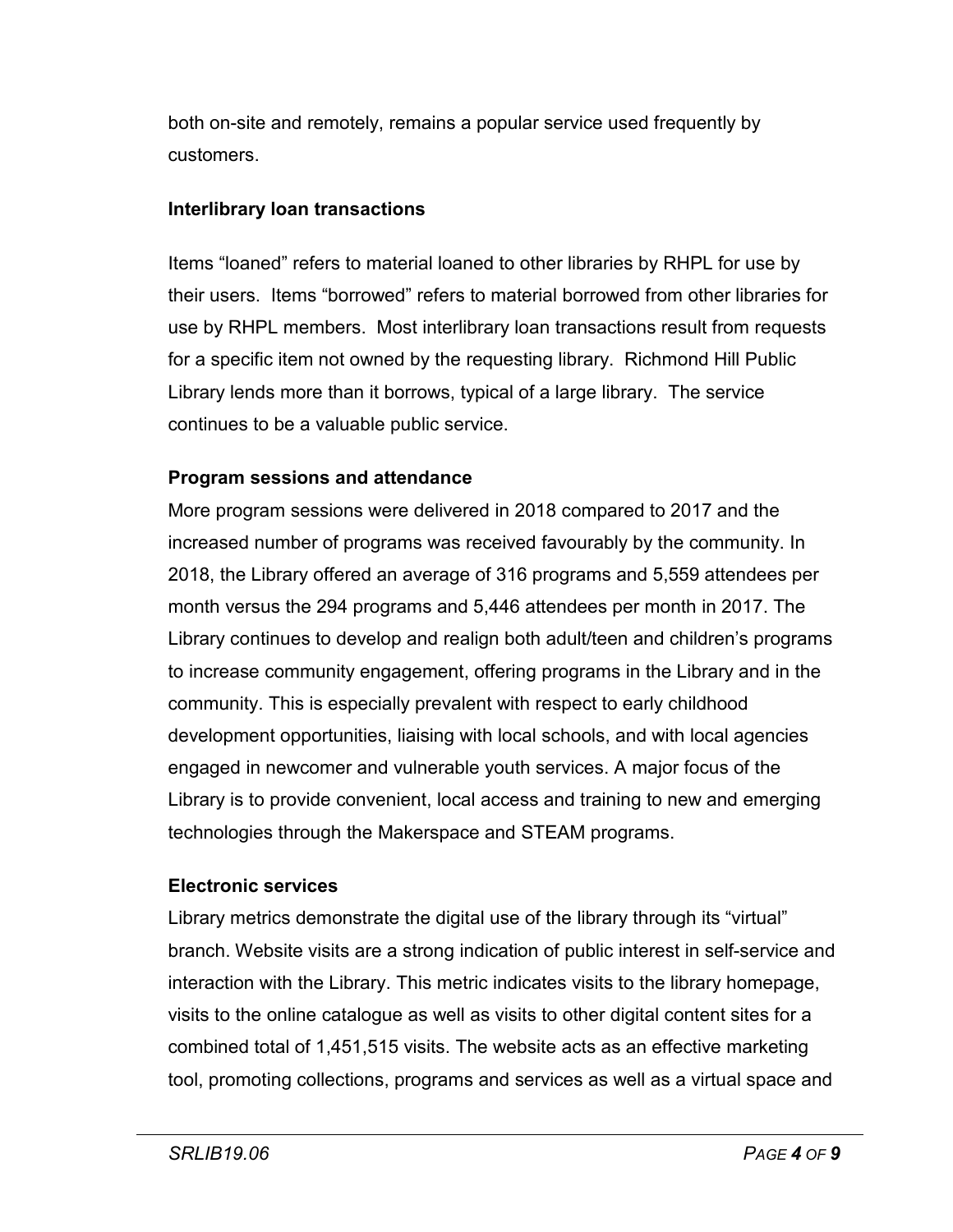service that is synergistic with the physical spaces. Website catalogue visits track customers' virtual visits to the library catalogue to place holds, renew items and check their library account. Visits to digital content sites track the number of sessions to discover electronic resources such as e-books, music, movies, articles, local history and e-learning databases. A look at website use overall is also significant, numbering over 4,649,075 page views in 2018.

*Electronic Database Searches* have remained robust. A review of databases is conducted regularly to ensure that the highly used, popular databases are maintained. The review also identifies lower performing databases which may require more promotion or may need to be replaced by other databases that meet customers' interests. Electronic databases are regularly marketed to promote awareness of authenticated and valid resources compared to ungoverned information found through a google search.

*Public Workstation Usage* remained relatively stable. During the first quarter, the Library experienced a few days of Internet connection service interruption which impacted use of the public computer workstations. The analysis of daily public workstation use demonstrates that there continues to be a strong demand for this service especially for those without computer access at home.

*Wireless internet Usage* has experienced an increase of 13.5% with 1,158,173 uses tracked as customers bring their multiple mobile devices to the Library. The Library increased the Internet bandwidth in the fourth quarter of 2017 to provide better connection to users. Providing enough bandwidth remains a challenge despite increasing bandwidth at all sites.

*Accessibility Tools Usage* reflects the number of uses of the Browsealoud and Magnus Card Deck. Browsealoud, an accessibility software with screen reading, translation tools, text magnifier and other features, is designed to assist customers with reading difficulties and is enabled on all RHPL digital platforms. Magnus Cards, a free digital app to assist with accessing library services, uses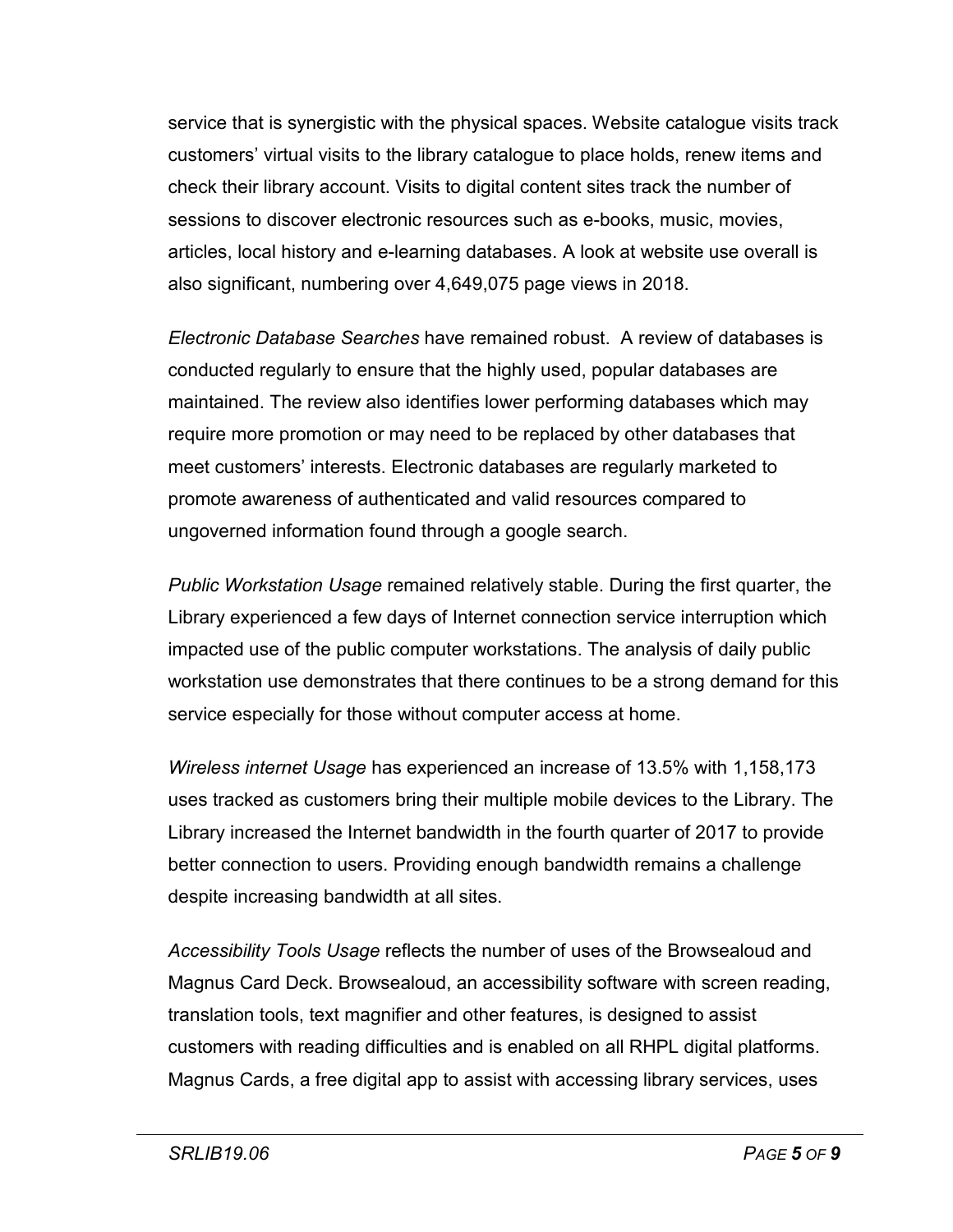pictures and text to provide step-by-step instructions for those with cognitive special needs. There were 23,038 uses of these services in 2018. Overall electronic use speaks to the need for robust and focused virtual services and technologies to meet the expanding needs and expectations of customers.

#### **Community Connections**

Total community connections experienced a healthy overall increase from 2017 to 2018, with gains primarily attributed to enhancements made to the organization's social media strategy. Following changes Facebook made to the platform's newsfeed algorithm in early 2018, the Library implemented a revised social media strategy. The result of the new strategy, which focused on reaching diverse audiences in new digital spaces, allowed the Library's social media impact to grow by 2.5% in 2018.

*Bookings/events* measure the Library's connection with the community through the use of space such as display cases, information booths, study halls, and participation in community events. This measure increased over 49% owing in part to the establishment of new displays that market our collection items, external organizations hosting additional information booths, and to library participation in a variety of new and recurring community and outreach events.

*Interactions/ conversations* decreased by 3.1% owing to the significant one-time event in 2017 – the solar eclipse. Excluding this event of 2,000 attendees in 2017, interactions increased 14.6% in 2018.

#### **Typical Week Use**

An estimate of this data is required to meet the annual reporting requirements of the Province. The "typical week" data is estimated through sampling and inhouse surveys. From the data collected the numbers indicate that on average 19,312 people visited the four library locations in-person weekly, 29,244 electronic visits were made weekly and 13,323 social media visits transpired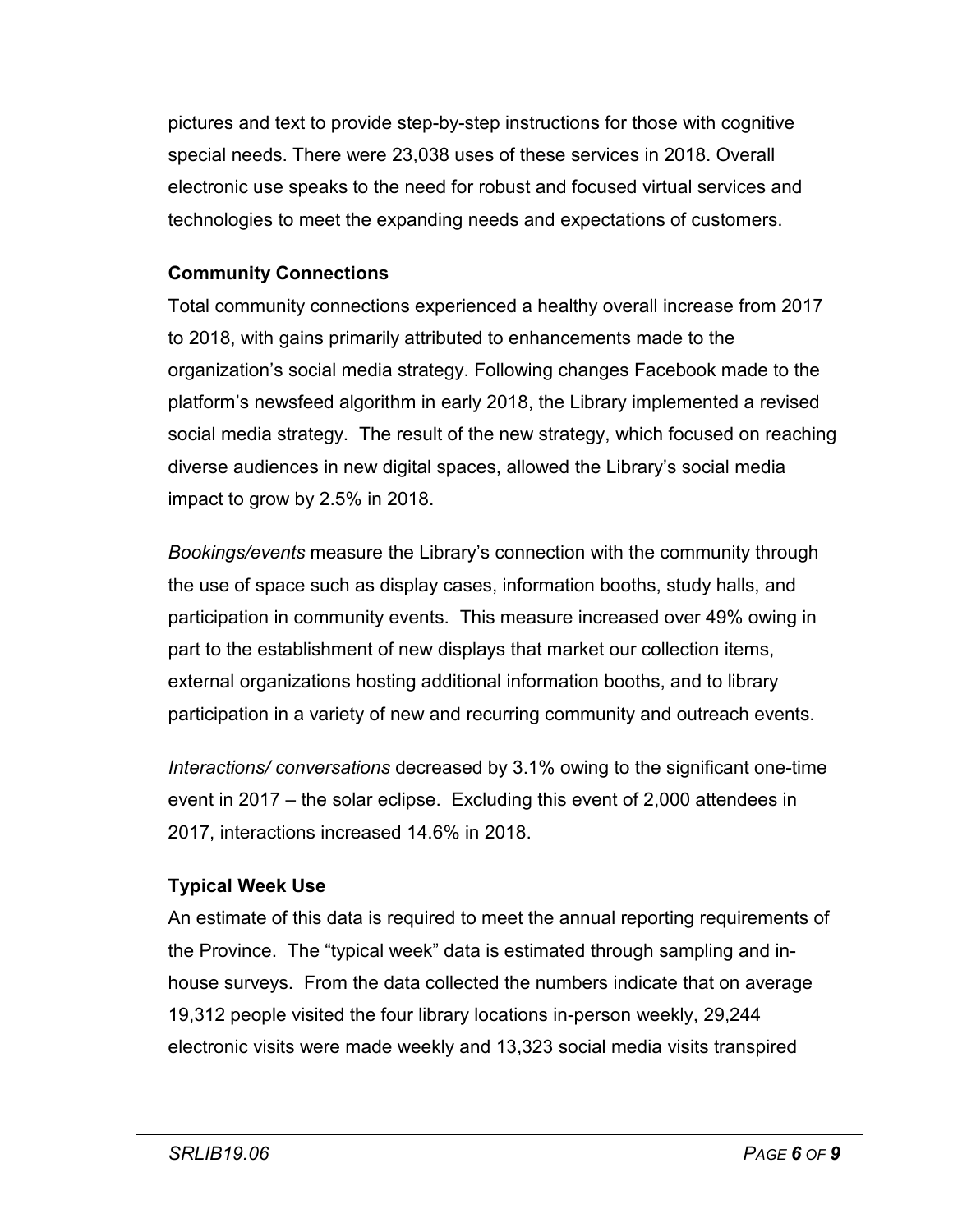weekly. Combined an estimated 3.2 million visits were made to the Library in 2018.

Library use is in transition as reasons for using the public library, both physically and virtually, continue to evolve. In order to capture changing use, the Ministry continues to develop and tweak "typical week" measures.

#### **Active Cardholder**

The number of active cardholders reflects a 16.8% increase. This measure now captures all active cards in the past two years.

#### **5.0 Five Year Use Indicator Snapshot, 2014 - 2018**

This snapshot of use indicators over the past five years has been provided in response to the Board's interest in comparative data. It provides a fascinating look at how the Library's role has changed dramatically over the past five years as library services re-align with public expectation and the Vision in the Strategic Plan.

Traditional measures such as circulation and cardholders are robust, however programming, electronic services, and community connections continue to grow. Customers' use of the Library is expanding beyond the traditional uses of applying for a library card or checking out materials. For example, many customers use RHPL as "space", as evidenced by the popularity of the extended study hall program, open wireless, work space, or library program attendance. Additionally the Library is more active in the community, striking partnerships with local agencies and organizations to better serve the community. That said over 1 million customers passed through our doors in 2018, demonstrating that the Library is a valued and engaging community institution. While not a direct correlation, it is also interesting to note that with a population of 217,200, there are around 67,500 residential households in Richmond Hill and there are 72,694 active cardholders.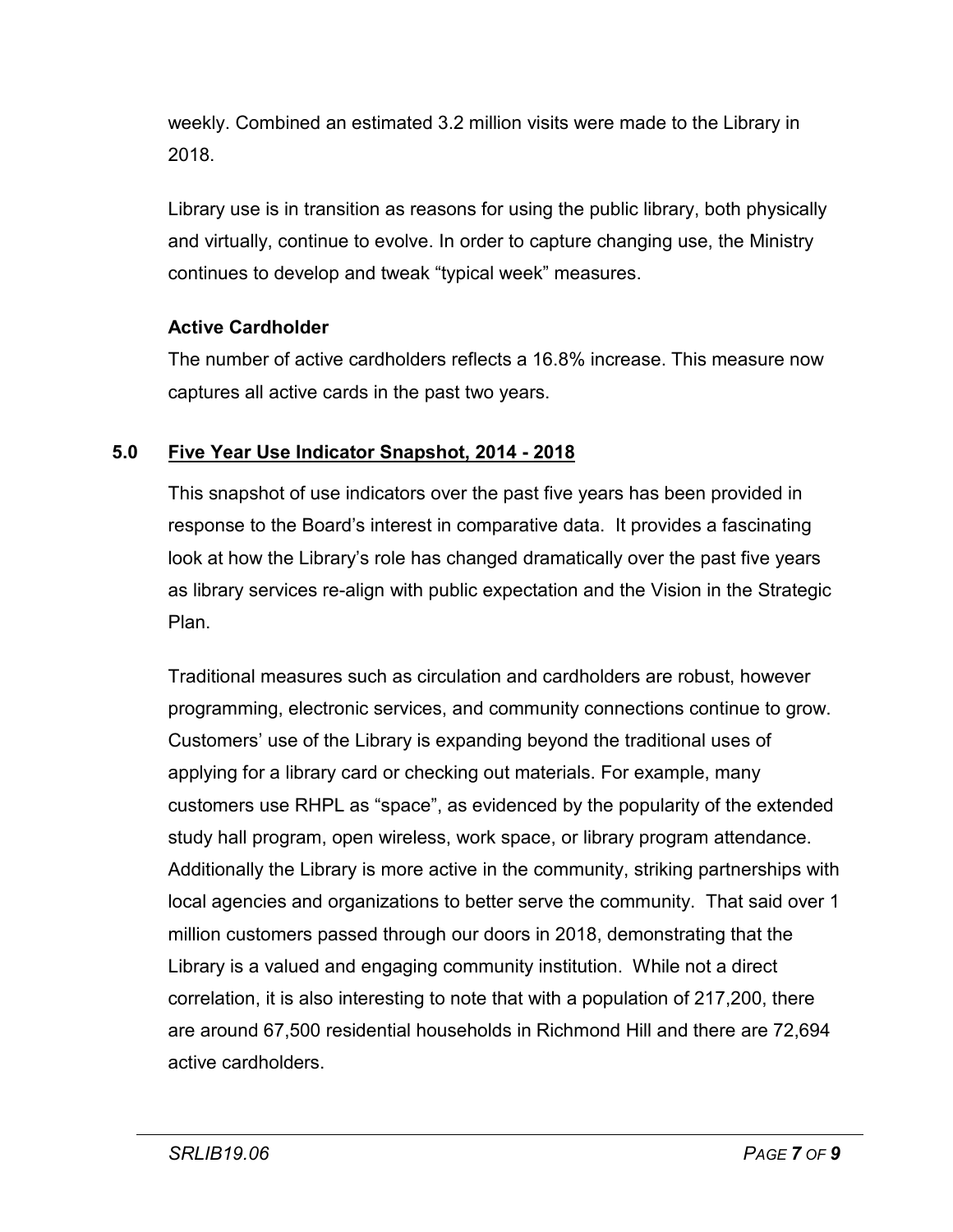#### **6.0 Alignment with Strategic Plan**

The 2018 Annual Use Indicators Report aligns with the strategic direction to *Enrich Your Choices* by reviewing our many services and programs and refining our offerings to deliver unique, meaningful choices. It also aligns with the same strategic direction by identifying and managing measures that allow us to track the value and impact of our programs and services for Richmond Hill.

#### **7.0 Conclusion**

Reasons for using the Library are more varied than ever before. Traditional measures such as library card membership or circulation of materials, while still strong indicatives, are no longer a definitive measure of this broad use. The expanding role of providing technology services expected in libraries today continue to impact usage and require new metrics so full library usage can be understood. Staff will continue to review the 2018 use indicators in greater detail, as a resource in planning and development of library services and collections.

#### **8.0 Attachments**

- 7.1 *RHPL 2018 Annual Use Indicators*, dated February 21, 2019
- 7.2 *Five Year Use Indicator Snapshot, 2014 – 2018*, dated February 21, 2019

#### **Pre-Submission Review**

Executive Leadership Team – Wednesday, February 13, 2019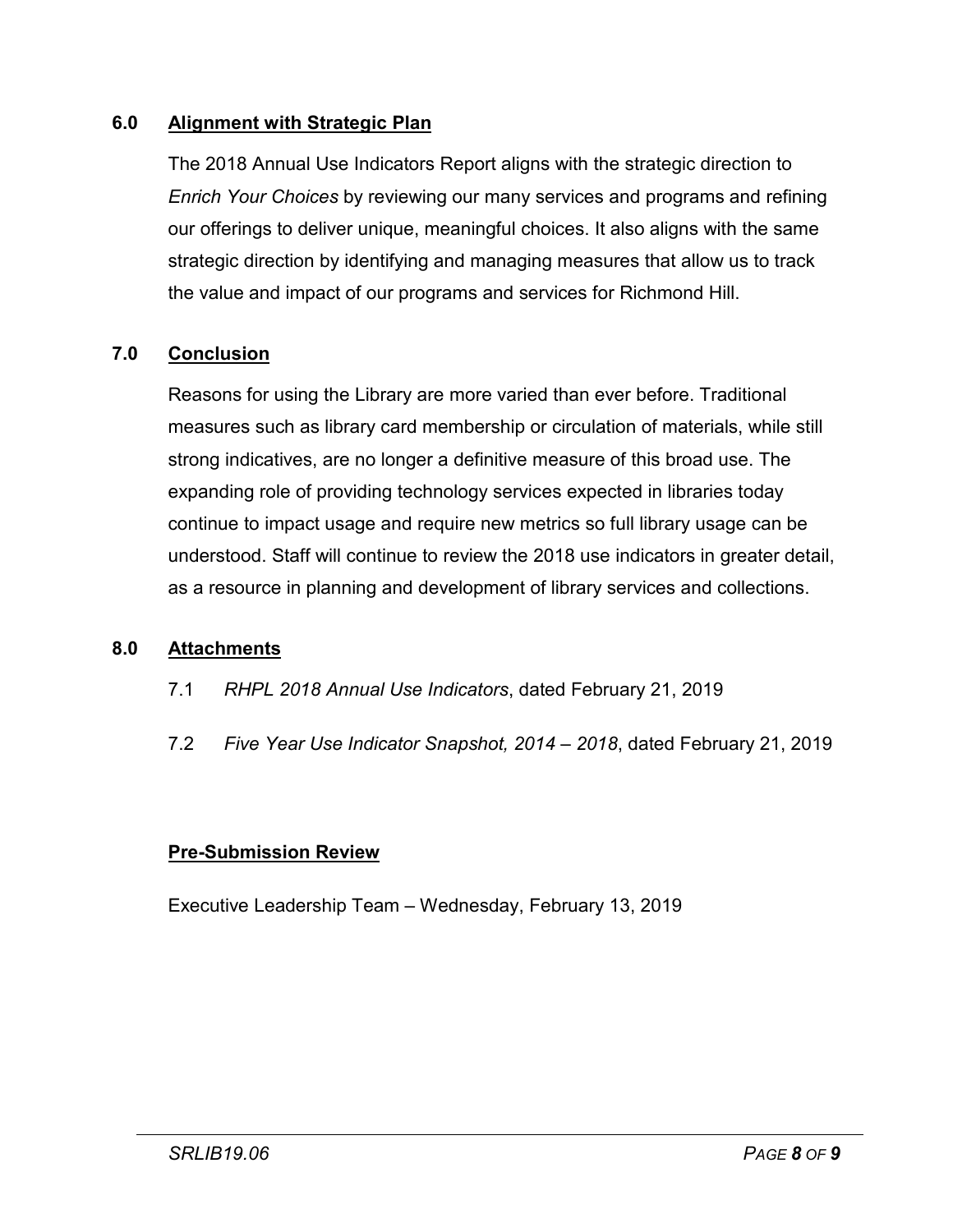Submitted by: <br>
Approved by:

"Signed version on file in the Administration Office"

Yunmi Hwang **Louise Procter Maio** 

Director, Technologies Chief Executive Officer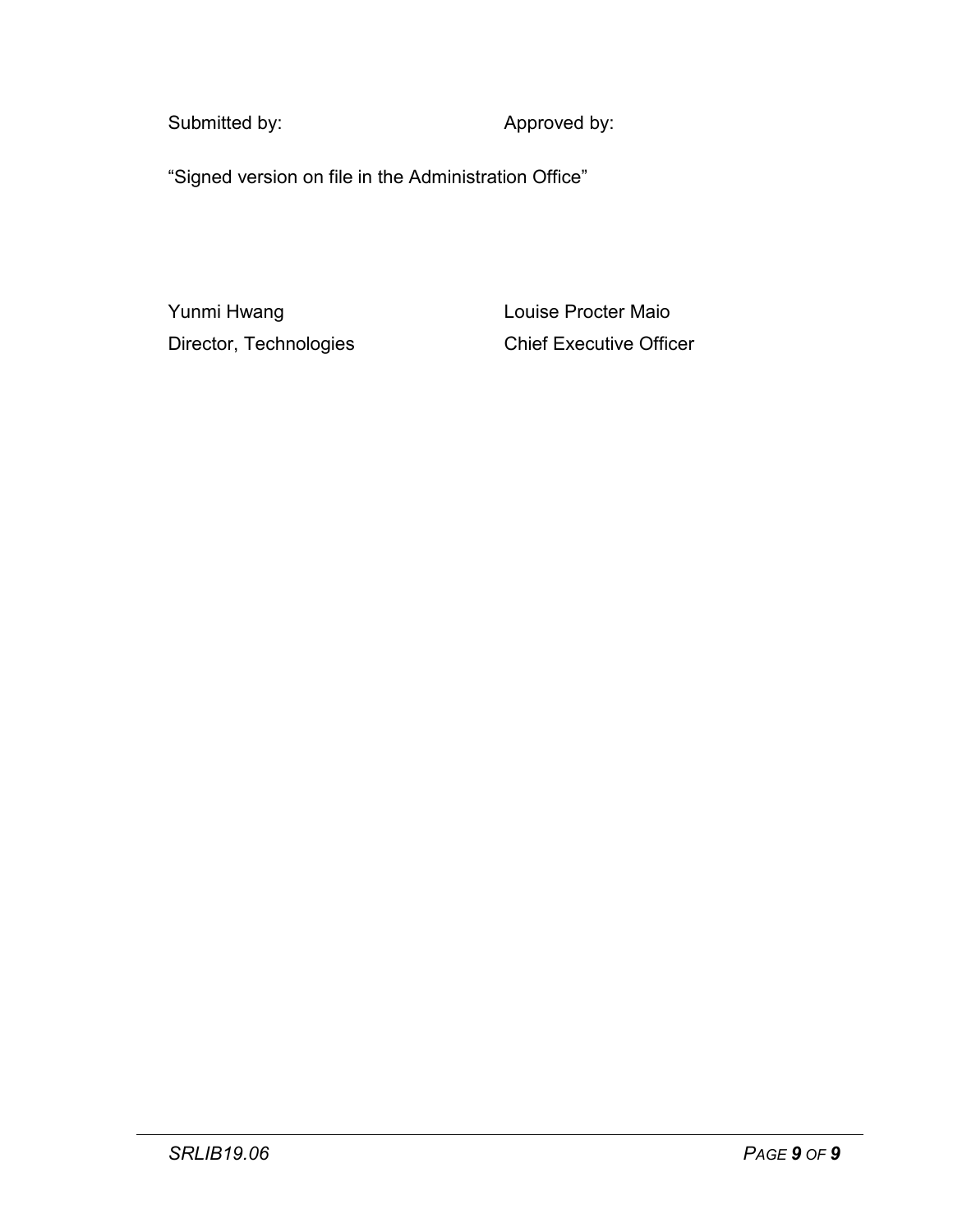

#### **2018 Annual Use Indicators**

| <b>MEASURE</b>                                                                                                                                       | <b>CE</b><br>2018                 | <b>OR</b><br>2018  | RG<br>2018     | <b>RV</b><br>2018 | <b>Total</b><br>2018 | <b>Total</b><br>2017 | %<br><b>Variance</b> |
|------------------------------------------------------------------------------------------------------------------------------------------------------|-----------------------------------|--------------------|----------------|-------------------|----------------------|----------------------|----------------------|
| <b>Circulation</b>                                                                                                                                   |                                   |                    |                |                   |                      |                      |                      |
| Print                                                                                                                                                | 743,855                           | 157,885            | 211,489        | 119,720           | 1,232,949            | 1,234,313            | $-0.1%$              |
| <b>Audio Visual</b>                                                                                                                                  | 121,827                           | 43,448             | 30,552         | 37,279            | 233,106              | 264,319              | $-11.8%$             |
| e-Materials                                                                                                                                          | 633,488                           |                    |                |                   | 633,488              | 608,270              | 4.1%                 |
| Loadable Devices                                                                                                                                     | 1,250                             | 2                  | 12             | 12                | 1,276                | 1,269                | 0.6%                 |
| <b>Total Circulation</b>                                                                                                                             | 1,500,420 201,335 242,053 157,011 |                    |                |                   | 2,100,819            | 2,108,171            | $-0.3%$              |
|                                                                                                                                                      |                                   |                    |                |                   |                      |                      |                      |
| <b>Self-Check Service</b>                                                                                                                            |                                   |                    |                |                   |                      |                      |                      |
| Self-Check Ins                                                                                                                                       | 323,460                           |                    | 63,706         |                   | 387,166              | 374,072              | 3.5%                 |
| Self-Check Outs*                                                                                                                                     | 272,681                           | 25,395             | 89,279         | 26,222            | 413,577              | 398,576              | 3.8%                 |
| *Included in Total Circulation                                                                                                                       |                                   |                    |                |                   |                      |                      |                      |
| <b>Holds on Materials</b>                                                                                                                            | 138,613                           | 19,862             | 21,894         | 13,257            | 193,626              | 185,992              | 4.1%                 |
|                                                                                                                                                      |                                   |                    |                |                   |                      |                      |                      |
| <b>Interlibrary Loan Transactions</b>                                                                                                                |                                   |                    |                |                   |                      |                      |                      |
| Items Loaned by RHPL                                                                                                                                 | 3,493                             |                    |                |                   | 3,493                | 3,312                | 5.5%                 |
| Items Borrowed by RHPL                                                                                                                               | 784                               |                    |                |                   | 784                  | 821                  | $-4.5%$              |
| <b>Total ILLO</b>                                                                                                                                    | 4,277                             |                    |                |                   | 4,277                | 4,133                | 3.5%                 |
|                                                                                                                                                      |                                   |                    |                |                   |                      |                      |                      |
| <b>Program Sessions</b>                                                                                                                              |                                   |                    |                |                   |                      |                      |                      |
| Childrens                                                                                                                                            | 1,140                             | 447                | 600            | 353               | 2,540                | 2,169                | 17.1%                |
| Adult/Teen                                                                                                                                           | 591                               | 63                 | 591            | 9                 | 1,254                | 1,364                | $-8.1%$              |
| <b>Total Sessions</b>                                                                                                                                | 1,731                             | 510                | 1,191          | 362               | 3,794                | 3,533                | 7.4%                 |
| <b>Program Attendance</b>                                                                                                                            |                                   |                    |                |                   |                      |                      |                      |
| Childrens                                                                                                                                            |                                   |                    |                |                   |                      |                      |                      |
|                                                                                                                                                      | 23,527                            | $\overline{7,}440$ | 9,603          | 8,958             | 49,528               | 45,829               | 8.1%                 |
| Adult/Teen                                                                                                                                           | 8,520                             | 432                | 8,122          | 103               | 17,177               | 19,525               | $-12.0%$             |
| <b>Total Attendance</b>                                                                                                                              | 32,047                            | 7,872              | 17,725         | 9,061             | 66,705               | 65,354               | 2.1%                 |
| <b>Electronic Services</b>                                                                                                                           |                                   |                    |                |                   |                      |                      |                      |
| <b>Website Visits</b>                                                                                                                                | 1,451,515                         |                    |                |                   | 1,451,515            | 1,443,826            | 0.5%                 |
| E Database Searches                                                                                                                                  | 237,024                           |                    |                |                   | 237,024              | 244,330              | $-3.0%$              |
| <b>Public Workstation Usage</b>                                                                                                                      | 95,265                            | 14,979             | 31,978         | 12,909            | 155,131              | 155,267              | $-0.1%$              |
| Wireless Internet Usage                                                                                                                              | 943,694                           | 43,458             | 122,844        | 48,177            | 1,158,173            | 1,020,419            | 13.5%                |
| <b>Accessibility Tools</b>                                                                                                                           | 23,038                            |                    |                |                   | 23,038               | 28,718               | $-19.8%$             |
| <b>Total Electronic Services</b>                                                                                                                     | 2,750,536                         | 58,437             | 154,822        | 61,086            | 3,024,881            | 2,892,560            | 4.6%                 |
|                                                                                                                                                      |                                   |                    |                |                   |                      |                      |                      |
| <b>Community Connections</b>                                                                                                                         |                                   |                    |                |                   |                      |                      |                      |
| Social Media                                                                                                                                         | 692,818                           |                    |                |                   | 692,818              | 675,828              | 2.5%                 |
| Other Media                                                                                                                                          | 56                                |                    |                |                   | 56                   | 79                   | $-29.1%$             |
| Bookings / Events                                                                                                                                    | 1,134                             | 161                | 129            | 167               | 1,591                | 1,066                | 49.2%                |
| Interactions / Connections                                                                                                                           | 8,908                             | 1,255              | 1,933          | 428               | 12,524               | 12,926               | $-3.1%$              |
| <b>Total Connections</b>                                                                                                                             | 702,916                           | 1,416              | 2,062          | 595               | 706,989              | 689,899              | 2.5%                 |
| Typical Week Use *Use data estimated through sampling in conjunction with the annual reporting requirement of the Ministry of Tourism, Culture Sport |                                   |                    |                |                   |                      |                      |                      |
|                                                                                                                                                      |                                   |                    |                |                   |                      |                      |                      |
| In-Person Visits                                                                                                                                     | 498,368                           |                    | 81,848 331,032 | 92,976            | 1,004,224            | 1,106,765            | -9.3%                |
| <b>Electronic Visits</b>                                                                                                                             | 1,520,688                         |                    |                |                   | 1,520,688            | 1,519,388            | 0.1%                 |
| Social Media Visits                                                                                                                                  | 692,818                           |                    |                |                   | 692,818              | 675,390              | 2.6%                 |
| Electronic Info Resource Use                                                                                                                         | 1,413,724                         | 55,692             | 171,704        | 74,776            | 1,715,896            | 1,799,616            | $-4.7%$              |
| In-Library Materials Use                                                                                                                             | 175,344                           | 25,688             | 22,048         | 15,600            | 238,680              | 310,752              | $-23.2%$             |
| Reference Transactions                                                                                                                               | 74,984                            | 15,444             | 4,836          | 3,536             | 98,800               | 78,312               | 26.2%                |
| <b>Active Cardholders</b>                                                                                                                            | 50,132                            | 8,693              | 8,725          | 5,144             | 72,694               | 62,224               | 16.8%                |
|                                                                                                                                                      |                                   |                    |                |                   |                      |                      |                      |
| <b>Population of RH</b><br>as nor TRH Finance                                                                                                        |                                   |                    |                |                   | 217,200              | 214,100              | 1.4%                 |

as per TRH Finance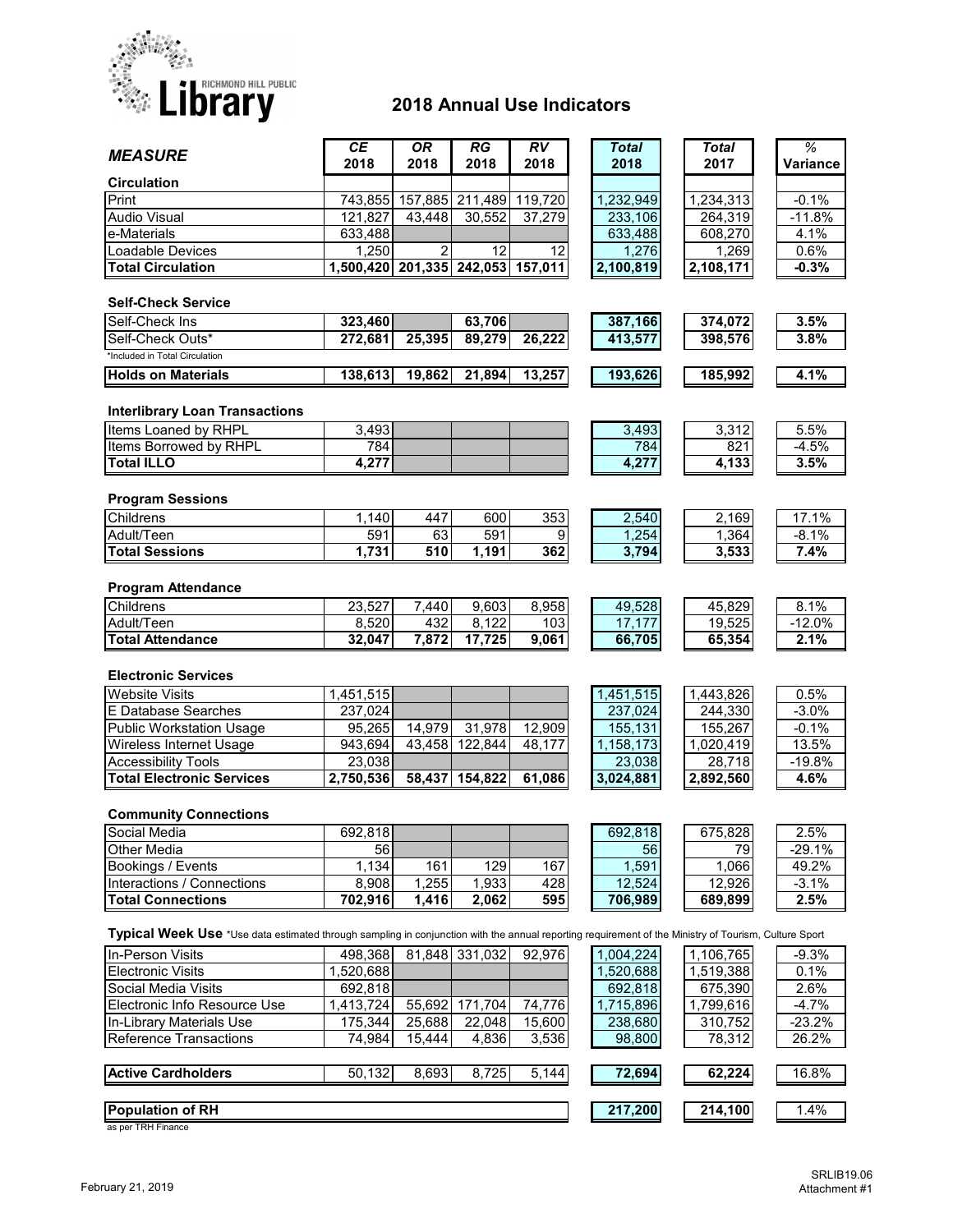

#### **Five Year Use Indicators Snapshot, 2014 to 2018**

| <b>MEASURE</b>                                                                                                                                       | <b>Total</b> | <b>Total</b>        | <b>Total</b>                  | <b>Total</b>                                      | <b>Total</b> | Amt Variance  | % Variance |
|------------------------------------------------------------------------------------------------------------------------------------------------------|--------------|---------------------|-------------------------------|---------------------------------------------------|--------------|---------------|------------|
|                                                                                                                                                      | 2014         | 2015                | 2016                          | 2017                                              | 2018         | 2014 vs. 2018 |            |
| <b>Circulation</b>                                                                                                                                   |              |                     |                               |                                                   |              |               |            |
| Print                                                                                                                                                |              |                     | 1,238,185 1,242,556 1,199,862 | 1,234,313 1,232,949                               |              | $-5,236$      | $0\%$      |
| <b>Audio Visual</b>                                                                                                                                  | 537,630      | 417,900             | 332,396                       | 264,319                                           | 233,106      | $-304,524$    | $-57%$     |
| e-Materials                                                                                                                                          | 467,159      | 553,155             | 603,534                       | 608,270                                           | 633,488      | 166,329       | 36%        |
| Loanable Devices                                                                                                                                     | 220          | 162                 | 214                           | 1,269                                             | 1,276        | 1,056         | 480%       |
| <b>Total Circulation</b>                                                                                                                             |              |                     |                               | 2,243,194 2,213,773 2,136,006 2,108,171 2,100,819 |              | $-142,375$    | $-6%$      |
|                                                                                                                                                      |              |                     |                               |                                                   |              |               |            |
| <b>Self-Check Service</b>                                                                                                                            |              |                     |                               |                                                   |              |               |            |
| Self-Check Ins                                                                                                                                       |              | 440,187             | 435,340                       | 374,072                                           | 387,166      | 387,166       |            |
| Self-Check Outs*                                                                                                                                     | 455,321      | 472,792             | 437,635                       | 398,576                                           | 413,577      | $-41,744$     | $-9%$      |
| *Included in Total Circulation                                                                                                                       |              |                     |                               |                                                   |              |               |            |
| <b>Holds on Materials</b>                                                                                                                            | 200,421      | 211,659             | 199,820                       | 185,992                                           | 193,626      | $-6,795$      | $-3%$      |
|                                                                                                                                                      |              |                     |                               |                                                   |              |               |            |
|                                                                                                                                                      |              |                     |                               |                                                   |              |               |            |
| <b>Interlibrary Loan Transactions</b>                                                                                                                |              |                     |                               |                                                   |              |               |            |
| Items Loaned by RHPL                                                                                                                                 | 1,689        | 2,598               | 2,651                         | 3,312                                             | 3,493        | 1,804         | 107%       |
| Items Borrowed by RHPL                                                                                                                               | 635<br>2,324 | 560<br>3,158        | 665<br>3,316                  | 821<br>4,133                                      | 784          | 149<br>1,953  | 23%        |
| <b>Total ILLO</b>                                                                                                                                    |              |                     |                               |                                                   | 4,277        |               | 84%        |
|                                                                                                                                                      |              |                     |                               |                                                   |              |               |            |
| <b>Program Sessions</b>                                                                                                                              |              |                     |                               |                                                   |              |               |            |
| Childrens                                                                                                                                            | 1,685        | 1,984               | 1,867                         | 2,169                                             | 2,540        | 855           | 51%        |
| Adult/Teen                                                                                                                                           | 960          | 1,159               | 1,304                         | 1,364                                             | 1,254        | 294           | 31%        |
| <b>Total Sessions</b>                                                                                                                                | 2.645        | 3,143               | 3,171                         | 3,533                                             | 3,794        | 1,149         | 43%        |
| <b>Program Attendance</b>                                                                                                                            |              |                     |                               |                                                   |              |               |            |
| Childrens                                                                                                                                            | 28,667       | 40,338              | 39,298                        | 45,829                                            | 49,528       | 20,861        | 73%        |
| Adult/Teen                                                                                                                                           | 16,337       | 15,222              | 18,771                        | 19,525                                            | 17,177       | 840           | 5%         |
| <b>Total Attendance</b>                                                                                                                              | 45,004       | 55,560              | 58,069                        | 65,354                                            | 66,705       | 21,701        | 48%        |
|                                                                                                                                                      |              |                     |                               |                                                   |              |               |            |
| <b>Electronic Services</b>                                                                                                                           |              |                     |                               |                                                   |              |               |            |
| <b>Website Visits</b>                                                                                                                                |              |                     |                               | 1,998,146 2,087,584 1,902,270 1,443,826 1,451,515 |              | $-546,631$    | $-27%$     |
| E Database Searches                                                                                                                                  | 95,764       | 125,179             | 216,831                       | 244,330                                           | 237,024      | 141,260       | 148%       |
| <b>Public Workstation Usage</b>                                                                                                                      | 133,552      | 129,256             | 147,541                       | 155,267                                           | 155,131      | 21,579        | 16%        |
| Wireless Internet Usage                                                                                                                              | 359,315      | 827,764             | 1,002,708                     | 1,020,419                                         | 1,158,173    | 798,858       | 222%       |
| <b>Accessibility Tools</b>                                                                                                                           |              |                     |                               | 28,718                                            | 23,038       | 23,038        |            |
| <b>Total Electronic Services</b>                                                                                                                     |              |                     |                               | 2,586,777 3,169,783 3,269,350 2,892,560 3,024,881 |              | 438,104       | 17%        |
|                                                                                                                                                      |              |                     |                               |                                                   |              |               |            |
| <b>Community Connections</b>                                                                                                                         |              |                     |                               |                                                   |              |               |            |
| Social Media                                                                                                                                         | 2,525        | 25,815              | 459,124                       | 675,828                                           | 692,818      | 690,293       | 27338%     |
| <b>Other Media</b>                                                                                                                                   | 31           | 32                  | 42                            | 79                                                | 56           | 25            | 81%        |
| Bookings / Events                                                                                                                                    | 1,165        | 799                 | 999                           | 1,066                                             | 1,591        | 426           | 37%        |
| Interactions / Connections                                                                                                                           | 10,761       | 11,656              | 11,558                        | 12,926                                            | 12,524       | 1,763         | 16%        |
| <b>Total Connections</b>                                                                                                                             | 14,482       | 38,302              | 471,723                       | 689,899                                           | 706,989      | 692,507       | 4782%      |
|                                                                                                                                                      |              |                     |                               |                                                   |              |               |            |
| Typical Week Use *Use data estimated through sampling in conjunction with the annual reporting requirement of the Ministry of Tourism, Culture Sport |              |                     |                               |                                                   |              |               |            |
| In-Person Visits                                                                                                                                     |              |                     |                               | 989,600 1,219,150 1,302,288 1,106,765             | 1,004,224    | 14,624        | 1%         |
| <b>Electronic Visits</b>                                                                                                                             |              | 1,588,700 1,914,500 |                               | 1,577,940 1,519,388                               | 1,520,688    | $-68,012$     | $-4%$      |
| Social Media Visits                                                                                                                                  |              |                     | 584,480                       | 675,390                                           | 692,818      | 692,818       |            |
| Electronic Info Resource Use                                                                                                                         |              | 1,360,550 1,672,300 | 1,927,432                     | 1,799,616                                         | 1,715,896    | 355,346       | 26%        |
| In-Library Materials Use                                                                                                                             | 411,400      | 320,700             | 288,028                       | 310,752                                           | 238,680      | $-172,720$    | $-42%$     |
| <b>Reference Transactions</b>                                                                                                                        | 137,550      | 116,750             | 87,308                        |                                                   | 98,800       | $-38,750$     | -28%       |
|                                                                                                                                                      |              |                     |                               | 78,312                                            |              |               |            |
| <b>Active Cardholders</b>                                                                                                                            | 61,651       | 56,948              | 55,059                        | 62,224                                            | 72,694       | 11,043        | 18%        |
|                                                                                                                                                      |              |                     |                               |                                                   |              |               |            |
| <b>Population of RH</b> as per TRH Finance                                                                                                           |              |                     |                               |                                                   |              |               |            |
|                                                                                                                                                      | 203,211      | 205,300             | 211,000                       | 214,100                                           | 217,200      | 13,989        | 7%         |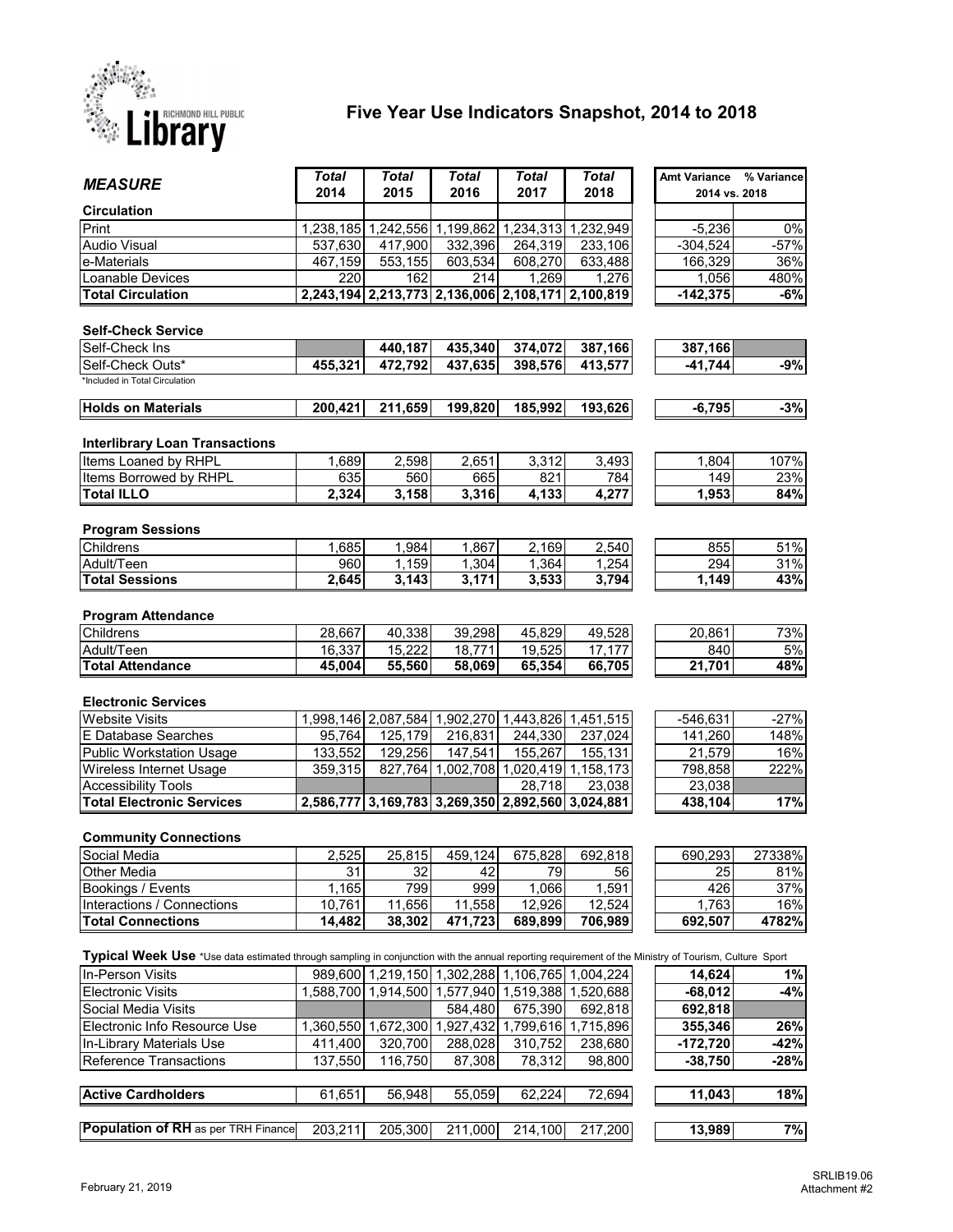**Agenda Item 7.3**

<span id="page-29-0"></span>

### Richmond Hill Public Library Board

# **2019 FINAL RICHMOND HILL PUBLIC LIBRARY CAPITAL BUDGET & FORECAST REPORT SRLIB19.07**

- Subject: 2019 FINAL Richmond Hill Public Library Capital Budget & Forecast Report
- From: Louise Procter Maio

Date: February 21, 2019

#### **1.0 Recommendation**

That the *FINAL Richmond Hill Public Library 2019 Capital Budget & Capital Forecast 2020 – 2028,* dated February 21, 2019 be approved.

#### **2.0 Background**

As with all aspects of municipal budget development and review, the process and format for preparation of capital budgets are established by the Town of Richmond Hill. The primary elements are the current year budget, a business case for each current year project, and a capital forecast.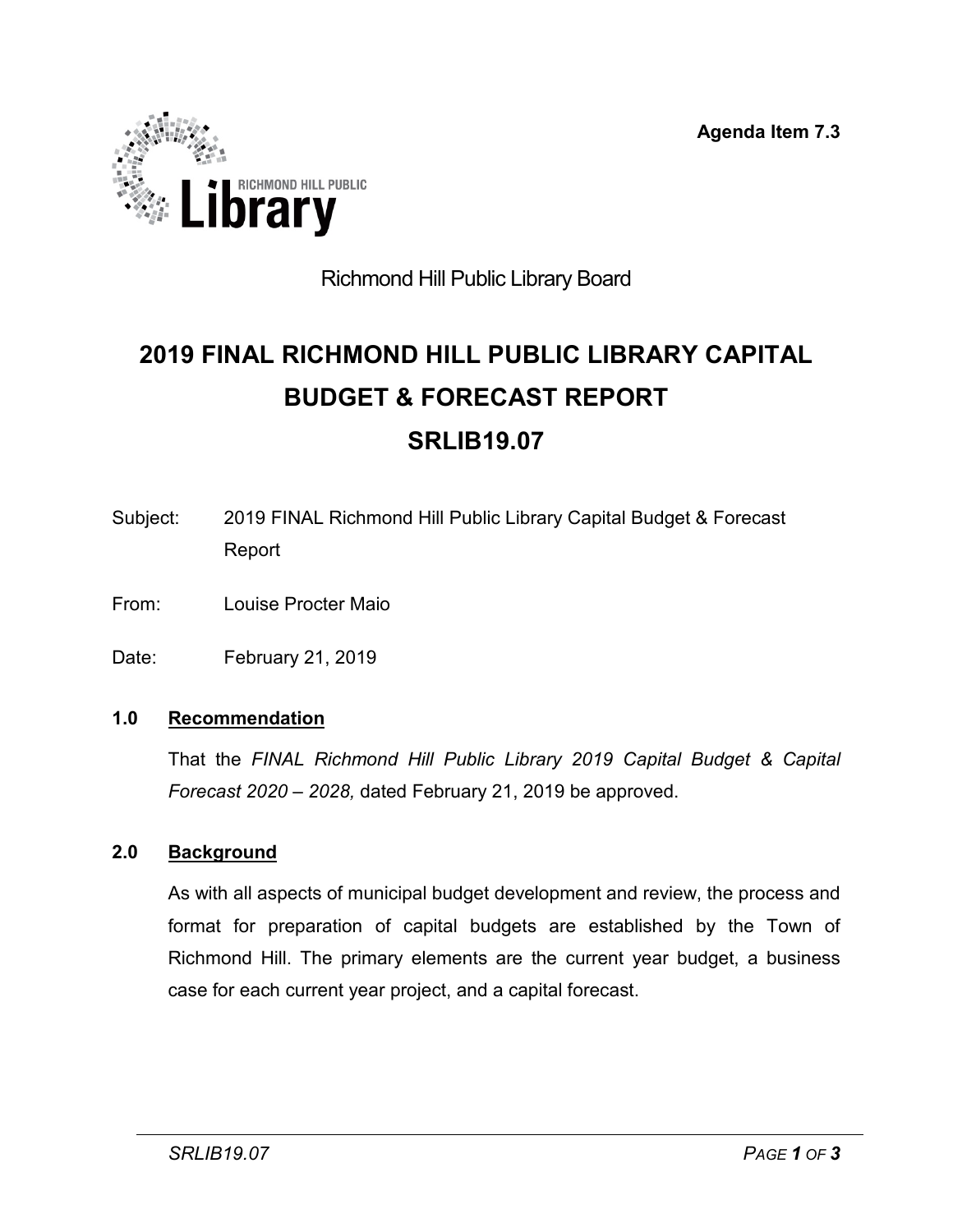Once Council formally approves the capital budget, staff is in a position to recommend to the Board the final draft of the 2019 RHPL Capital Budget and Capital Forecast. Council concluded its review and approval process for the 2019 municipal Capital Budget and Capital Forecast on February 11, 2019.

#### **2019 Capital Budget**

The first draft of the 2019 Capital Budget was approved by the Library Board in September 2018. There have been no changes since that date.

#### **Capital Forecast (2020 - 2028)**

The second draft of the Capital Forecast 2020 – 2028 was approved by the Library Board in December 2018. There have been no changes since that date.

#### **3.0 Alignment with the Strategic Plan**

The 2019 Capital Budget and Capital Forecast align with the strategic directions to *Enrich Your Choices* by reviewing our many services and programs and making the best use of our resources, including budget as we add, divest and adjust customer offerings. The capital budget and forecast also align with the strategic direction to *Contribute Vibrant Spaces* by rethinking our physical spaces and developing virtual services. The capital budget and forecast additionally align with the strategic direction to *Reinforce Our Capabilities* by ensuring that as key guiding documents, it underpins our strategies.

#### **4.0 Conclusion**

Town of Richmond Hill Council approved the overall municipal capital budget on February 11, 2019 including the \$1,184,300 allocation as requested by the Library Board. The Final Draft Budget dated February 21, 2019 (attached) is recommended for approval.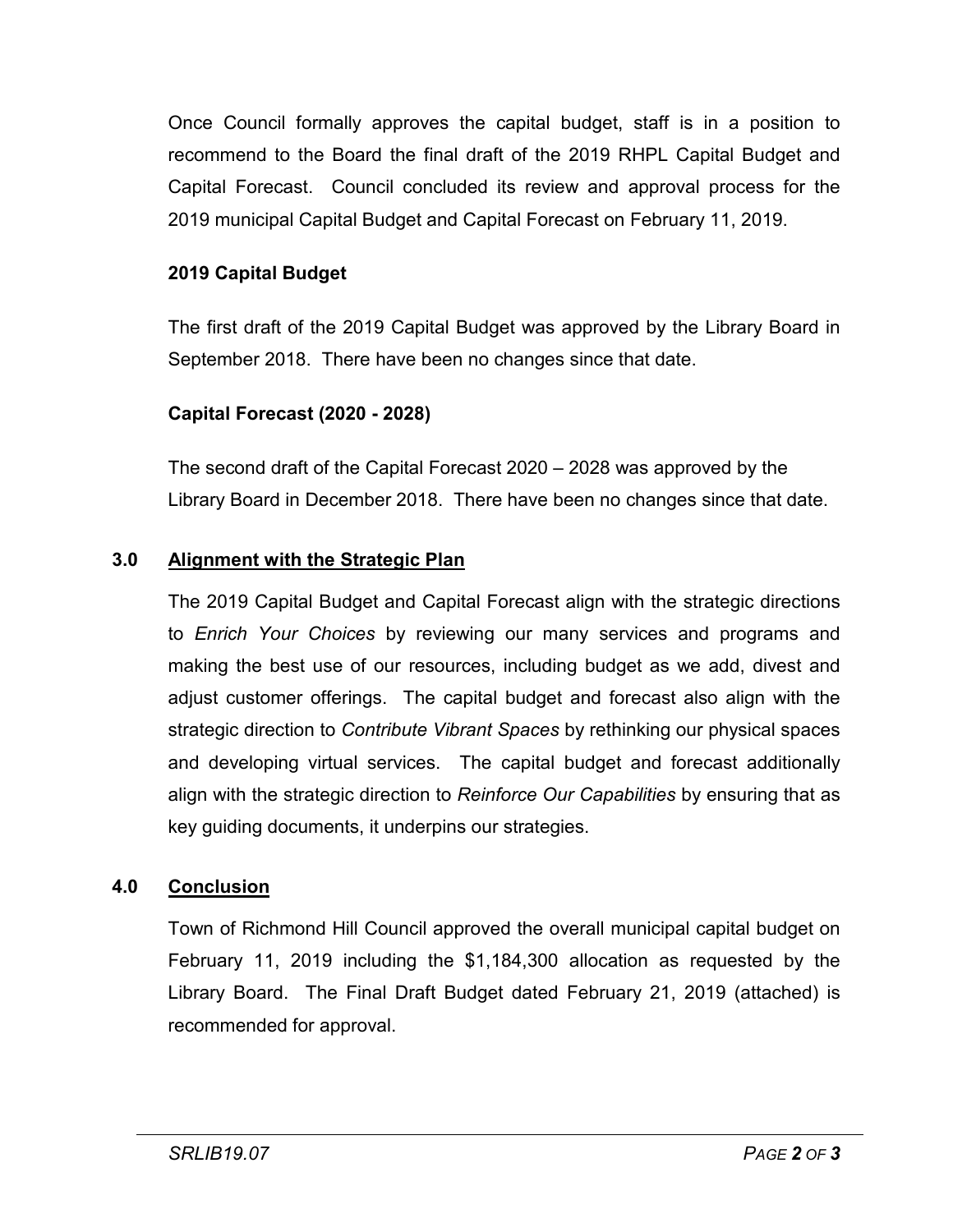#### **5.0 Attachments**

- 1.0 Final RHPL 2019 Capital Budget dated February 21, 2019
- 2.0 Final RHPL 2020 2028 Capital Forecast dated February 21, 2019

#### **Pre-Submission Review**

Executive Leadership Team – Friday, February 15, 2019

Prepared by: Approved by:

"Signed version on file in the Administration Office"

Nusrat Ahmed Louise Procter Maio Manager, Business Services **Chief Executive Officer**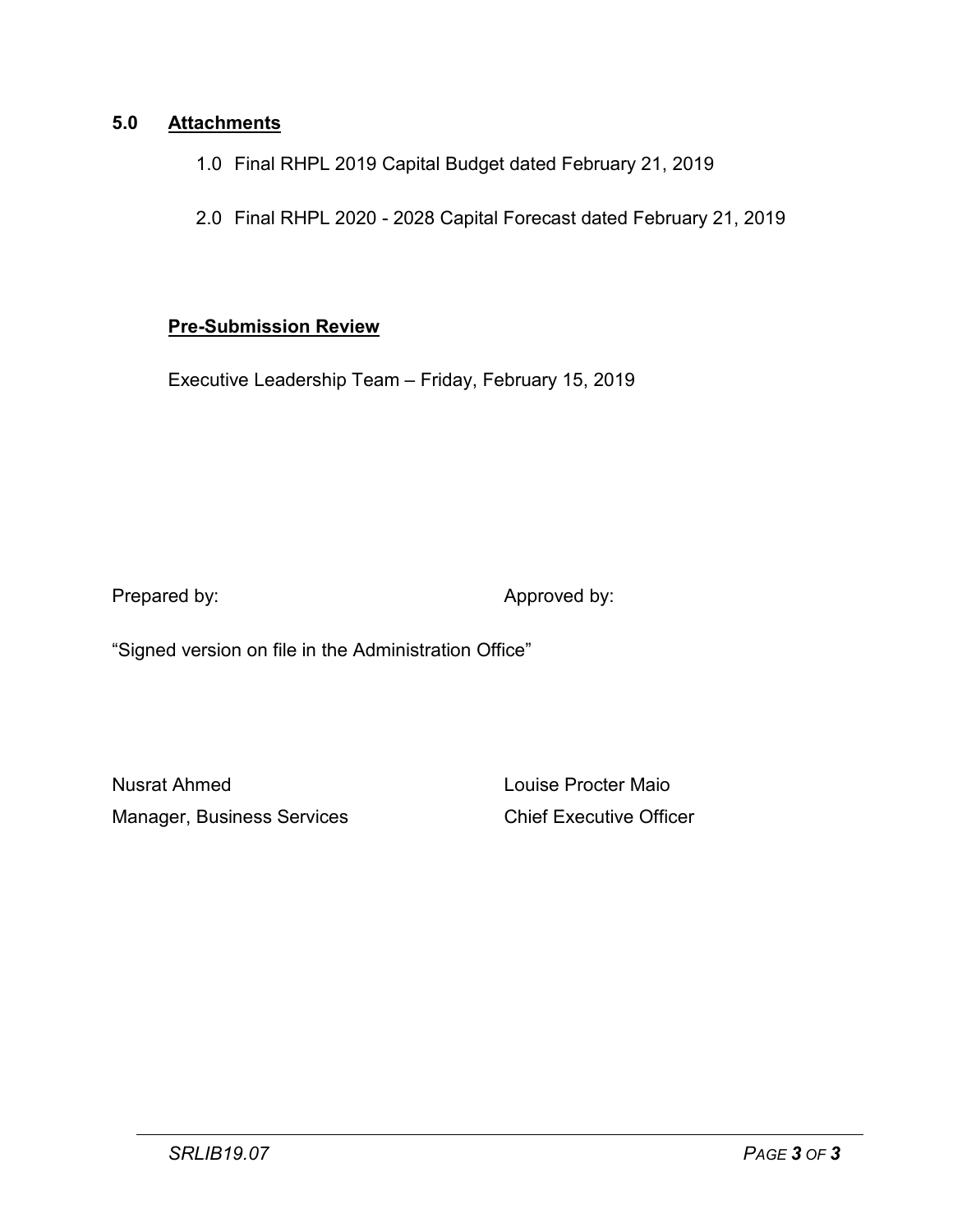

#### **RICHMOND HILL PUBLIC LIBRARY 2019 CAPITAL BUDGET**

| <b>IEXISTING CAPITAL PROJECTS</b>                                                  | 2019 Budget     |
|------------------------------------------------------------------------------------|-----------------|
| <b>Furniture &amp; Equipment</b><br><b>Content</b>                                 |                 |
| Digitization Software & Scanner                                                    | 25,000          |
|                                                                                    |                 |
| <b>Customer Experiences</b>                                                        | 90,600          |
| <b>Presentation Equipment CE</b>                                                   | 25,000          |
| <b>Staff Furniture CE</b>                                                          | 8,500           |
| Public Furniture & Equipment CE                                                    | 10,000          |
| Children's Area Refurbishment RG                                                   | 27,100          |
| Public Furniture RV                                                                | 20,000          |
| <b>Technologies</b>                                                                | 366,200         |
| RFID Peripherals Replacement (Scanner)                                             | 26,700          |
| Self Payment Check-Out RG                                                          | 20,000          |
| <b>Workstations &amp; Peripherals</b>                                              | 319,500         |
|                                                                                    |                 |
| <b>Total Furniture &amp; Equipment:</b>                                            | 481,800         |
| <b>Total Existing Capital Project</b>                                              | 481,800         |
|                                                                                    |                 |
| <b>NEW CAPITAL PROJECTS</b>                                                        |                 |
| <b>Furniture &amp; Equipment</b>                                                   |                 |
| <b>Customer Experiences</b>                                                        | 100,000         |
| <b>Browsery Furniture CE</b>                                                       | 12,000          |
| Local History Room Scanner CE                                                      | 25,000          |
| Maker Space Equipment CE                                                           | 25,000          |
| Children's Early Learning Area Improvements CE                                     | 8,000           |
| STEAM Technologies RV & RG                                                         | 30,000          |
|                                                                                    |                 |
| <b>Technologies</b>                                                                | 267,000         |
| iPad Kiosk RV & RG                                                                 | 52,000          |
| <b>Online Payment Module</b>                                                       | 15,000          |
| Automated Material Handling Sortation System and<br>Self Service Enchancement - RV | 200,000         |
|                                                                                    |                 |
| Sub-Total Furniture & Equipment:                                                   | 367,000         |
| <b>Content</b>                                                                     |                 |
| <b>Collection Development CO</b>                                                   | 335,500         |
|                                                                                    |                 |
| <b>Total New Capital Project</b>                                                   | 702,500         |
|                                                                                    |                 |
| <b>TOTAL CAPITAL EXPENDITURE</b>                                                   | \$<br>1,184,300 |
|                                                                                    |                 |
| <b>Content</b>                                                                     |                 |
| General Collection Development CO                                                  | 1,165,800       |
| (expended through operating budget)                                                |                 |
|                                                                                    |                 |
| <b>GRAND TOTAL</b>                                                                 | \$<br>2,350,100 |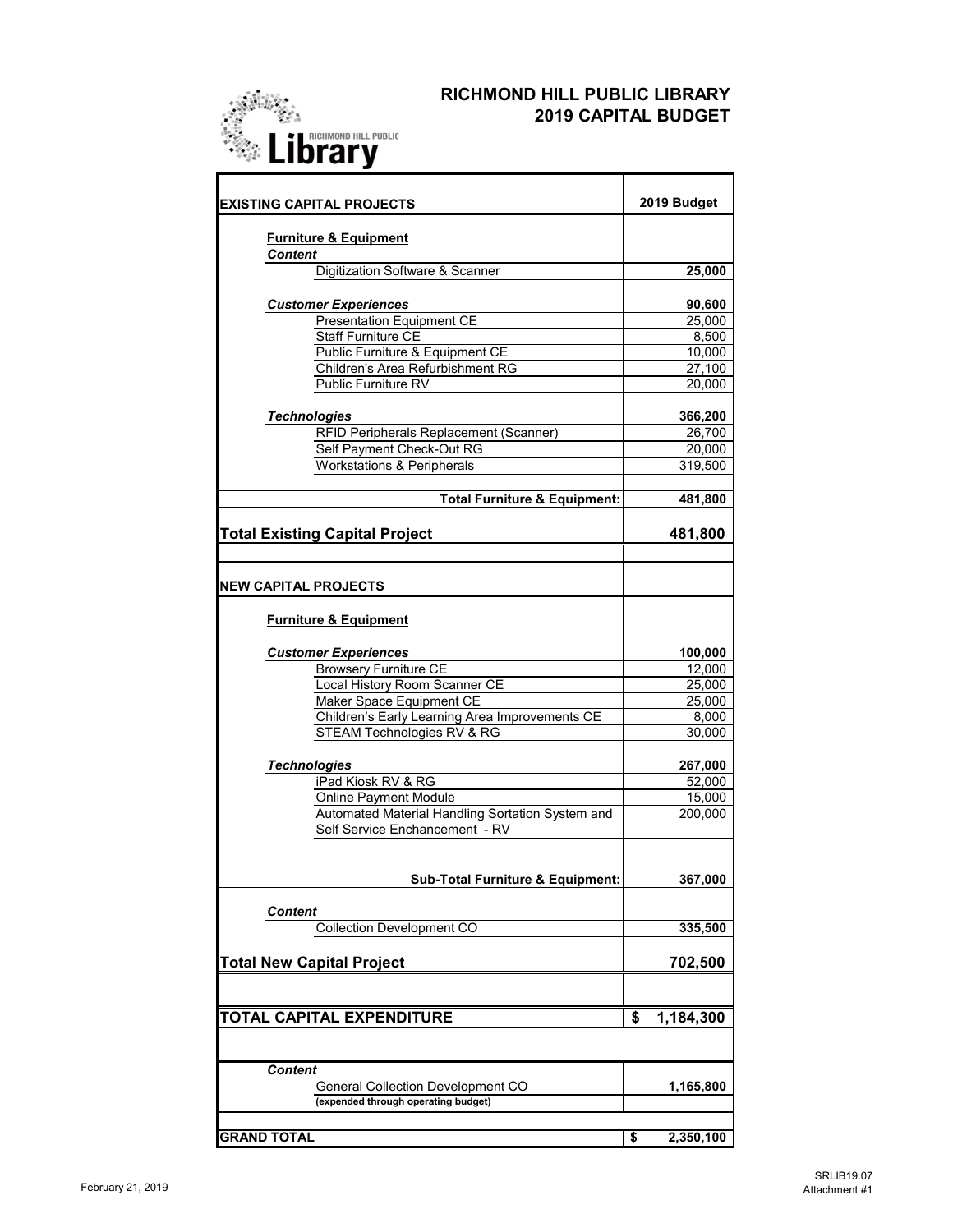#### **Richmond Hill Public Library Board 2019 Draft Capital Budget & Forecast**

|                                                         |                      | 2018<br>Approved<br><b>Budget</b> | 2019<br><b>Capital Budget</b> |                | 2020<br>Forecast | 2021<br>Forecast | 2022<br>Forecast | 2023<br>Forecast |
|---------------------------------------------------------|----------------------|-----------------------------------|-------------------------------|----------------|------------------|------------------|------------------|------------------|
| R&R                                                     |                      |                                   |                               |                |                  |                  |                  |                  |
| Furniture & Equipment                                   |                      | 246,500                           |                               | 481,800        | 611,900          | 707,300          | 817,700          | 945,200          |
| Collection Development <sup>1</sup>                     |                      | 1,132,000                         |                               | 1,165,800      | 1,200,800        | 1,236,700        | 1,273,800        | 1,312,000        |
|                                                         | <b>R&amp;R Total</b> | 1,378,500                         |                               | 1,647,600      | 1,812,700        | 1,944,000        | 2,091,500        | 2,257,200        |
| Growth                                                  |                      |                                   |                               |                |                  |                  |                  |                  |
| Furniture & Equipment                                   |                      | 405,000                           |                               | 367,000        | 212,300          | 218,700          | 225,300          | 232,100          |
| <b>Collection Development</b>                           |                      | 325,700                           |                               | 335,500        | 345,600          | 356,000          | 366,700          | 377,700          |
| Plans & Studies                                         |                      |                                   |                               |                |                  |                  |                  |                  |
| Strategic Plan                                          |                      |                                   |                               |                | 100,000          |                  |                  |                  |
| Library Facilities Master Plan                          |                      |                                   |                               |                |                  | 100,000          |                  |                  |
| New RH Centre Library <sup>2</sup>                      |                      |                                   |                               |                |                  |                  |                  |                  |
| <b>Feasibility Study</b>                                |                      |                                   |                               |                |                  |                  | 100,000          |                  |
| Design & Contract Administration                        |                      |                                   |                               |                |                  |                  |                  | 850,000          |
| <b>Building Costs</b>                                   |                      |                                   |                               |                |                  |                  |                  |                  |
| <b>Collection Development</b>                           |                      |                                   |                               |                |                  |                  |                  | 400,000          |
| Central Library Expansion                               |                      |                                   |                               |                |                  |                  |                  |                  |
| Civic Precinct - Central Library Expansion <sup>3</sup> |                      | 866,000                           |                               |                |                  |                  |                  | 107,000          |
| <b>Collection Development</b>                           |                      |                                   |                               |                |                  |                  |                  |                  |
| Richmond Green Library Expansion <sup>2</sup>           |                      |                                   |                               |                |                  |                  |                  |                  |
| <b>Feasibility Study</b>                                |                      |                                   |                               |                |                  |                  |                  |                  |
| Design & Contract Administration                        |                      |                                   |                               |                |                  |                  |                  |                  |
| <b>Building Costs</b>                                   |                      |                                   |                               |                |                  |                  |                  |                  |
| <b>Collection Development</b>                           |                      |                                   |                               |                |                  |                  |                  |                  |
|                                                         | <b>Growth Total</b>  | 1,596,700                         |                               | 702,500        | 657.900          | 674,700          | 692,000          | 1.966.800        |
|                                                         | Sub Total \$         | 2,975,200                         | Ŝ.                            | 2,350,100      | 2,470,600<br>s.  | 2,618,700<br>s.  | 2,783,500<br>-S  | \$4,224,000      |
|                                                         |                      |                                   |                               |                |                  |                  |                  |                  |
| Salaries & Overhead Cost <sup>4</sup>                   |                      |                                   |                               |                |                  |                  | 8.200            | 78,474           |
|                                                         | Total                | 2,975,200<br>-\$                  | \$                            | $2,350,100$ \$ | 2,470,600 \$     | 2,618,700 \$     | 2,791,700        | \$4,302,474      |

<sup>1</sup>R&R Collection Development expended through Operating Budget

<sup>2</sup>As per the 2013 Library Facilities Master Plan

<sup>3</sup>Central Library Expansion as per Town of Richmond Hill Civic Precinct Project staff report (February 22, 2017)

4 Town of Richmond Hill's project management & overhead fees for new and renovated facilities projects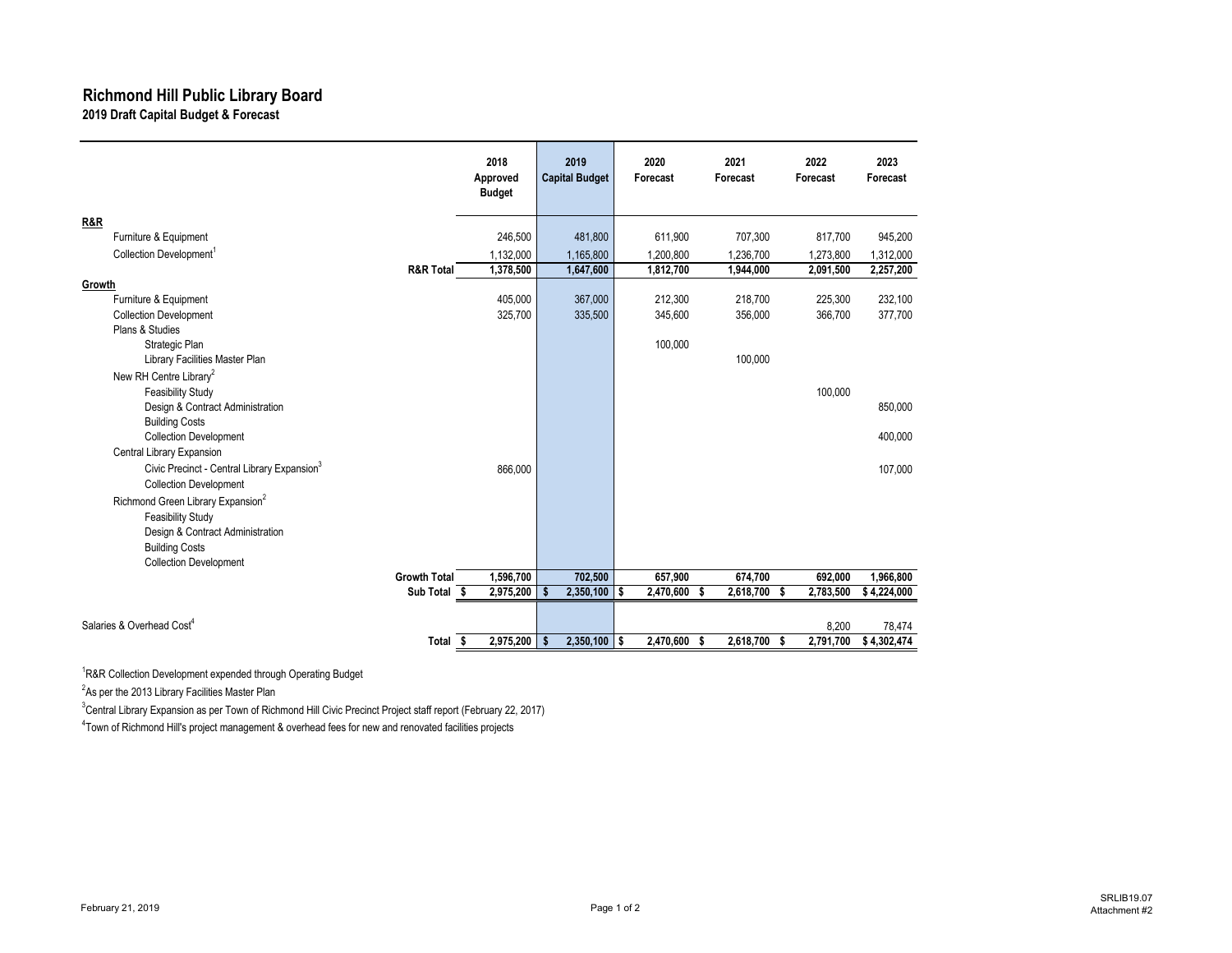#### **Richmond Hill Public Library Board 2019 Draft Capital Budget & Forecast**

|                                                         |                      | 2024<br>Forecast     | 2025<br>Forecast | 2026<br>Forecast | 2027<br>Forecast | 2028<br>Forecast | 2020 - 2028<br><b>Capital Forecast</b> |
|---------------------------------------------------------|----------------------|----------------------|------------------|------------------|------------------|------------------|----------------------------------------|
| R&R                                                     |                      |                      |                  |                  |                  |                  |                                        |
| Furniture & Equipment                                   |                      | 1,092,700            | 1,263,200        | 1,460,300        | 1,688,100        | 1,951,400        | 10,537,800                             |
| Collection Development <sup>1</sup>                     |                      | 1,351,400            | 1,392,000        | 1,433,800        | 1,476,800        | 1,521,100        | 12,198,400                             |
|                                                         | <b>R&amp;R Total</b> | 2,444,100            | 2,655,200        | 2,894,100        | 3,164,900        | 3,472,500        | 22,736,200                             |
| Growth                                                  |                      |                      |                  |                  |                  |                  |                                        |
| Furniture & Equipment                                   |                      | 239,100              | 246,300          | 253,700          | 261,300          | 269,100          | 2,157,900                              |
| <b>Collection Development</b>                           |                      | 389,000              | 400,700          | 412,700          | 425,100          | 437,900          | 3,511,400                              |
| Plans & Studies                                         |                      |                      |                  |                  |                  |                  |                                        |
| Strategic Plan                                          |                      |                      |                  |                  |                  |                  | 100.000                                |
| Library Facilities Master Plan                          |                      |                      |                  |                  |                  |                  | 100,000                                |
| New RH Centre Library <sup>2</sup>                      |                      |                      |                  |                  |                  |                  |                                        |
| <b>Feasibility Study</b>                                |                      |                      |                  |                  |                  |                  | 100.000                                |
| Design & Contract Administration                        |                      |                      |                  |                  |                  |                  | 850,000                                |
| <b>Building Costs</b><br><b>Collection Development</b>  |                      | 7,996,000            |                  |                  |                  |                  | 7,996,000<br>400,000                   |
| Central Library Expansion                               |                      |                      |                  |                  |                  |                  |                                        |
| Civic Precinct - Central Library Expansion <sup>3</sup> |                      |                      |                  |                  |                  |                  | 12.466.600                             |
| <b>Collection Development</b>                           |                      | 2.335.400<br>400.000 | 5.884.000        | 3.729.100        | 411.100          |                  | 400,000                                |
| Richmond Green Library Expansion <sup>2</sup>           |                      |                      |                  |                  |                  |                  |                                        |
| <b>Feasibility Study</b>                                |                      |                      |                  | 100,000          |                  |                  | 100,000                                |
| Design & Contract Administration                        |                      |                      |                  |                  | 850,000          |                  | 850,000                                |
| <b>Building Costs</b>                                   |                      |                      |                  |                  |                  | 6,532,000        | 6,532,000                              |
| <b>Collection Development</b>                           |                      |                      |                  |                  | 400,000          |                  | 400.000                                |
|                                                         | <b>Growth Total</b>  | 11,359,500           | 6,531,000        | 4,495,500        | 2,347,500        | 7,239,000        | 35,963,900                             |
|                                                         | Sub Total            | \$13,803,600<br>S.   | 9,186,200 \$     | 7,389,600 \$     | 5,512,400        | $$10,711,500$ \$ | 58,700,100                             |
|                                                         |                      |                      |                  |                  |                  |                  |                                        |
| Salaries & Overhead Cost <sup>4</sup>                   |                      | 847,175              | 482,488          | 313,986          | 103,410          | 535,624          | 2,369,357                              |
|                                                         | Total                | $$14,650,775$ \$     | 9,668,688 \$     | 7,703,586 \$     | 5,615,810        | $$11,247,124$ \$ | 61,069,457                             |

<sup>1</sup>R&R Collection Development expended through Operating Budget

<sup>2</sup>As per the 2013 Library Facilities Master Plan

<sup>3</sup>Central Library Expansion as per Town of Richmond Hill Civic Precinct Project staff report

4 Town of Richmond Hill's project management & overhead fees for new and renovated fac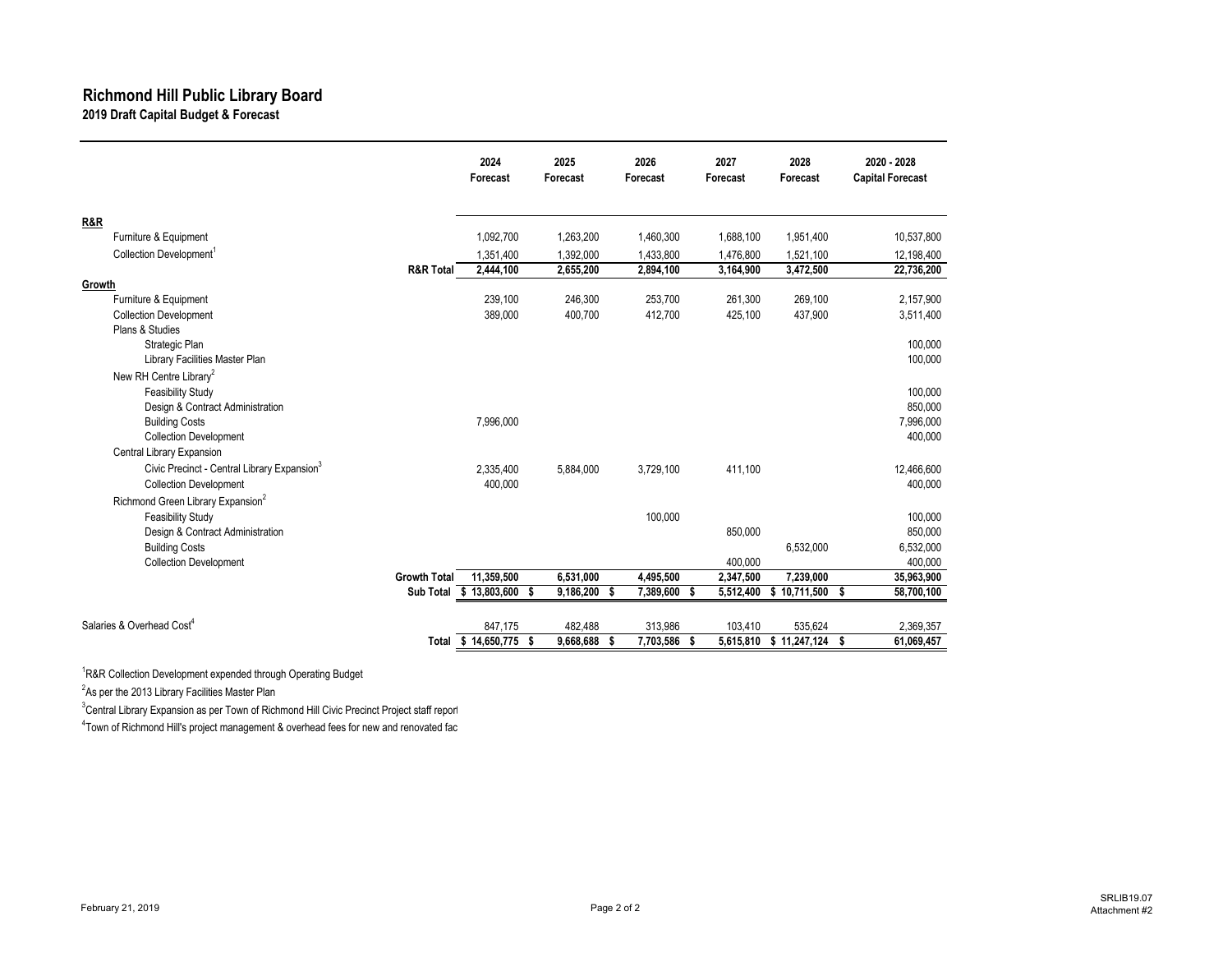**Agenda Item 7.5**



### Richmond Hill Public Library Board

# **STATUS OF 2019 RICHMOND HILL PUBLIC LIBRARY OPERATING BUDGET REPORT SRLIB19.08**

- Subject: Status of 2019 Richmond Hill Public Library Operating Budget Report
- From: Louise Procter Maio
- Date: February 21, 2019

#### **1.0 Recommendation**

That the *Status of the 2019 Richmond Hill Public Library Operating Budget Report* be received.

#### **2.0 Background**

The Library's 2019 Draft Operating Budget was presented to Council's Budget Committee of the Whole (BCW) on February 12, 2019 by Board Member S. Chait and the Chief Executive Officer. The Board was requesting an additional \$533,800 over 2018 approved funding which also included 3 new staff positions.

When developing the 2019 Operating Budget, Library staff followed Council's directions to maintain existing service levels, include items consistent with the (Library) Strategic Plan that also provide for annualizations of prior year's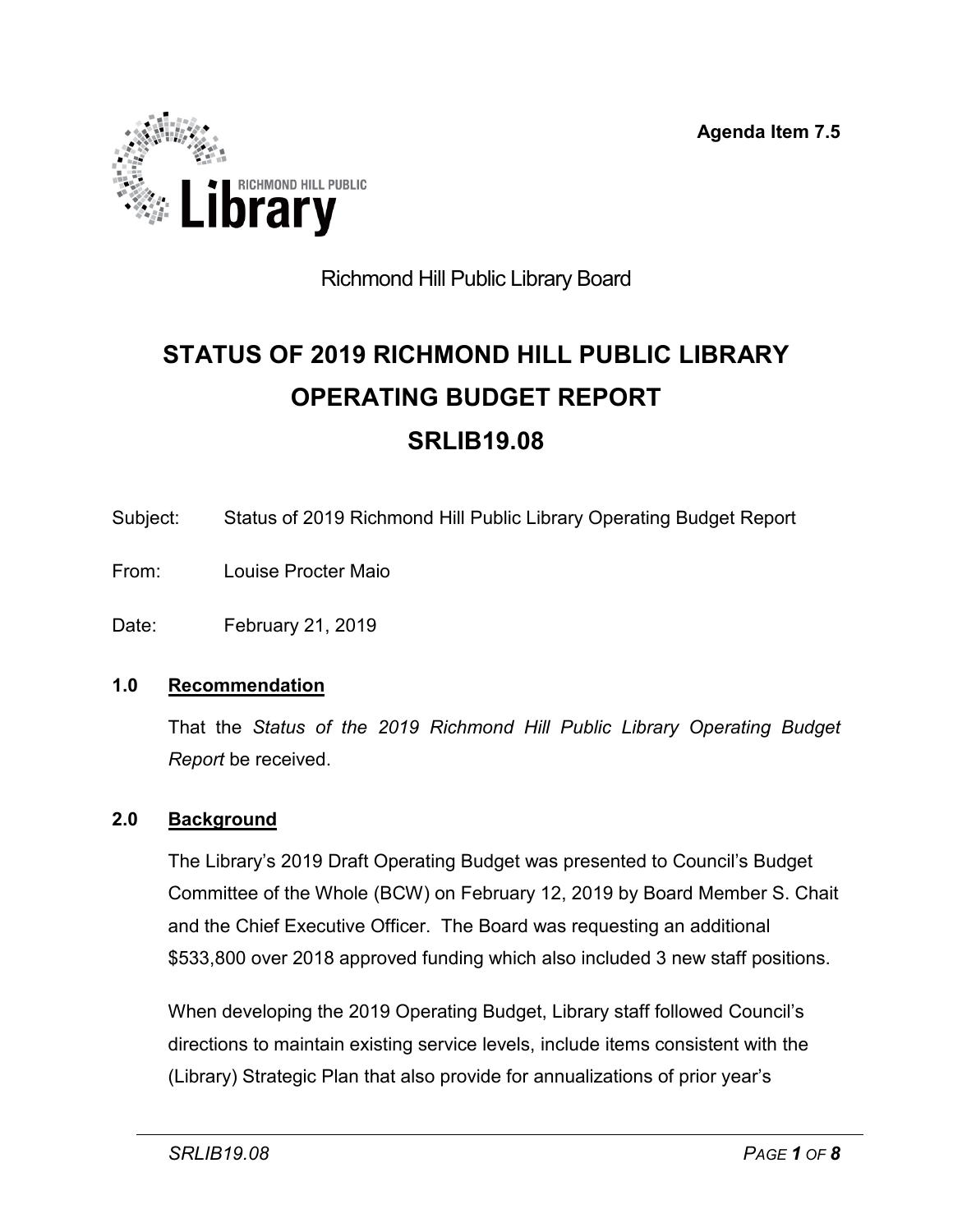approved service enhancements and impacts from development growth, and minimize the tax rate impact.

The Committee recommended a 2.4% increase over 2018, in line with the Consumer Price Index (CPI), in the amount of \$217,100 to be allocated by the Library Board. It was also suggested that the Board undertake fundraising efforts to provide additional funding.

The Chief Executive Officer made a follow up presentation to Council on February 19, 2019 to provide further information on the nature of the library budget, the impact of a 2.4% budget increase on operations, and research results regarding fundraising and grant opportunities.

#### **3.0 Financial Stewardship**

The Library Board practices efficient and effective stewardship of financial resources. Any surpluses resulting at year-end are normally within 1.5% of the overall budget and typically returned to Town reserves. In 2017 there was a surplus of \$143,000 with an overall budget of \$ 10.2M. This was mainly due to personnel gapping and the delayed opening of the new Oak Ridges Library. A similar surplus is expected in 2018, for similar reasons.

#### **4.0 Consumer Price Index (CPI)**

The Consumer Price Index is defined as a measure of the average change over time in the prices paid by urban consumers for consumer goods and services. A basket of goods includes everyday products such as food, clothing, furniture and a range of services.

The Library's expenses do not parallel those included in the CPI. Staff previously hired and those whose salary is being annualized are not covered by a CPI adjustment. Also, the new Oak Ridges Library will replace the branch opened in the 1980's and will be 3 times the size in recognition of the growth of the community it serves. That has cost implications that are not covered by a CPI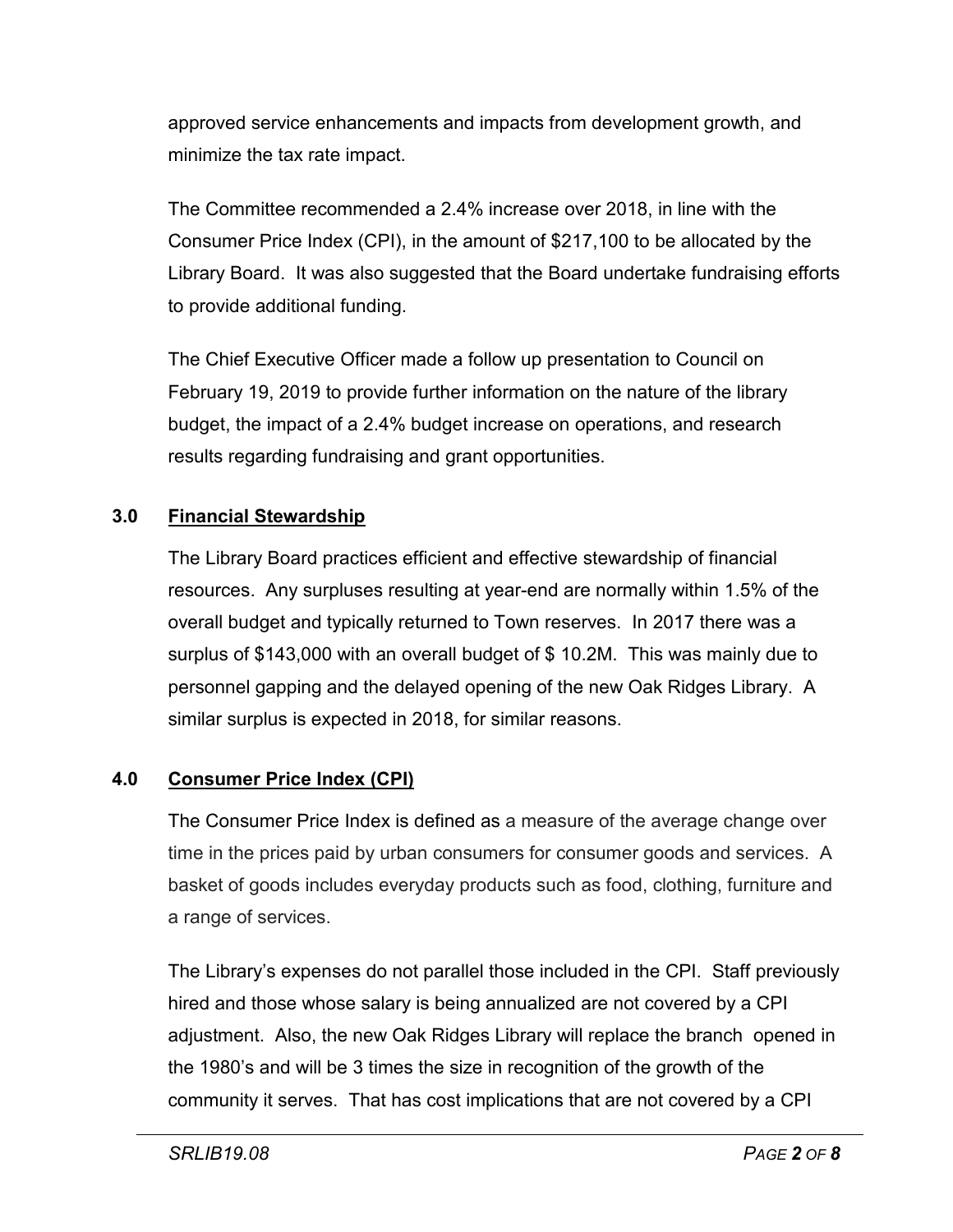adjustment that need to be included in the budget. Some vendor contractual costs required to maintain library services are not covered by a CPI adjustment.

#### **5.0 Library Budget**

The Library, as a service-based organization, has limited flexibility in its budget cost categories. The major operating expenditures are comprised of Personnel costs and Contract Services, each representing 74% and 9% respectively.



#### **Operating Expenditure Budget**

Personnel costs require sustainable funding. Additionally there are ongoing contractual obligations that support library operations that can't be terminated. For example, in addition to our staff, many of our suppliers have ongoing contracts required either to obtain the service in the first place or to obtain favourable pricing, or both. Some of those contracts are substantial and without which the Library cannot function. The fixed nature of most of our costs reduces our flexibility.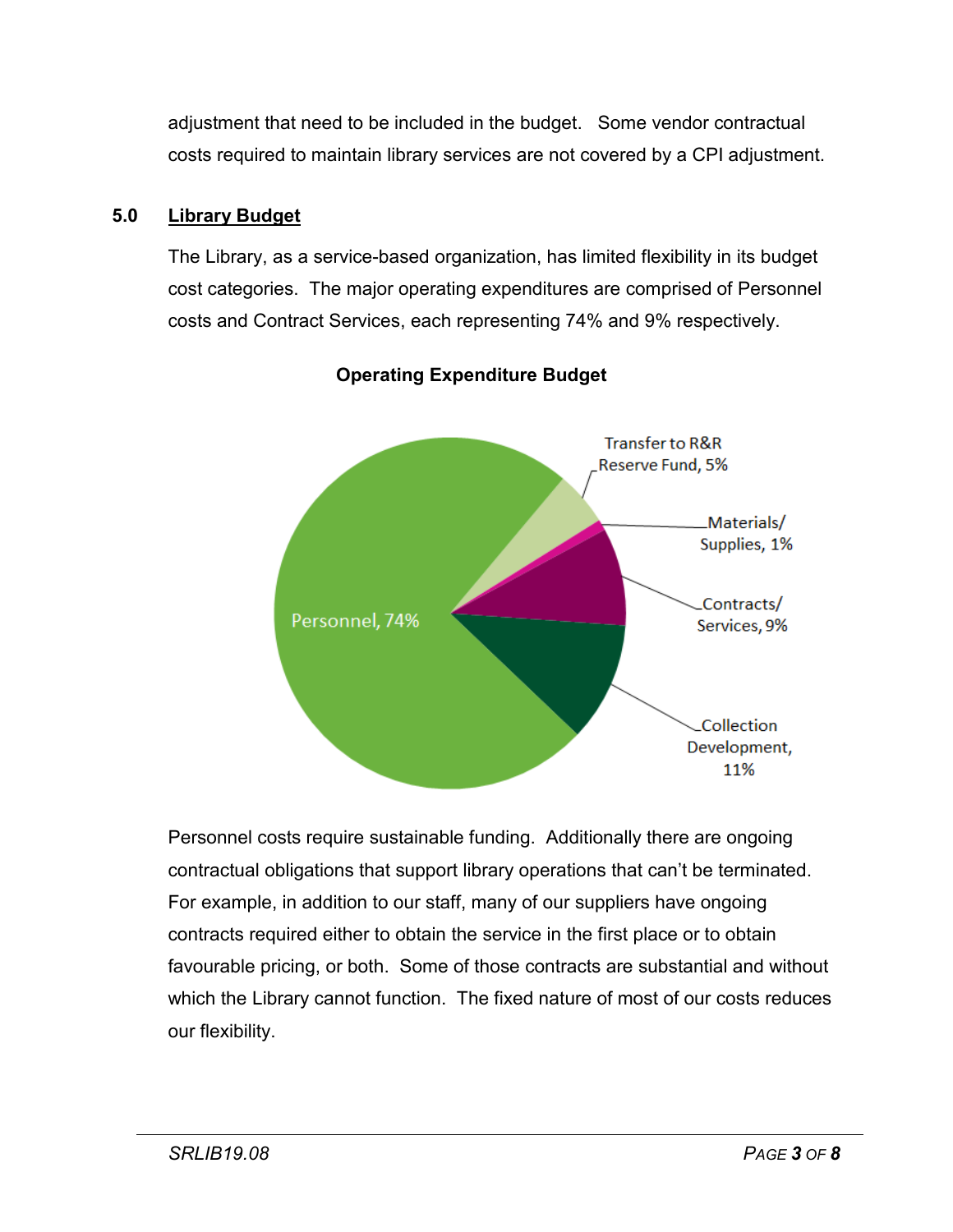Existing revenue sources do not mitigate cost increases. Provincial funding has been flat-lined for years and the Library's ability to generate revenue is limited by the *Public Libraries Act*. Fees and service charges are applied where permitted and reviewed and adjusted annually. The major source of library generated revenue has historically been the collection of fines on overdue materials. Fine revenue is no longer a major revenue generator as there has been a significant increase in the borrowing of electronic materials which do not incur fines.

A 2.4% budget increase will create significant challenges. Service level reductions would be required.

#### **6.0 Budget Adjustment**

The Library Board would need to remove \$316,700 from the Draft Operating Budget to meet the Committee's recommended target of a 2.4% funding increase.

Should Council approve the Budget Committee of the Whole's recommendation, the Board would have to consider the following:

| <b>2019 Draft Operating Budget Increase</b><br>presented to BCW on Feb. 11, 2019                                                                                                       | 533,800                                                      | 5.9% |
|----------------------------------------------------------------------------------------------------------------------------------------------------------------------------------------|--------------------------------------------------------------|------|
| Impact:                                                                                                                                                                                |                                                              |      |
| Reduction of existing staff complement<br>Deletion of 2019 new staff asks<br>■ Reduction in Transfer to TRH Capital Reserve Fund<br><b>Other Reductions</b><br><b>Total Reductions</b> | (146,000)<br>(112, 200)<br>(45,500)<br>(13,000)<br>(316,700) |      |
| <b>2019 Draft Operating Budget Increase</b><br>as per BCW recommendation                                                                                                               | 217,100                                                      | 2.4% |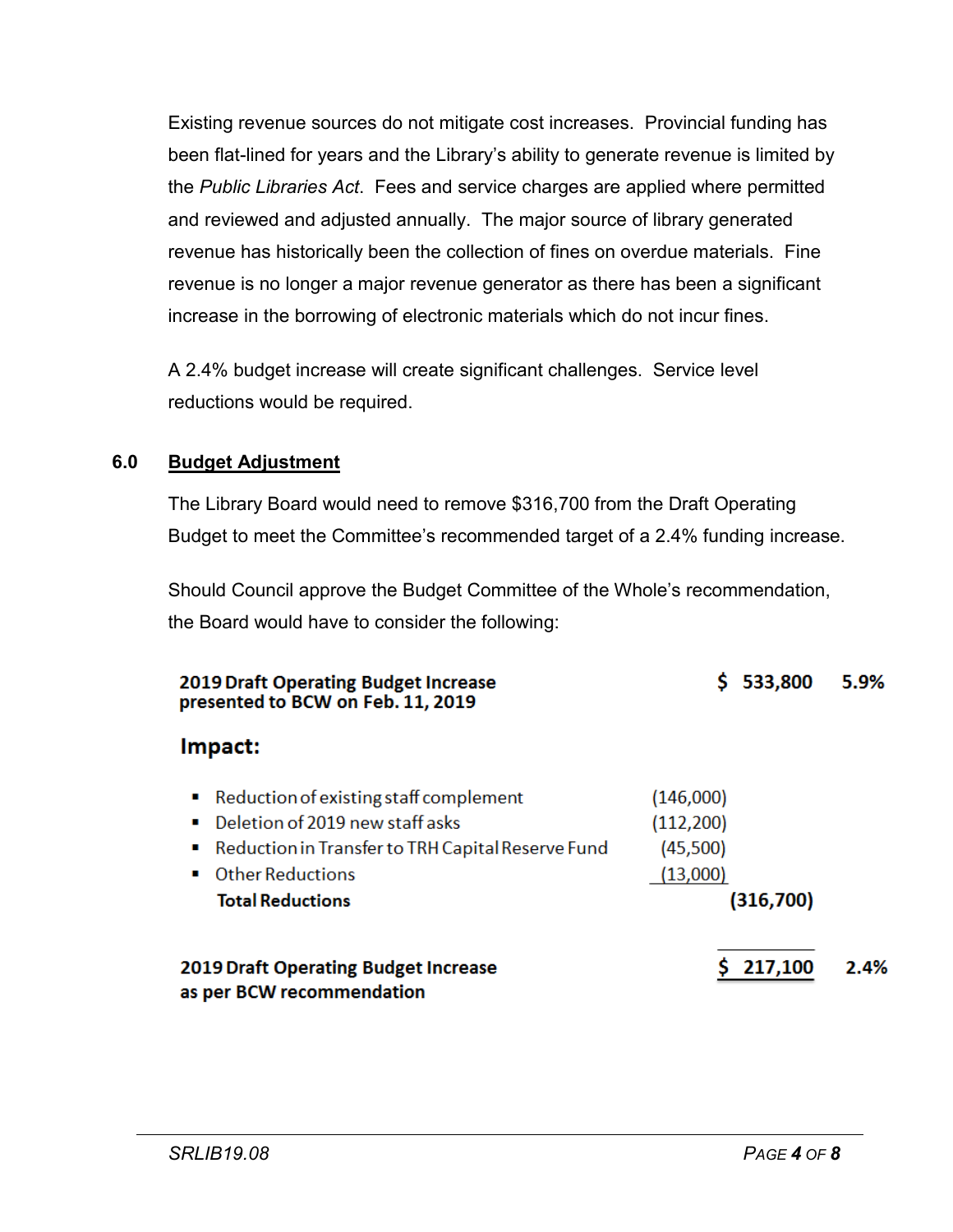#### **.1 Reducing the staff complement**

This would mean the elimination of several positions across the system that provide direct customer service at Central and Oak Ridges Library where programming, circulation and access to information would be impacted. Library staff are also active in the community, collaborating with local service agencies and organizations in the design and delivery of services, a cost-effective approach for residents, that would be impacted.

An alternative option would be to eliminate a service, such as Sunday service at Central Library. Almost 1,000 customers avail themselves weekly of Sunday services.

#### **.2 Deleting new staff asks**

Three new additional resources are required to maintain service levels for a growing community. For example:

- support for the computer lab and makerspace room at the new Oak Ridges Library may not be serviced as planned, as dedicated staff support will not be feasible;
- without administrative assistance, the implementation of service enhancements and projects will not be timely; and
- without an additional staff resource at Richmond Green, current programming cannot be extended including literacy, skill development and makerspace services. Also the ability to extend evening hours to 9:00 p.m. Monday through Thursday will not be possible, a service already provided to Central and Oak Ridges customers.

#### **.3 Reducing the transfer to the TRH Capital Reserve Fund**

The Library has always contributed to the Town's Repair and Replacement Reserve Fund as a prudent financial measure to support future needs of the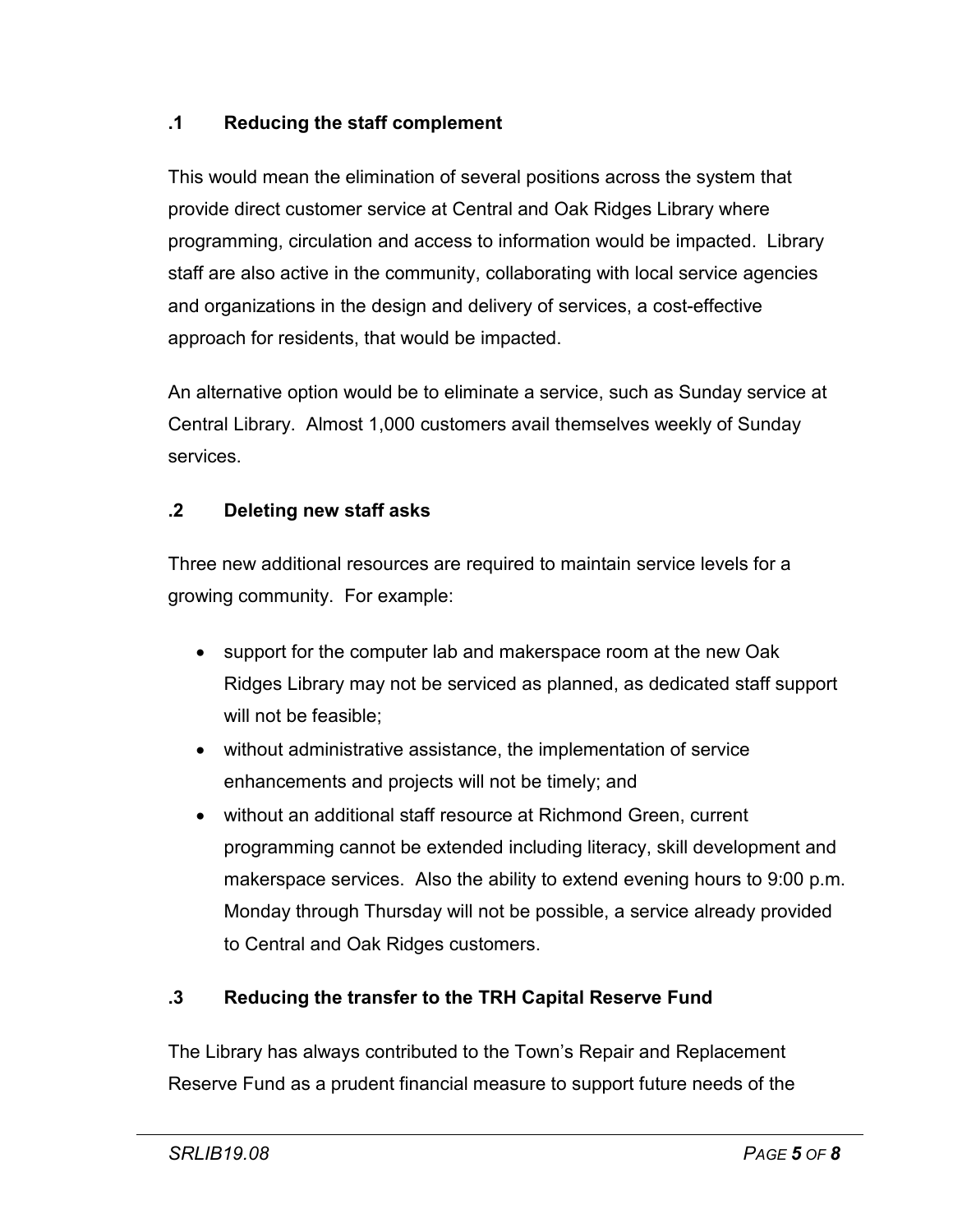Library's significant asset, the library collection. Reducing the ability to replenish, further stresses a depleting reserve.

#### **.4 Other deductions**

Other areas for reduction will be explored especially in areas where costs have not yet been committed. This may include a review of materials and service costs not yet committed for the new library, or other sources.

#### **7.0 Fundraising and Grant Opportunities**

The Committee suggested the Library Board consider fundraising and grant opportunities to offset costs, a good idea worth exploring. A review of fundraising research noted that fundraising is a fiercely competitive environment, facing donor fatigue, and that it takes an investment in fundraising personnel to realize any measurable benefit. The donor pool is diminishing as well, it is not attracting the millennial generation. Of the existing donor community in Canada, only 3% donate to the arts and culture sector. With regards to the library sector, a quick survey revealed there are no known examples of the use of fundraising initiatives to fund public library operating costs in Canada. Library foundations or Friends of the Library groups are established as separate, arms-length organizations. Their purpose is to provide enhanced funding to support identified projects, not to supplement operating budgets. These are expected to be provided by government sources.

With regards to grants, they are available and the Library has been a recipient. Typically they are offered for special purposes and projects, with clearly articulated criteria for both eligible and ineligible expenses. They are also timelimited. Operating costs are not eligible. In both cases, with fundraising and grant opportunities, their intended purpose is specific and project driven, not meant as an ongoing, sustainable source of operational funding.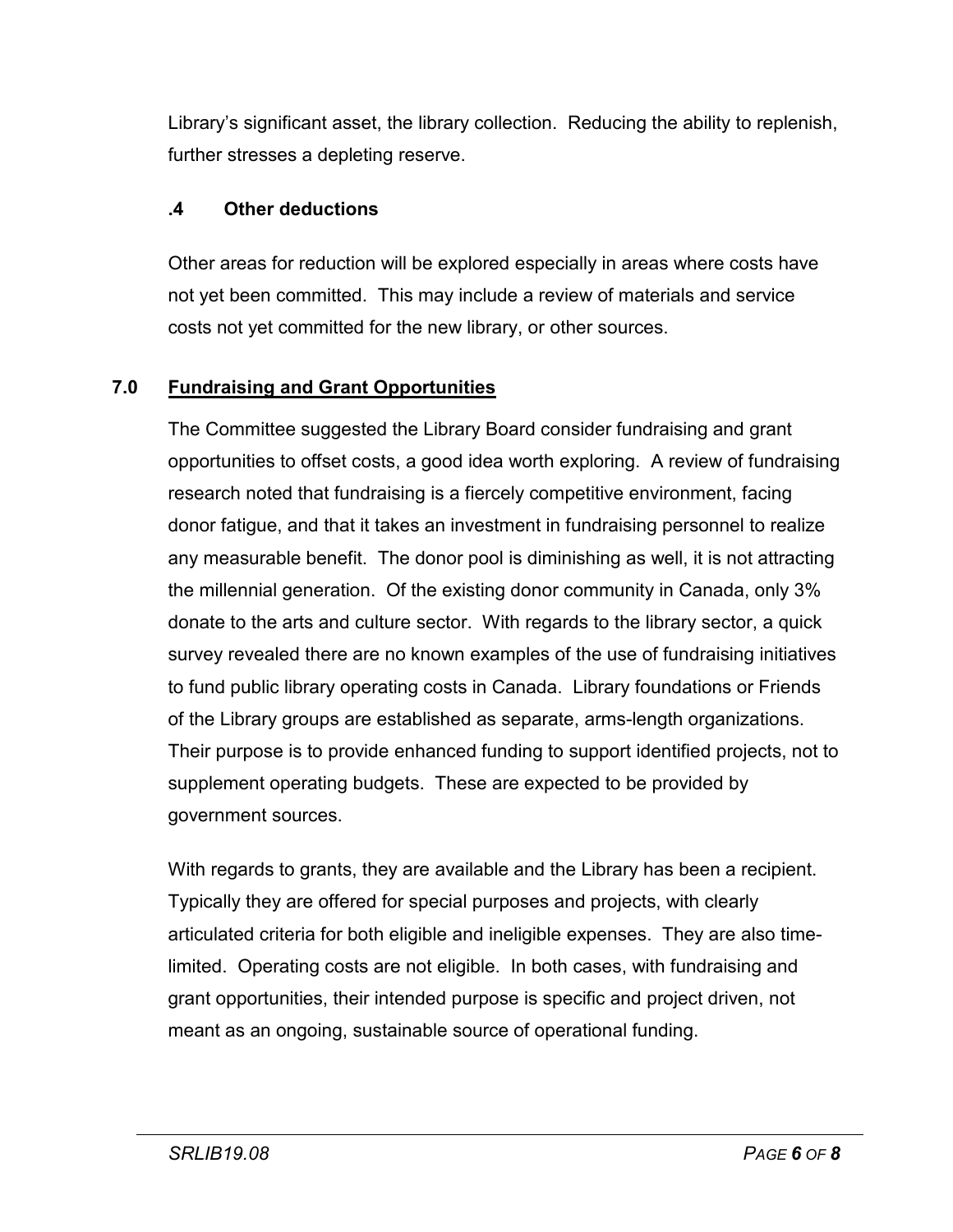#### **8.0 Conclusion**

A 2.4% increase over 2018 funding impacts the Library's ability to carry out existing operations and maintain service levels.

Reducing the staff complement compounds the ability to provide library service the public expects. Sunday service is but one example. There are ongoing contractual obligations that support library operations that can't be terminated. A reduced transfer to the Capital Reserve Fund is not a sustainable measure in maintaining the library's major asset, the library collection. Other reductions, such as materials and services at a site 3 times larger than the current facility, will disappoint the community. Operating costs cannot be offset through fundraising and grant opportunities as they are ineligible, and the *Public Libraries Act* limits the Library's ability to earn revenue. Existing revenue sources are declining owing to the increased popularity of electronic materials. Residents would be impacted as maintaining service levels would not be possible with a 2.4% budget increase.

Once Council formally approves the 2019 municipal budget inclusive of the total funds allocated to the Library Board, staff is in a position to recommend to the Board the final draft of the 2019 Operating Budget. Council is expected to approve the municipal budget on February 26, 2019. A staff report will be brought to the Board at the March 28, 2019 meeting recommending the final budget, dependent upon the funding envelope provided by Council. This additional month will allow time for a more thorough study of options and impacts should a reduction be necessary.

#### **Pre-Submission Review**

Executive Leadership Team – Thursday, February 21, 2019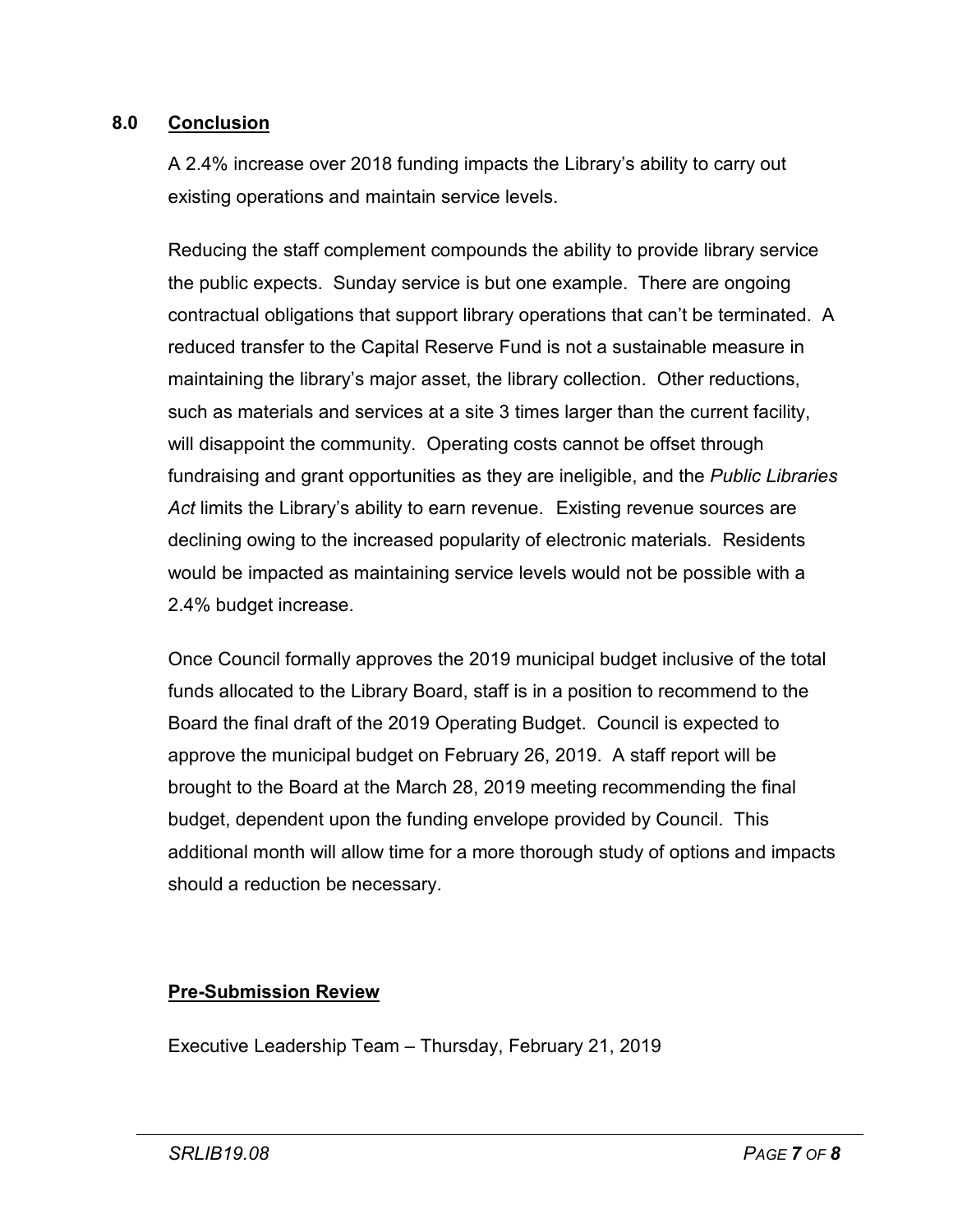Approved by:

"Signed version on file in the Administration Office"

Louise Procter Maio Chief Executive Officer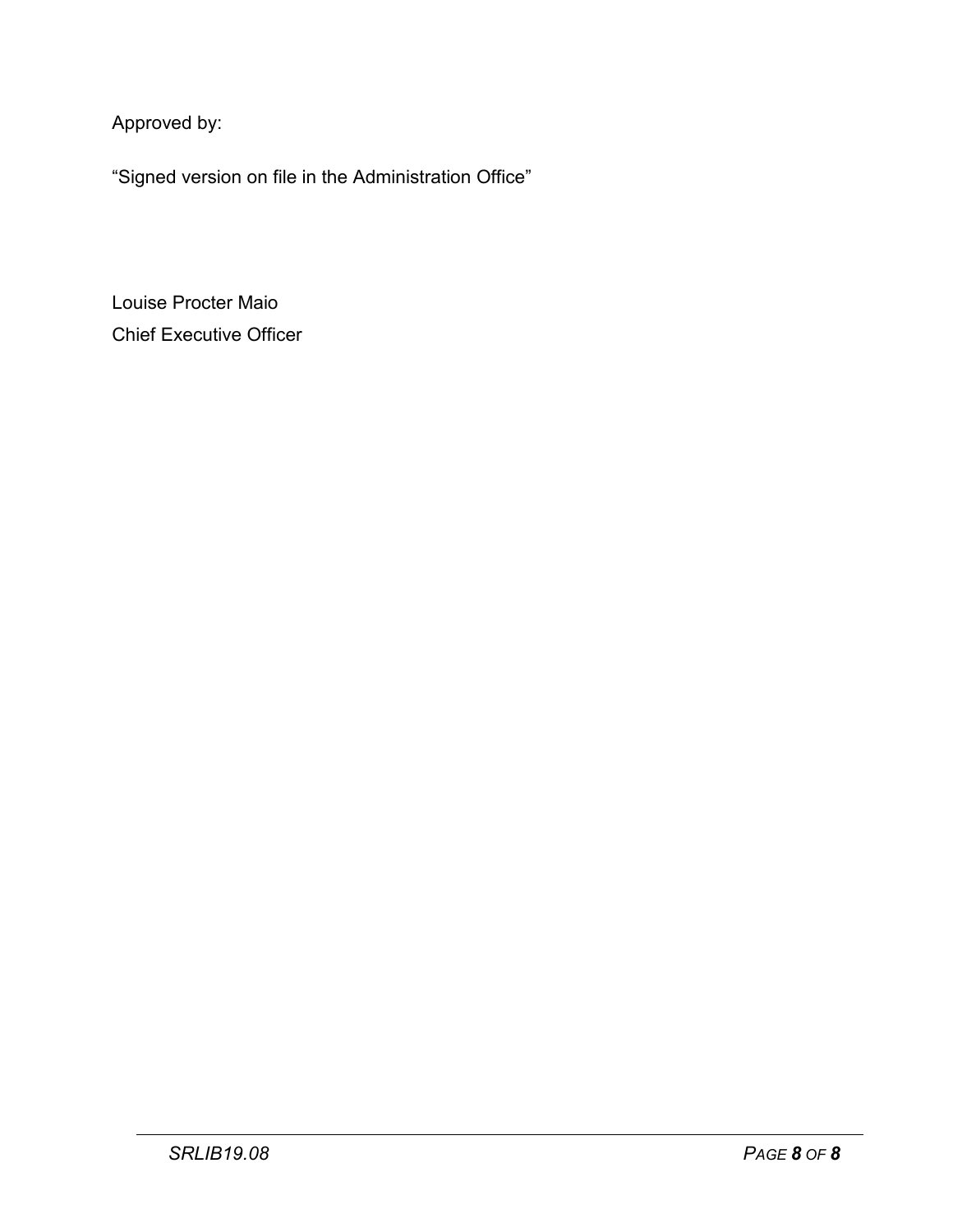

# **2019 DRAFT OPERATING BUDGET** RICHMOND HILL PUBLIC **LIBRARY BOARD**

**FEBRUARY 21, 2019**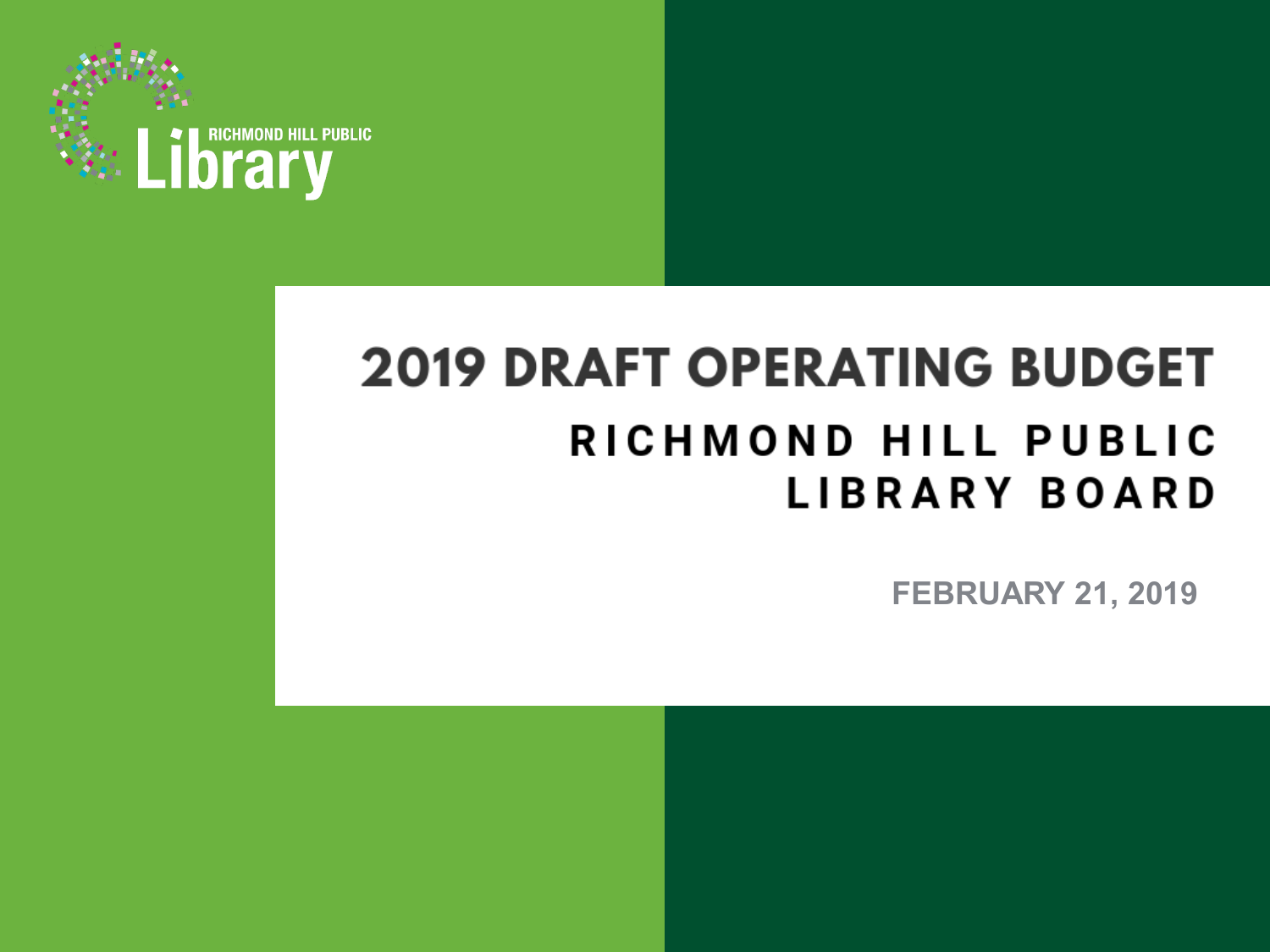# **Operating Expenditure Budget**





BUDGET 2019 / 2